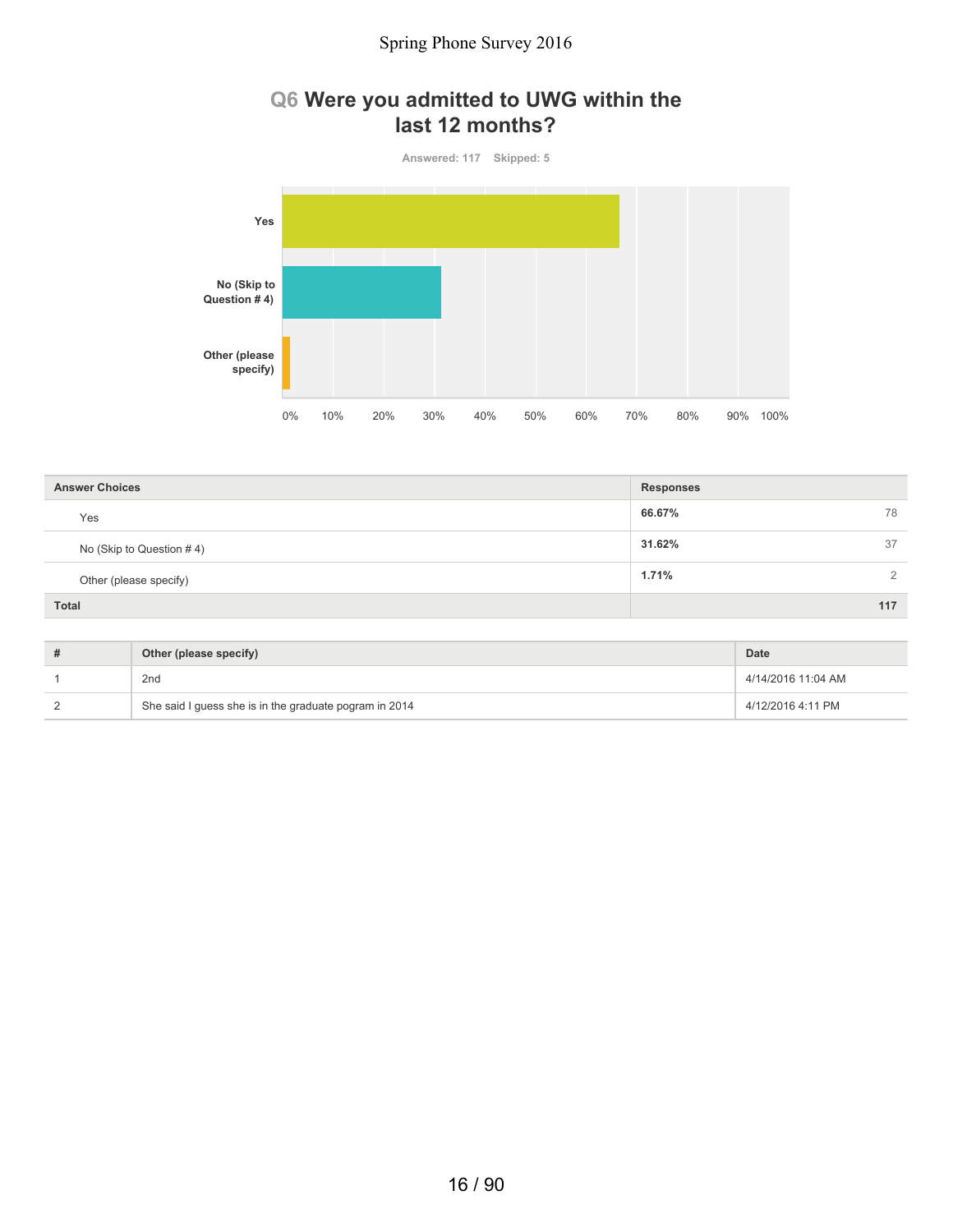## **Q7 Please rate the admissions process at UWG.**

**Answered: 78 Skipped: 44**



| <b>Answer Choices</b> | <b>Responses</b> |
|-----------------------|------------------|
| Good                  | 87.18%<br>68     |
| Needs Improvement     | 12.82%<br>10     |
| <b>Total</b>          | 78               |

| #  | *If needs improvement, ask "How can the admissions process be improved?"                                                                                                              | <b>Date</b>        |
|----|---------------------------------------------------------------------------------------------------------------------------------------------------------------------------------------|--------------------|
| 1  | What documents need confusion but seemed simple                                                                                                                                       | 4/15/2016 4:55 PM  |
| 2  | submitting the application went wrong had to call a few times,                                                                                                                        | 4/14/2016 4:23 PM  |
| 3  | so easy!! wonderful transcripts was elctronic and wonderful                                                                                                                           | 4/14/2016 3:31 PM  |
| 4  | no one calls to let anyone know what they are missing                                                                                                                                 | 4/13/2016 4:34 PM  |
| 5  | a couple of confusing things                                                                                                                                                          | 4/13/2016 3:36 PM  |
| 6  | just ok. long time since school and forgot the steps, it would have been nice to have more instruction and steps to<br>follow, or someone to help                                     | 4/13/2016 3:11 PM  |
| 7  | confusing GS 62 preadmission student. no one knew what that was so they were nice but it was ping pong for informat                                                                   | 4/13/2016 11:14 AM |
| 8  | Needs improvement: Rough - she was told she could be admitted last July when it came down to it it didn't work.<br>There were some difficulties. She was readmitted in November rush. | 4/13/2016 9:20 AM  |
| 9  | interesting. gap was submit paperwork had to keep resending in                                                                                                                        | 4/12/2016 5:20 PM  |
| 10 | easy conven                                                                                                                                                                           | 4/12/2016 4:19 PM  |
| 11 | The part in which she needs to provide information to the health services was not very good.                                                                                          | 4/12/2016 1:31 PM  |
| 12 | could be better                                                                                                                                                                       | 4/11/2016 4:22 PM  |
| 13 | confusion with immunization form and emails                                                                                                                                           | 4/11/2016 3:46 PM  |
| 14 | dont remeber                                                                                                                                                                          | 4/4/2016 3:58 PM   |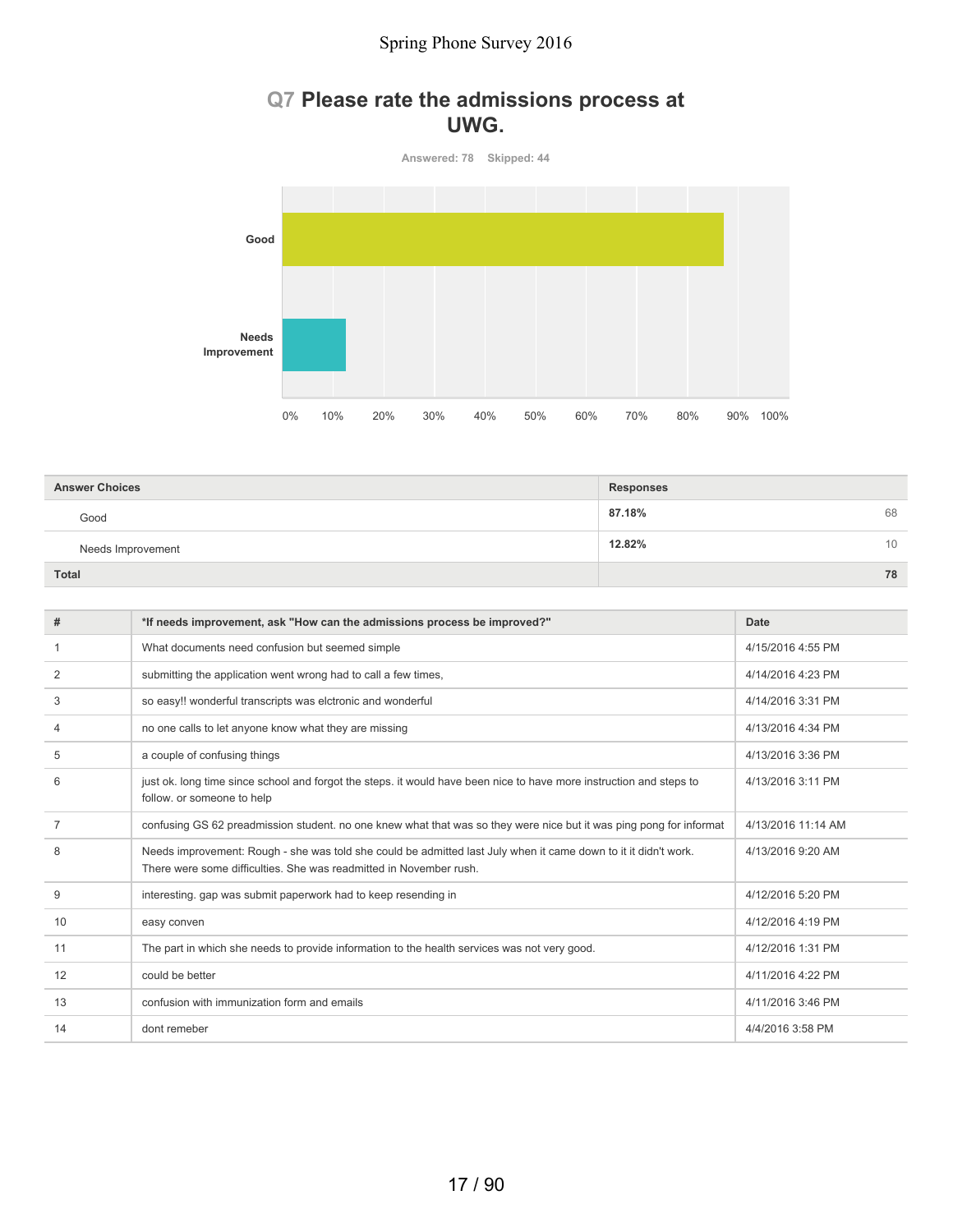# **Q8 Did you participate in a UWG Orientation session?**



| <b>Answer Choices</b> | <b>Responses</b> |    |
|-----------------------|------------------|----|
| Yes                   | 39.53%           | 34 |
| No                    | 60.47%           | 52 |
| <b>Total</b>          |                  | 86 |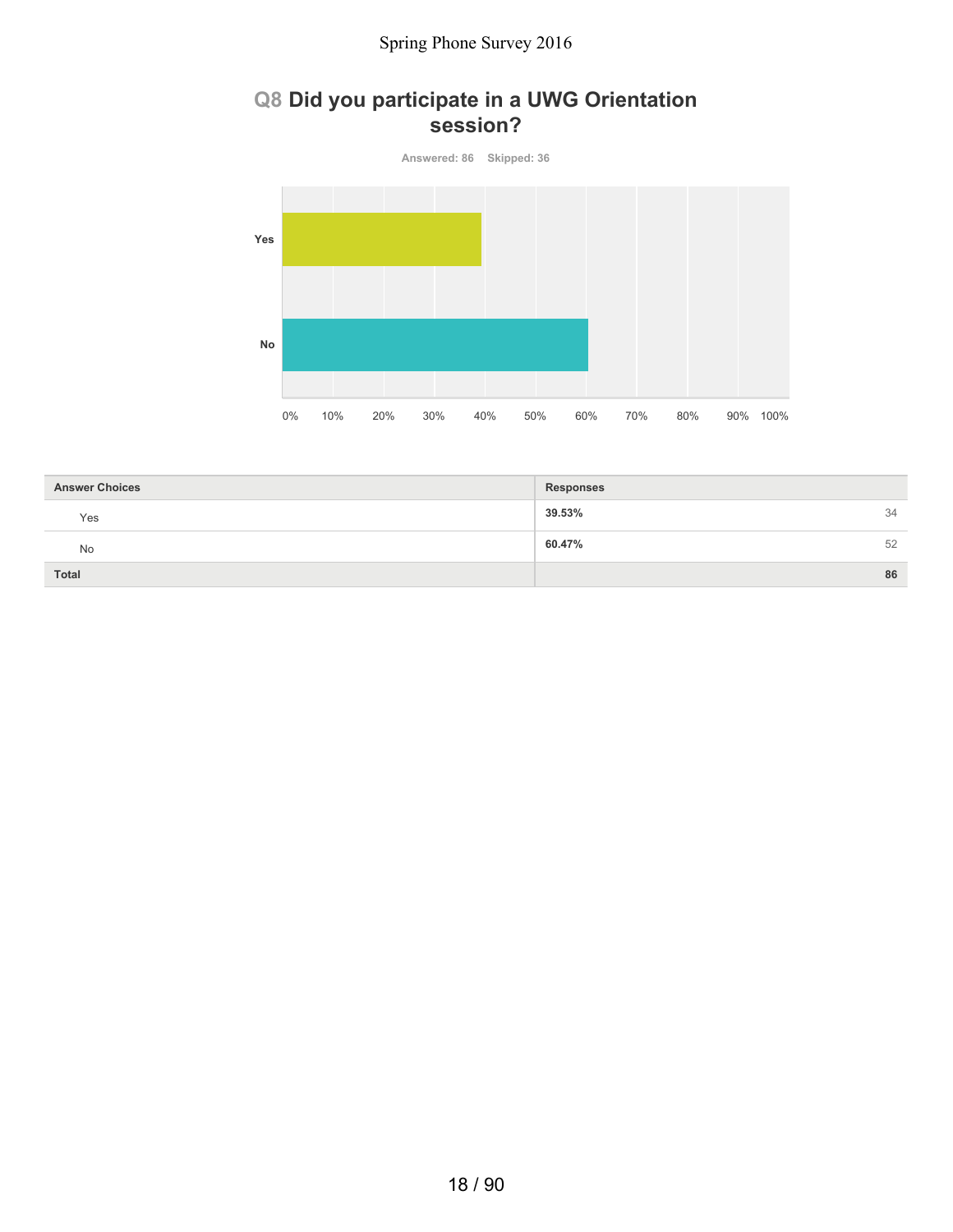# **Q9 Were you aware advisement is available for online students?**



| <b>Answer Choices</b>    | <b>Responses</b> |
|--------------------------|------------------|
| Yes                      | 81.90%<br>95     |
| No (Skip to Question #7) | 18.10%<br>21     |
| <b>Total</b>             | 116              |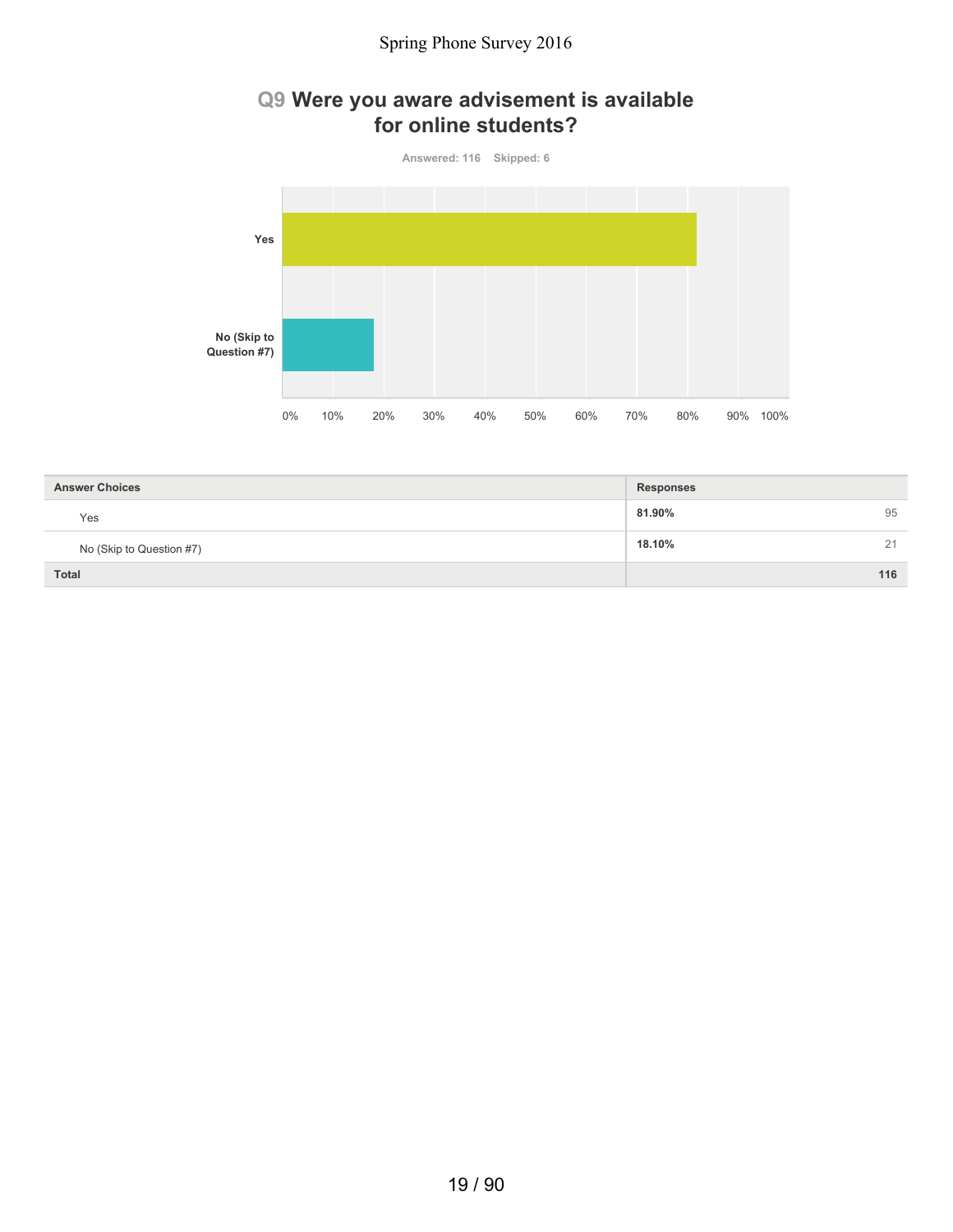

| $0\%$ 10% 20% 30% 40% 50% 60% 70% 80% 90% 100% |  |
|------------------------------------------------|--|
|------------------------------------------------|--|

| <b>Answer Choices</b>                              | <b>Responses</b> |    |
|----------------------------------------------------|------------------|----|
| I did not receive advisement (Skip to Question #7) | 6.80%            |    |
| Online                                             | 9.71%            | 10 |
| Through email                                      | 62.14%           | 64 |
| By telephone                                       | 18.45%           | 19 |
| In person                                          | 13.59%           | 14 |
| <b>Total Respondents: 103</b>                      |                  |    |

| # | Other (please specify)                                                                                                                                                         | Date              |
|---|--------------------------------------------------------------------------------------------------------------------------------------------------------------------------------|-------------------|
|   | one time, not really sure of the process and advisor doesnt reach out to her she feels extermly disconnected from the<br>univeristy, she doesnt know of the resources provided | 4/15/2016 4:55 PM |
|   | letter                                                                                                                                                                         | 4/13/2016 2:49 PM |
|   | not reached out to                                                                                                                                                             | 4/12/2016 4:19 PM |
|   | add                                                                                                                                                                            | 4/7/2016 4:50 PM  |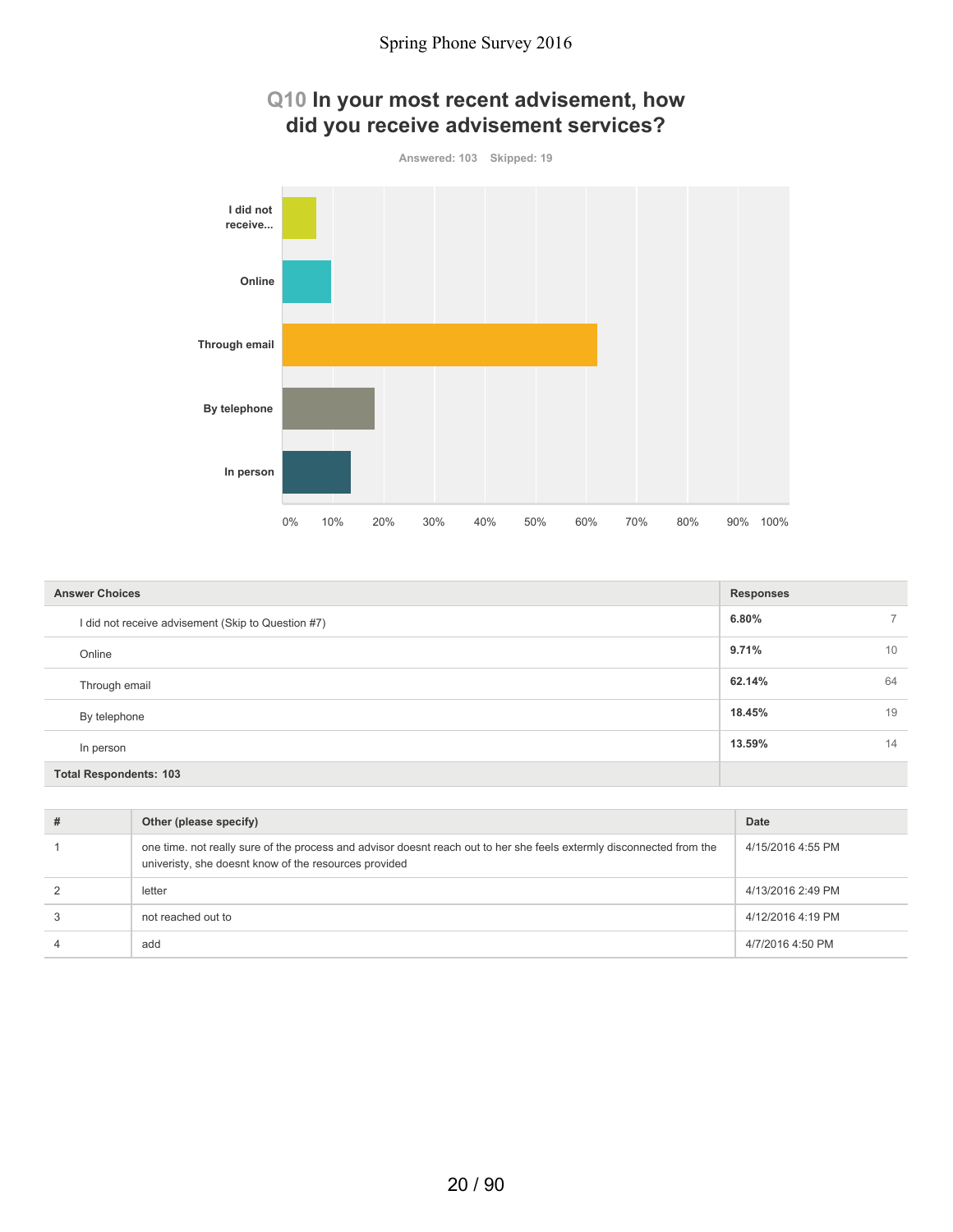## **Q11 Please rate the advisement you received.**

**Answered: 97 Skipped: 25**



| <b>Answer Choices</b> | <b>Responses</b> |  |
|-----------------------|------------------|--|
| Good                  | 88.66%<br>86     |  |
| Needs improvement     | 11.34%<br>11     |  |
| <b>Total</b>          | 97               |  |

| #              | *If needs improvement, ask "How can advisement services be improved?"                                                                                                                                                                                                                            | Date               |
|----------------|--------------------------------------------------------------------------------------------------------------------------------------------------------------------------------------------------------------------------------------------------------------------------------------------------|--------------------|
| 1              | little disconnected                                                                                                                                                                                                                                                                              | 4/15/2016 4:55 PM  |
| 2              | one professor was good but took leave and then was a while before had a new advisor                                                                                                                                                                                                              | 4/15/2016 4:26 PM  |
| 3              | My first advisement was good, had appointment via phone. after that advisor changed 3 times and was unaware and<br>needed guidence, contacted advisors but it took 4 emails before getting a response. schedule a time to talk and she<br>said take what ever is on your list, biggest struggle. | 4/14/2016 3:59 PM  |
| $\overline{4}$ | Mrs. Huett is Wonderfu!                                                                                                                                                                                                                                                                          | 4/14/2016 3:31 PM  |
| 5              | confused about the process for taking for classes                                                                                                                                                                                                                                                | 4/14/2016 12:49 PM |
| 6              | They did not tell her who her adviser was                                                                                                                                                                                                                                                        | 4/13/2016 4:29 PM  |
| 7              | The transcript said she needed a class that I did not not need and the advisor was not helpful on what needed to be<br>done.                                                                                                                                                                     | 4/13/2016 4:06 PM  |
| 8              | one was horrible and had to change                                                                                                                                                                                                                                                               | 4/13/2016 3:11 PM  |
| 9              | deadlines should be communicated well                                                                                                                                                                                                                                                            | 4/13/2016 2:32 PM  |
| 10             | It was great.                                                                                                                                                                                                                                                                                    | 4/13/2016 9:20 AM  |
| 11             | excelent                                                                                                                                                                                                                                                                                         | 4/12/2016 4:51 PM  |
| 12             | Don't                                                                                                                                                                                                                                                                                            | 4/12/2016 2:45 PM  |
| 13             | more advisers                                                                                                                                                                                                                                                                                    | 4/8/2016 9:11 AM   |
| 14             | add                                                                                                                                                                                                                                                                                              | 4/7/2016 4:50 PM   |
| 15             | Only one advisor, not enough variety of availability                                                                                                                                                                                                                                             | 4/7/2016 4:38 PM   |
| 16             | Advisors reaching out.                                                                                                                                                                                                                                                                           | 4/6/2016 11:51 AM  |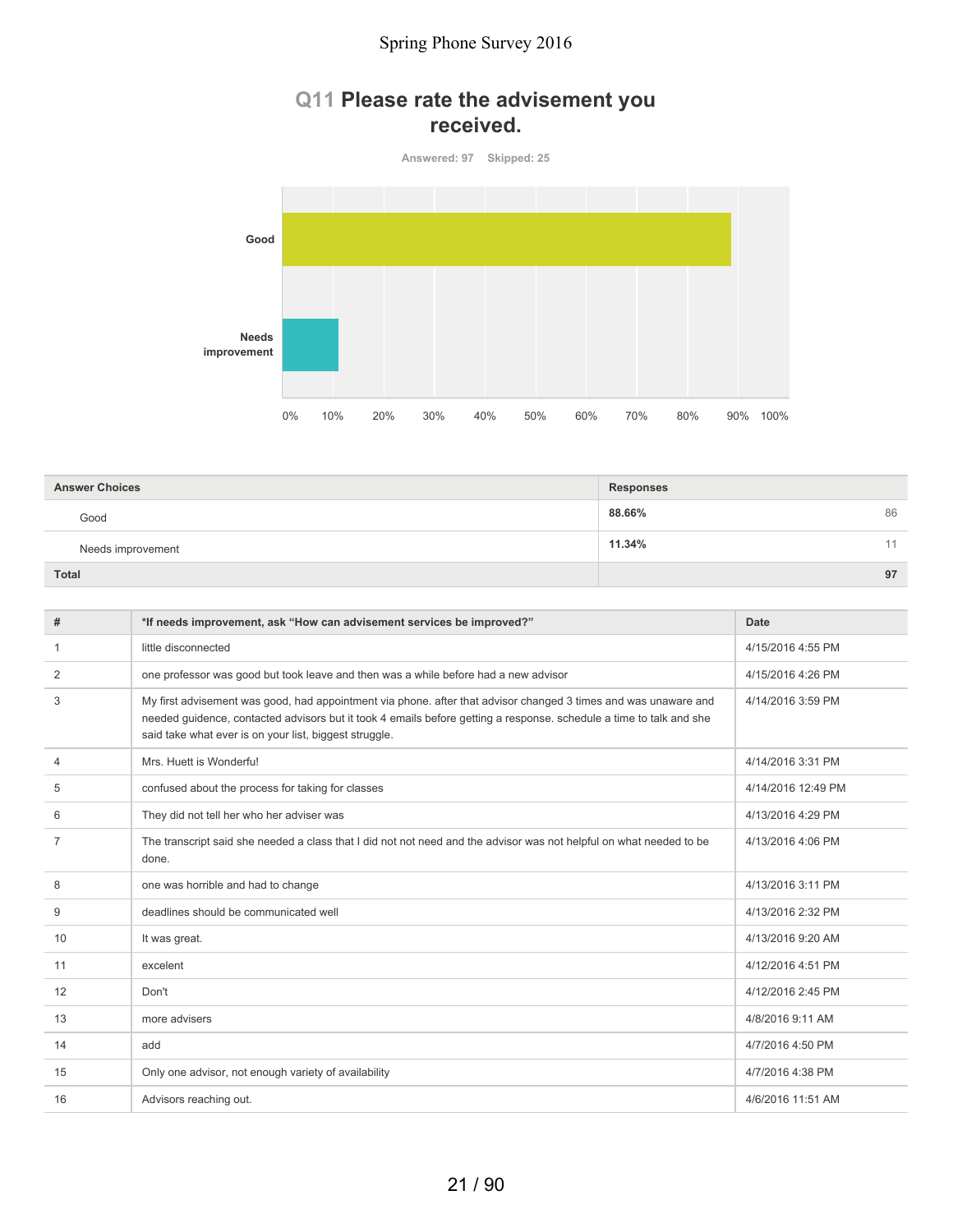# **Q12 Please rate the registration process you experienced.**

**Answered: 113 Skipped: 9**



| <b>Answer Choices</b> | <b>Responses</b> |
|-----------------------|------------------|
| Good                  | 83.19%<br>94     |
| Needs improvement     | 16.81%<br>19     |
| <b>Total</b>          | 113              |

| #                 | *If needs improvement, ask "How can the registration process be improved?"                                                                           | Date               |
|-------------------|------------------------------------------------------------------------------------------------------------------------------------------------------|--------------------|
| 1                 | fight for same classes and then got classes didnt want                                                                                               | 4/15/2016 4:55 PM  |
| 2                 | advisor at the beginning outlined. some filled up before could get in and the new advisor couldnt help immediatly                                    | 4/15/2016 4:26 PM  |
| 3                 | easy                                                                                                                                                 | 4/14/2016 4:23 PM  |
| 4                 | I needed a prereq every time, had to always email the advisor and instructor                                                                         | 4/14/2016 3:59 PM  |
| 5                 | easy. great good to end. responses are great                                                                                                         | 4/14/2016 3:31 PM  |
| 6                 | easy added a lot to website that is way easier then back when she first went                                                                         | 4/14/2016 3:07 PM  |
| 7                 | confused about the process for taking for classes                                                                                                    | 4/14/2016 12:49 PM |
| 8                 | easy.                                                                                                                                                | 4/14/2016 10:40 AM |
| 9                 | The date that she was supposed to register kept getting pushed back. By the time she was able to register, some of<br>the classes were already gone. | 4/13/2016 4:18 PM  |
| 10                | More communication in to your accounts when first admitted                                                                                           | 4/13/2016 4:03 PM  |
| 11                | schedules is not released in advance.                                                                                                                | 4/13/2016 3:36 PM  |
| $12 \overline{ }$ | response took days, so classes filled up quickly                                                                                                     | 4/13/2016 2:49 PM  |
| 13                | bounced around confus                                                                                                                                | 4/13/2016 11:14 AM |
| 14                | self explanatory - bc she has been in -                                                                                                              | 4/13/2016 9:20 AM  |
| 15                | self explanatory - bc she has been a student and has used multiple other LMS.                                                                        | 4/13/2016 9:20 AM  |
| 16                | She got the run around                                                                                                                               | 4/12/2016 4:49 PM  |
| 17                | conven simple. once firmilar its easy                                                                                                                | 4/12/2016 4:19 PM  |
| 18                | adviser sends what i need                                                                                                                            | 4/12/2016 4:11 PM  |
| 19                | deadlines need to be more clear and available, by the time that she registered, the classes were full                                                | 4/12/2016 2:25 PM  |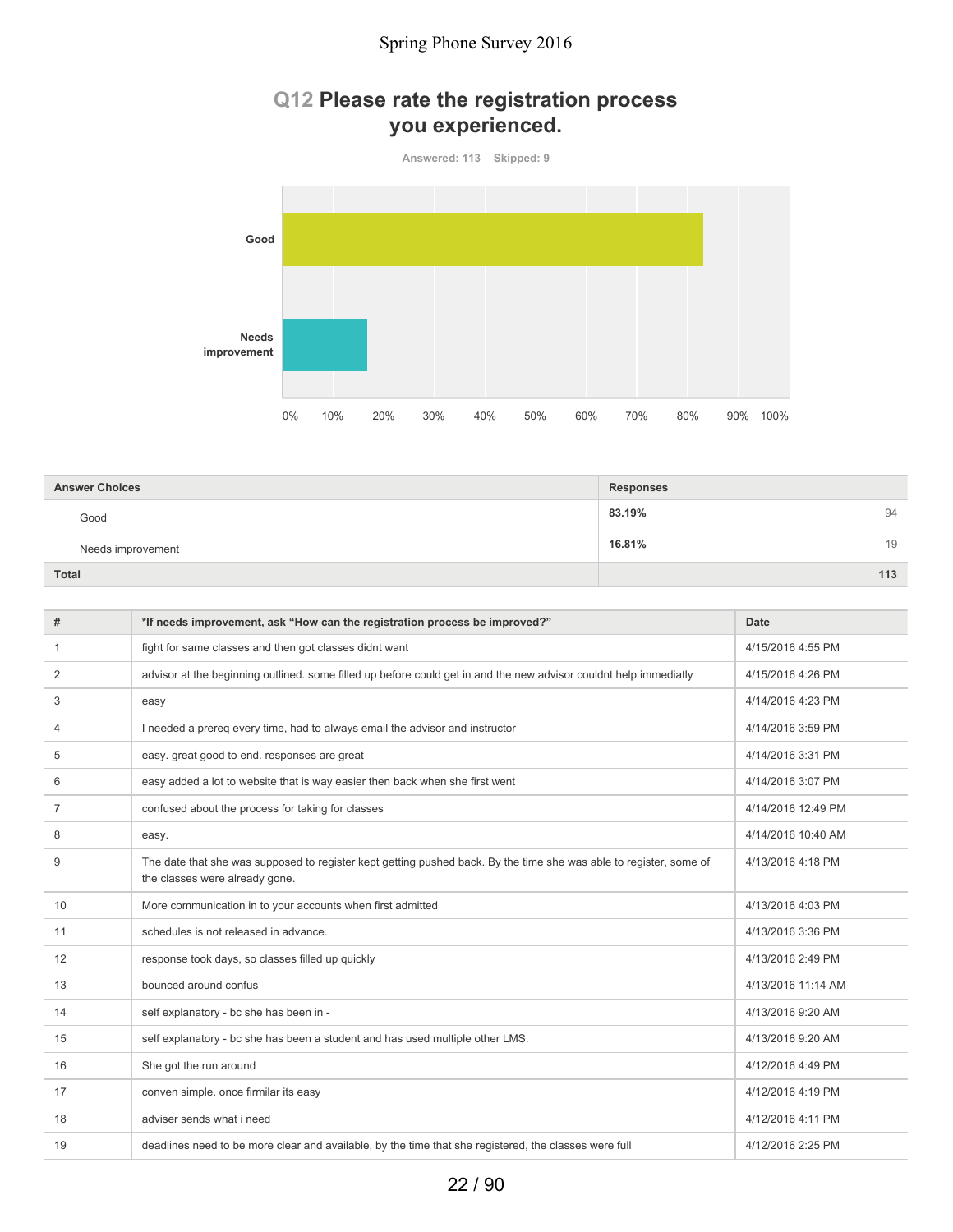| 20 | The first was bad because of the financial aid process because of late enrollment | 4/12/2016 12:55 PM |
|----|-----------------------------------------------------------------------------------|--------------------|
| 21 | Can be confusing at times, difficult to figure out the site                       | 4/12/2016 12:46 PM |
| 22 | fine got to register earlr                                                        | 4/12/2016 9:52 AM  |
| 23 | trouble because didnt have all the credentials because was not in the system      | 4/11/2016 4:32 PM  |
| 24 | website is confusing two websites                                                 | 4/11/2016 4:22 PM  |
| 25 | just okay, very long.                                                             | 4/11/2016 2:53 PM  |
| 26 | nontraditional was difficult. Vacation for campus                                 | 4/11/2016 2:16 PM  |
| 27 | hard at the beginning.                                                            | 4/11/2016 12:56 PM |
| 28 | be faster                                                                         | 4/8/2016 9:11 AM   |
| 29 | Make the registration process easier                                              | 4/8/2016 8:43 AM   |
| 30 | Earlier date                                                                      | 4/6/2016 11:51 AM  |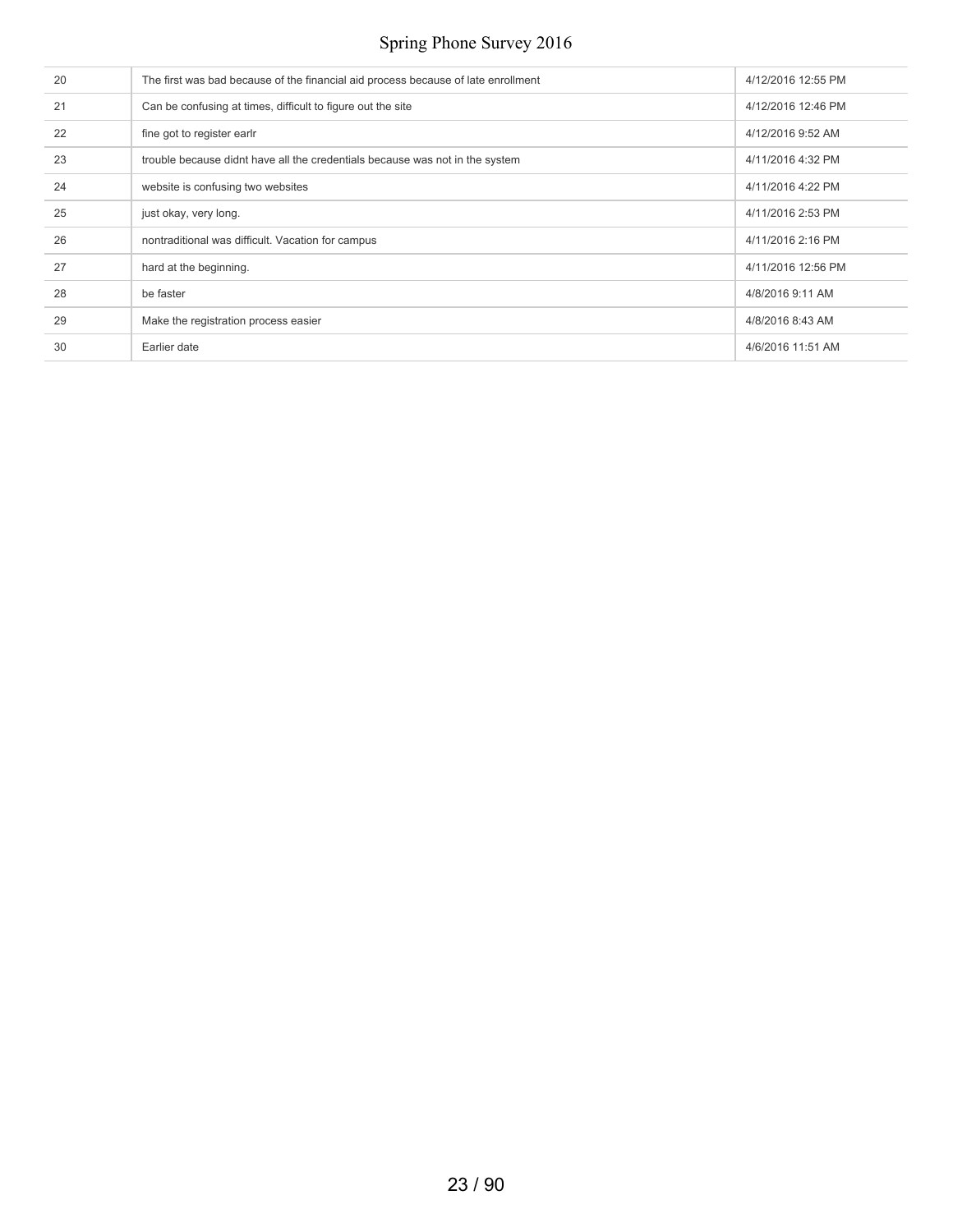# **Q13 Please rate the fee payment process you experienced.**

**Answered: 113 Skipped: 9**



| <b>Answer Choices</b> | <b>Responses</b> |
|-----------------------|------------------|
| Good                  | 90.27%<br>102    |
| Needs improvement     | 9.73%<br>11      |
| <b>Total</b>          | 113              |

| #  | *If needs improvement, ask "How can the fee payment process be improved?"                                                                                      | Date               |
|----|----------------------------------------------------------------------------------------------------------------------------------------------------------------|--------------------|
| 1  | It can be confusing at the beginning.                                                                                                                          | 4/18/2016 11:42 AM |
| 2  | dont understand why there is a fee for using a debit card and also i think you just use credit card or certain kind to<br>accept and she doesnt have that kind | 4/14/2016 4:59 PM  |
| 3  | dont have much to competitive but is good.                                                                                                                     | 4/14/2016 3:31 PM  |
| 4  | best thing has ever done                                                                                                                                       | 4/14/2016 3:07 PM  |
| 5  | need to be notified that Gmail emails were used                                                                                                                | 4/14/2016 2:33 PM  |
| 6  | fine. easy navigation                                                                                                                                          | 4/14/2016 10:40 AM |
| 7  | free tuition student                                                                                                                                           | 4/13/2016 11:14 AM |
| 8  | Other than the fact that she feels hounded with the constant emails about paying.                                                                              | 4/13/2016 9:20 AM  |
| 9  | better first time then second, hard to know which link to use                                                                                                  | 4/12/2016 5:20 PM  |
| 10 | easy                                                                                                                                                           | 4/12/2016 4:51 PM  |
| 11 | good simpl easy check online                                                                                                                                   | 4/12/2016 4:19 PM  |
| 12 | no negative comments                                                                                                                                           | 4/12/2016 4:11 PM  |
| 13 | do not split up the payments, no option to pay in full                                                                                                         | 4/12/2016 3:02 PM  |
| 14 | Banweb- tricky to find what you are looking for (user riend)                                                                                                   | 4/12/2016 11:51 AM |
| 15 | needs improvement not alot of help. - can't                                                                                                                    | 4/12/2016 9:52 AM  |
| 16 | Difficult for graduate student because they can not apply for a lot of loans - offer a payment plan                                                            | 4/11/2016 4:51 PM  |
| 17 | Time                                                                                                                                                           | 4/11/2016 3:25 PM  |
| 18 | But Finacial Aid was hard, everyone gave her a different answer.                                                                                               | 4/11/2016 12:58 PM |
| 19 | lower fees                                                                                                                                                     | 4/8/2016 9:11 AM   |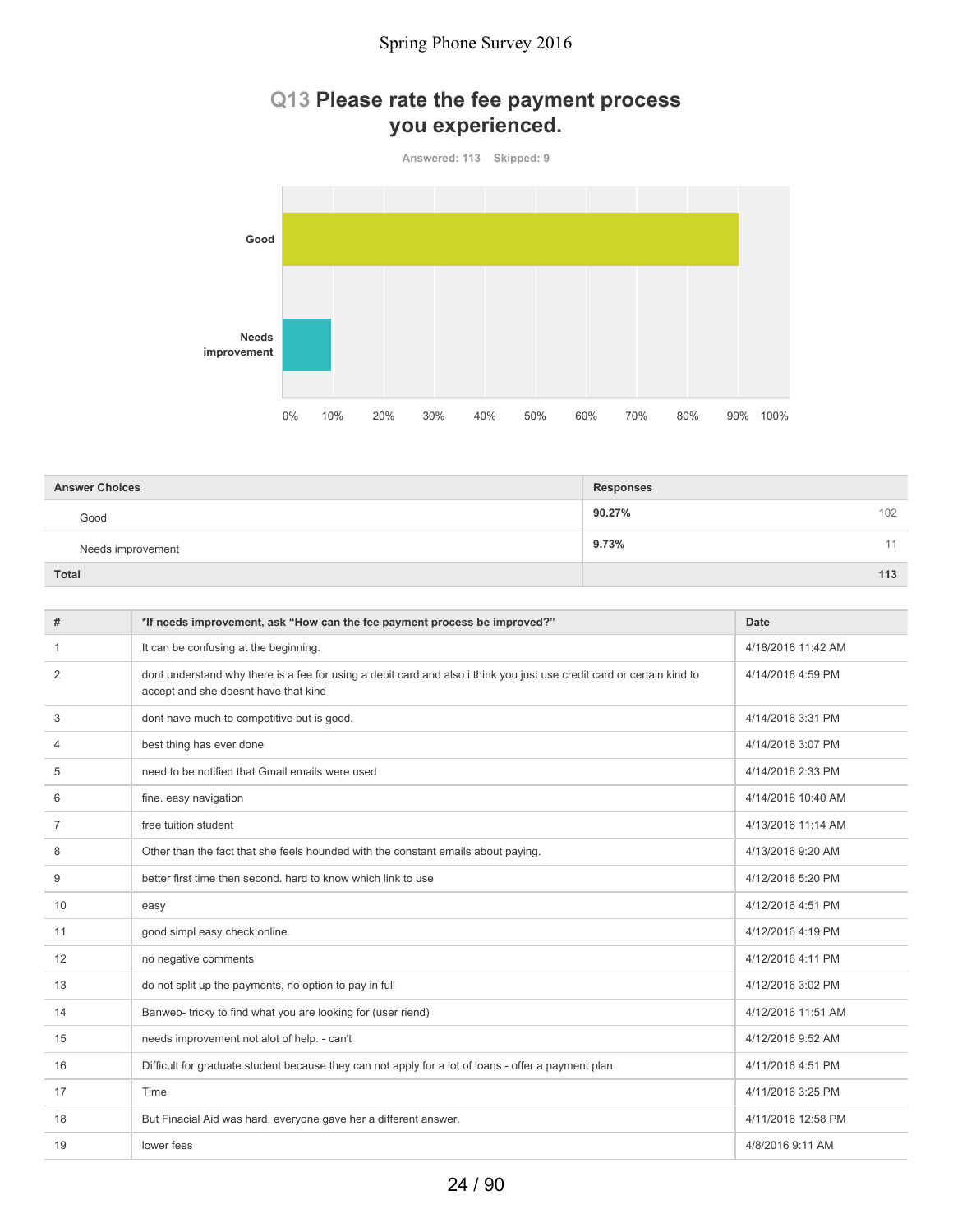| 20 | Need improvement overall                                      | 4/8/2016 8:57 AM |
|----|---------------------------------------------------------------|------------------|
|    | Online paying is confusing, directions aren't clear on Banweb | 4/7/2016 4:38 PM |
| 22 | Difficult to get payments through and not updated             | 4/7/2016 4:08 PM |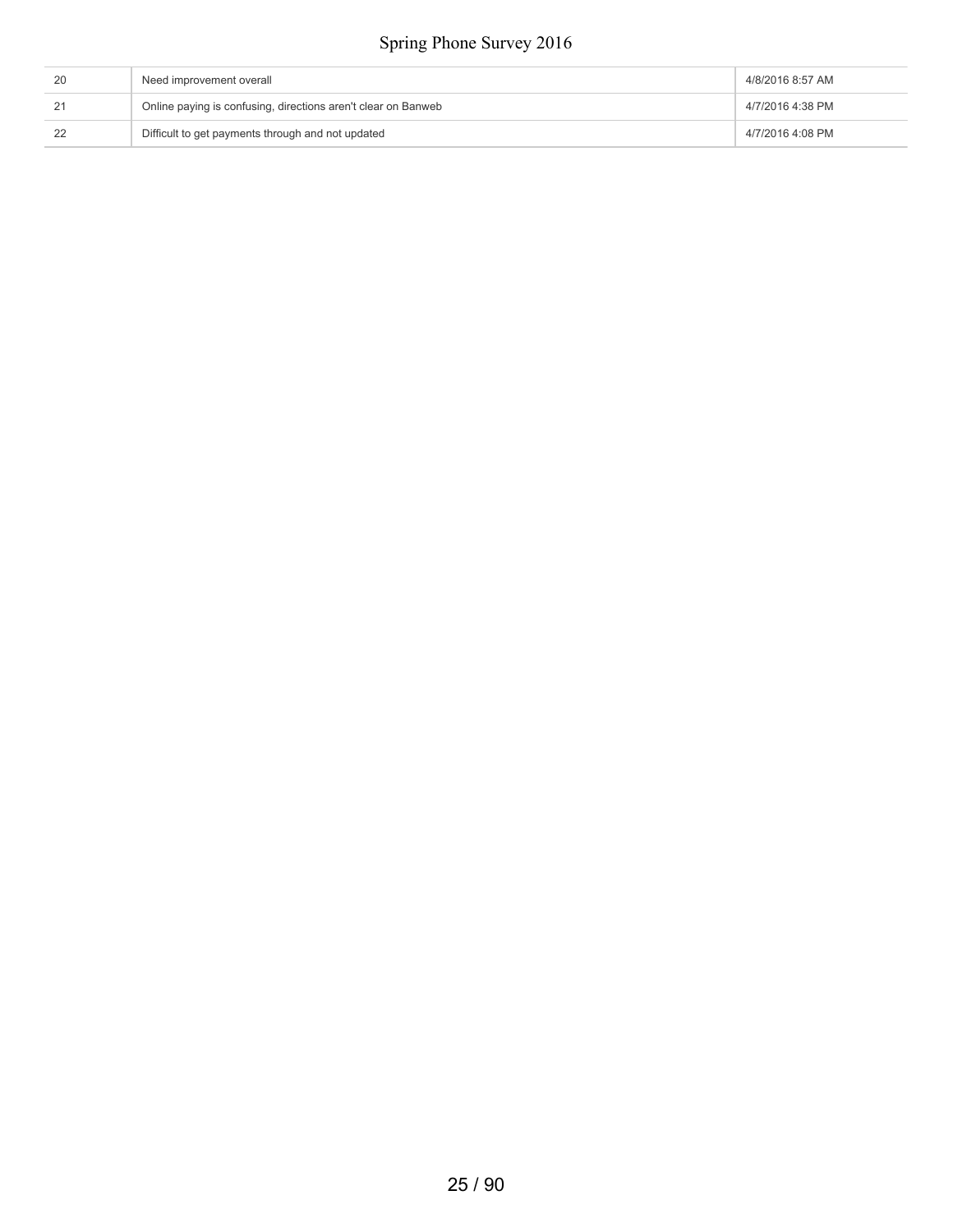# **Q14 Were you aware tutoring services are available for online students?**



| <b>Answer Choices</b> | <b>Responses</b> |
|-----------------------|------------------|
| Yes                   | 62.93%<br>73     |
| No (Skip to page 4)   | 37.07%<br>43     |
| Total                 | 116              |

| # | If no, refer to Online Student Guide | <b>Date</b> |
|---|--------------------------------------|-------------|
|   | ` want<br>.                          | 1 PM        |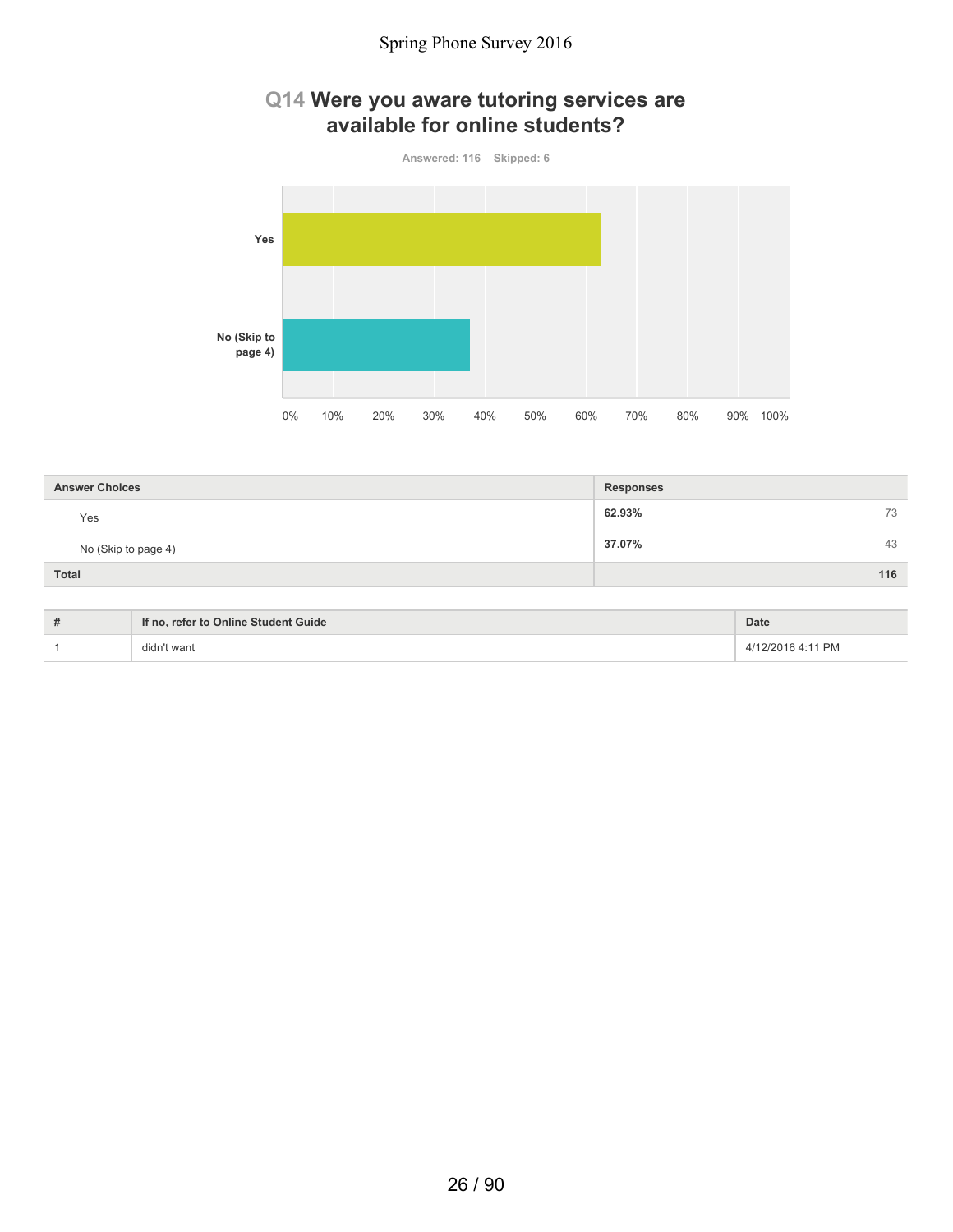# **Q15 Did you utilize any of the available tutoring services?**

**Answered: 75 Skipped: 47 Yes No (Skip to page 4)** 0% 10% 20% 30% 40% 50% 60% 70% 80% 90% 100%

| <b>Answer Choices</b> | <b>Responses</b> |
|-----------------------|------------------|
| Yes                   | 6.67%<br>5       |
| No (Skip to page 4)   | 93.33%<br>70     |
| Total                 | 75               |

| # | *If yes, ask "Which service(s) did you utilize?"                     | Date               |
|---|----------------------------------------------------------------------|--------------------|
|   | Writing center                                                       | 4/13/2016 2:27 PM  |
| 2 | smarthinking for essays but would like more tutoring service options | 4/13/2016 11:14 AM |
|   | Writing Lab Online                                                   | 4/12/2016 3:54 PM  |
| 4 | <b>Writing Lab</b>                                                   | 4/11/2016 4:52 PM  |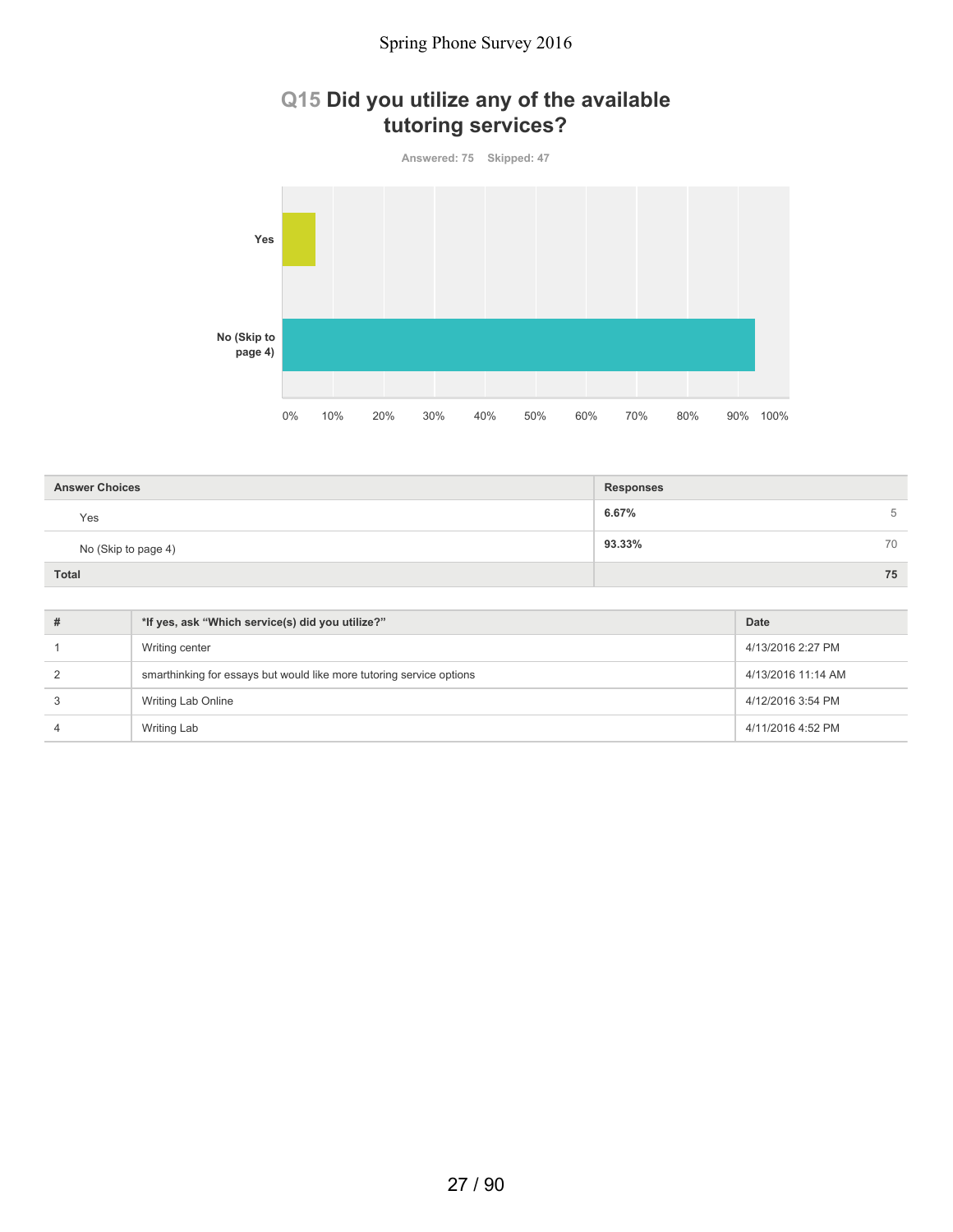# **Q16 Please rate the tutoring you received as an online student.**

**Answered: 5 Skipped: 117**



| <b>Answer Choices</b> | <b>Responses</b> |                |
|-----------------------|------------------|----------------|
| Good                  | 80.00%           | $\overline{4}$ |
| Needs improvement     | 20.00%           |                |
| <b>Total</b>          |                  | 5              |

| *If needs improvement, ask "How can tutoring be improved?"  | Date               |
|-------------------------------------------------------------|--------------------|
| average a lot of tech gliches on weekend. emails dont reply | 4/13/2016 11:14 AM |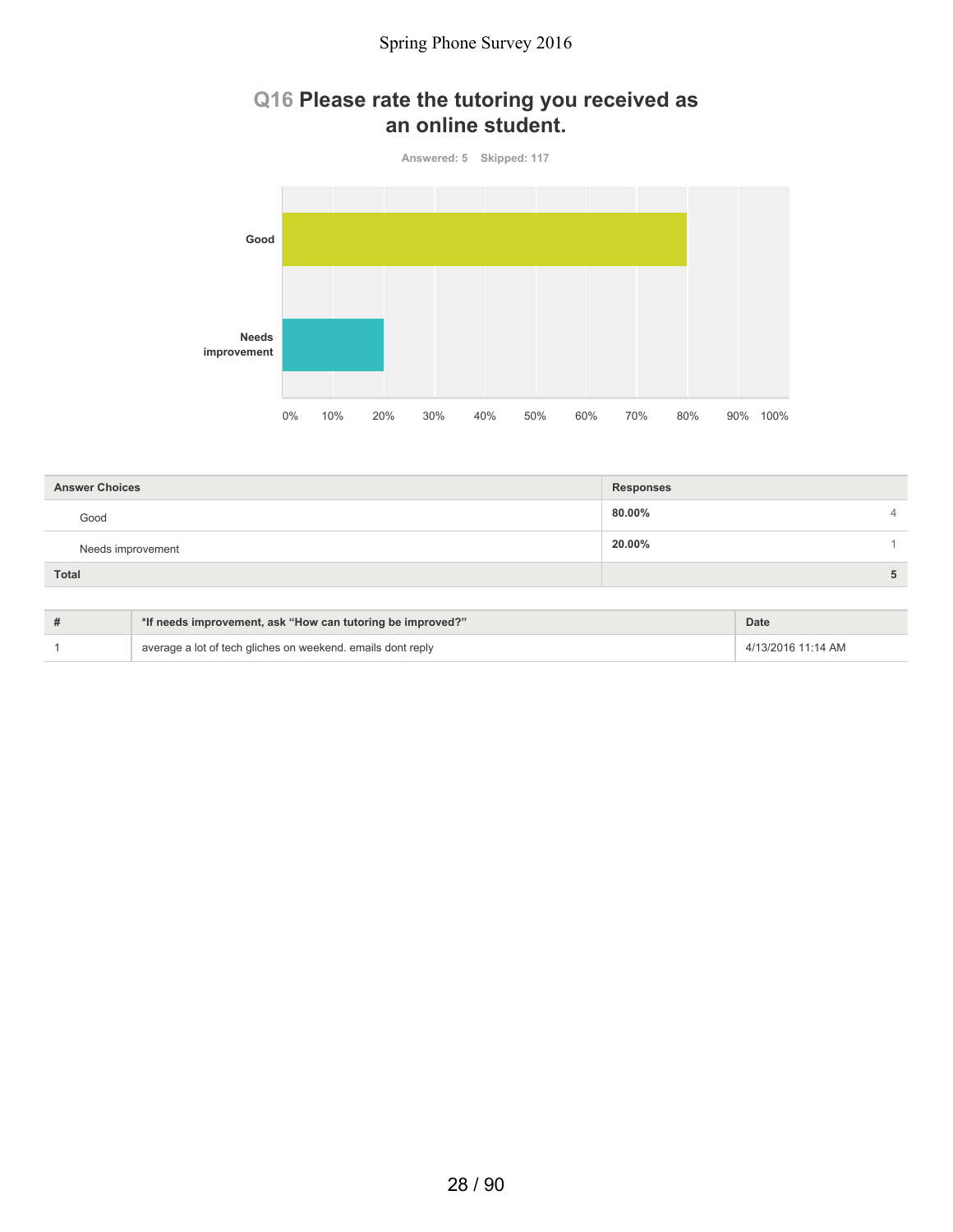# **Q17 Were you aware health, counseling and accessibility services were available for online students?**



| <b>Answer Choices</b> | <b>Responses</b> |
|-----------------------|------------------|
| Yes                   | 62<br>53.91%     |
| No (Skip to Page 5)   | 53<br>46.09%     |
| <b>Total</b>          | 115              |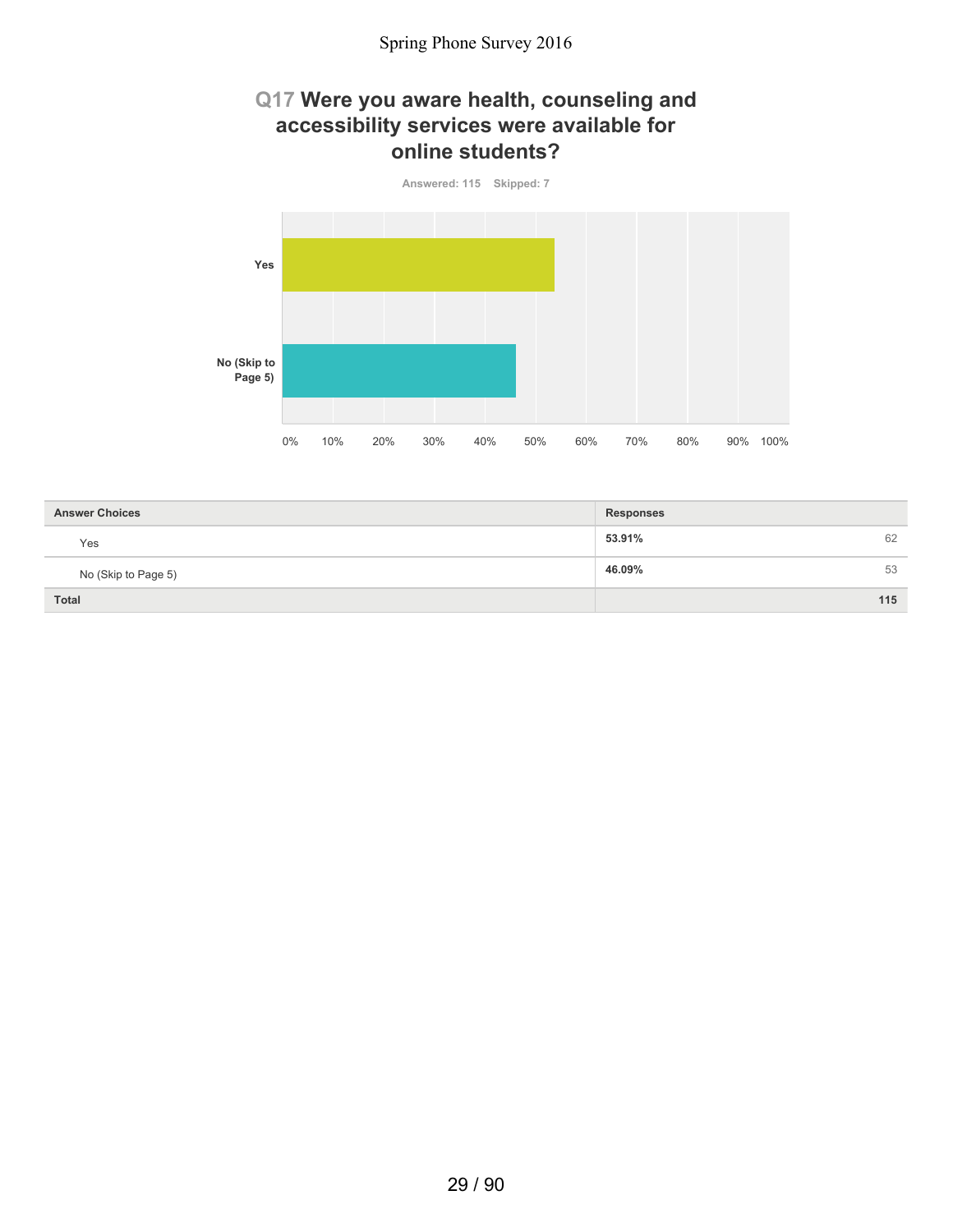## **Q18 Have you every utilized any of these services?**

**Answered: 63 Skipped: 59 Yes No (Skip to page 5)** 0% 10% 20% 30% 40% 50% 60% 70% 80% 90% 100%

| <b>Answer Choices</b> | <b>Responses</b> |
|-----------------------|------------------|
| Yes                   | 11.11%<br>-      |
| No (Skip to page 5)   | 56<br>88.89%     |
| <b>Total</b>          | 63               |

| *If yes, ask "Would you mind sharing which service(s) you utilized??" | Date              |
|-----------------------------------------------------------------------|-------------------|
| accesibilty. not sure if they would be able to assist her             | 4/15/2016 4:57 PM |
| <b>Health Services</b>                                                | 4/8/2016 9:12 AM  |
| health service                                                        | 4/8/2016 8:58 AM  |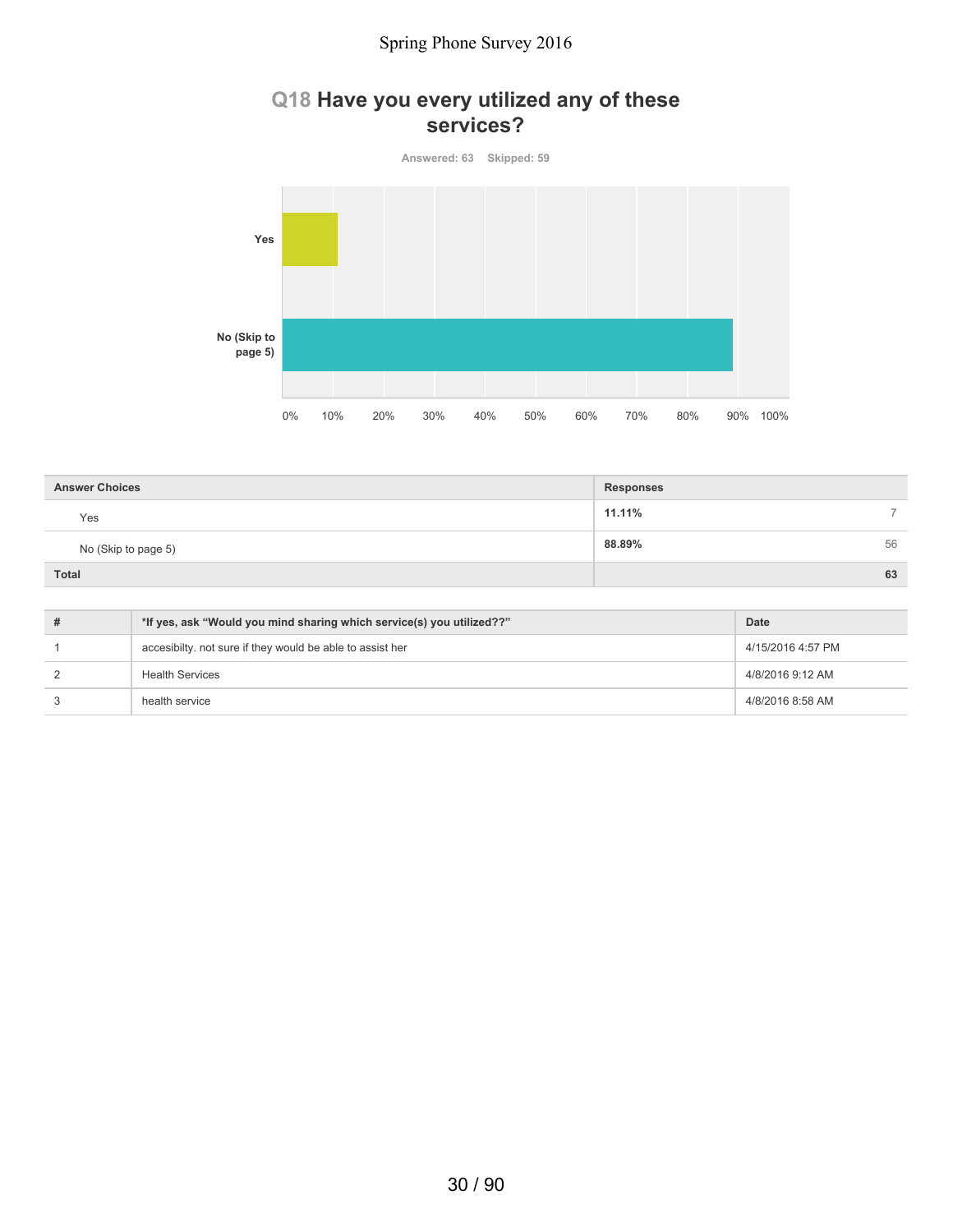# **Q19 Please rate the services you utilized.**



| <b>Answer Choices</b> | <b>Responses</b> |                |
|-----------------------|------------------|----------------|
| Good                  | 57.14%           | $\overline{4}$ |
| Needs improvement     | 42.86%           | 3              |
| <b>Total</b>          |                  |                |

| # | *If needs improvement, ask "How could these services be improved?"                         | Date              |
|---|--------------------------------------------------------------------------------------------|-------------------|
|   | They are good but what she needs help with she doesnt know if they could help her with it. | 4/15/2016 4:57 PM |
|   | Birth Control should be free                                                               | 4/8/2016 9:12 AM  |
|   | wait time                                                                                  | 4/8/2016 8:58 AM  |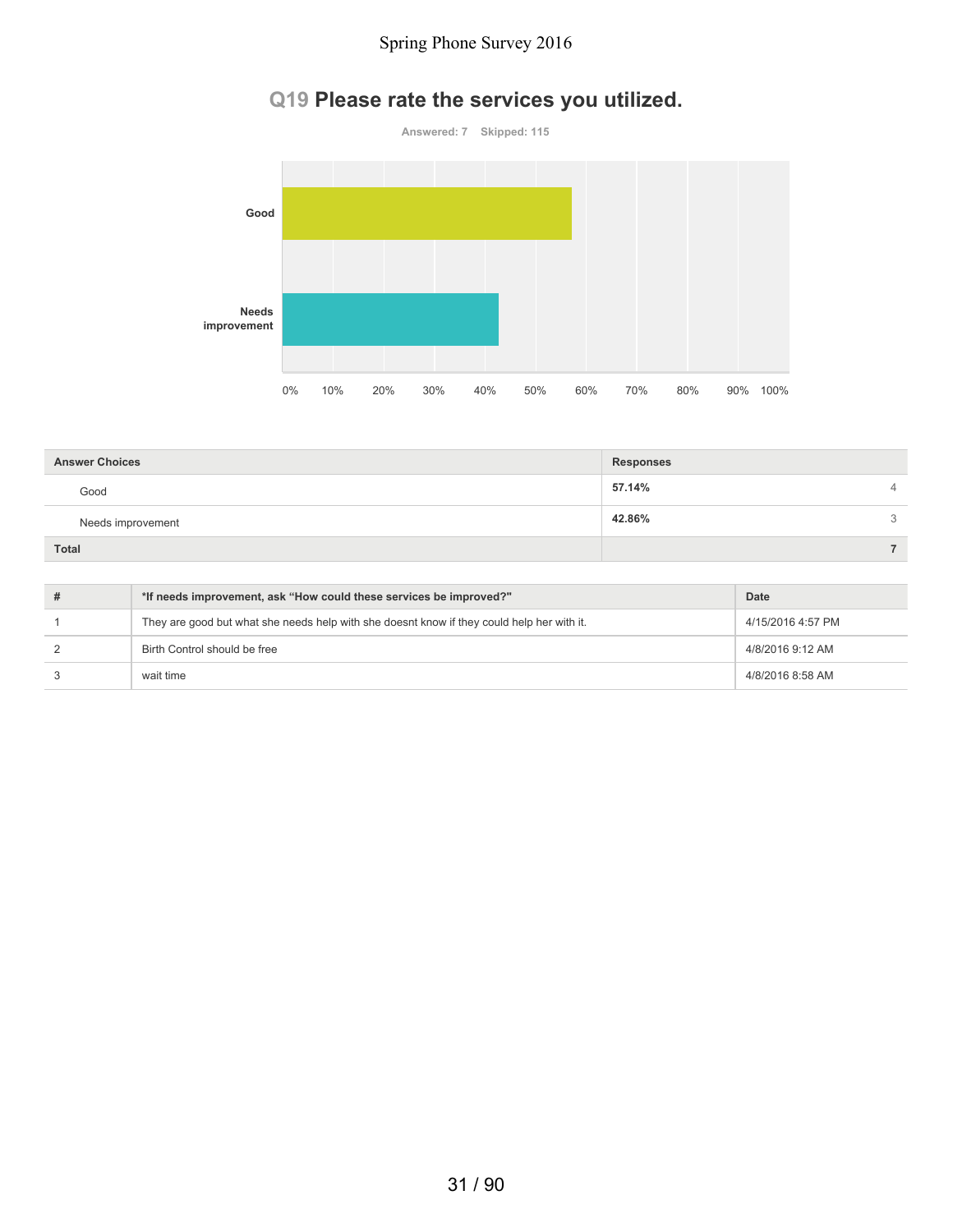# **Q20 Did you utilize any library resources, either by visiting a library or using online library resources?**



| <b>Answer Choices</b> | <b>Responses</b> |
|-----------------------|------------------|
| Yes                   | 84.35%<br>97     |
| No                    | 15.65%<br>18     |
| <b>Total</b>          | 115              |

| #  | *If yes, ask "Which method did you use?" | <b>Date</b>        |
|----|------------------------------------------|--------------------|
| 1  | online library resources                 | 4/18/2016 1:07 PM  |
| 2  | Online                                   | 4/18/2016 11:42 AM |
| 3  | Galileo                                  | 4/15/2016 4:26 PM  |
| 4  | galileo                                  | 4/15/2016 3:59 PM  |
| 5  | galileo                                  | 4/15/2016 8:38 AM  |
| 6  | online                                   | 4/14/2016 4:59 PM  |
| 7  | online library resources                 | 4/14/2016 4:41 PM  |
| 8  | online library resources                 | 4/14/2016 4:16 PM  |
| 9  | galileo                                  | 4/14/2016 3:59 PM  |
| 10 | online library resources                 | 4/14/2016 3:54 PM  |
| 11 | online library resources                 | 4/14/2016 3:41 PM  |
| 12 | online-resources                         | 4/14/2016 3:31 PM  |
| 13 | online                                   | 4/14/2016 3:07 PM  |
| 14 | online library resources                 | 4/14/2016 2:34 PM  |
| 15 | online library resources                 | 4/14/2016 1:58 PM  |
| 16 | online library resources                 | 4/14/2016 12:50 PM |
| 17 | Gal                                      | 4/14/2016 11:04 AM |
| 18 | Galileo                                  | 4/14/2016 10:41 AM |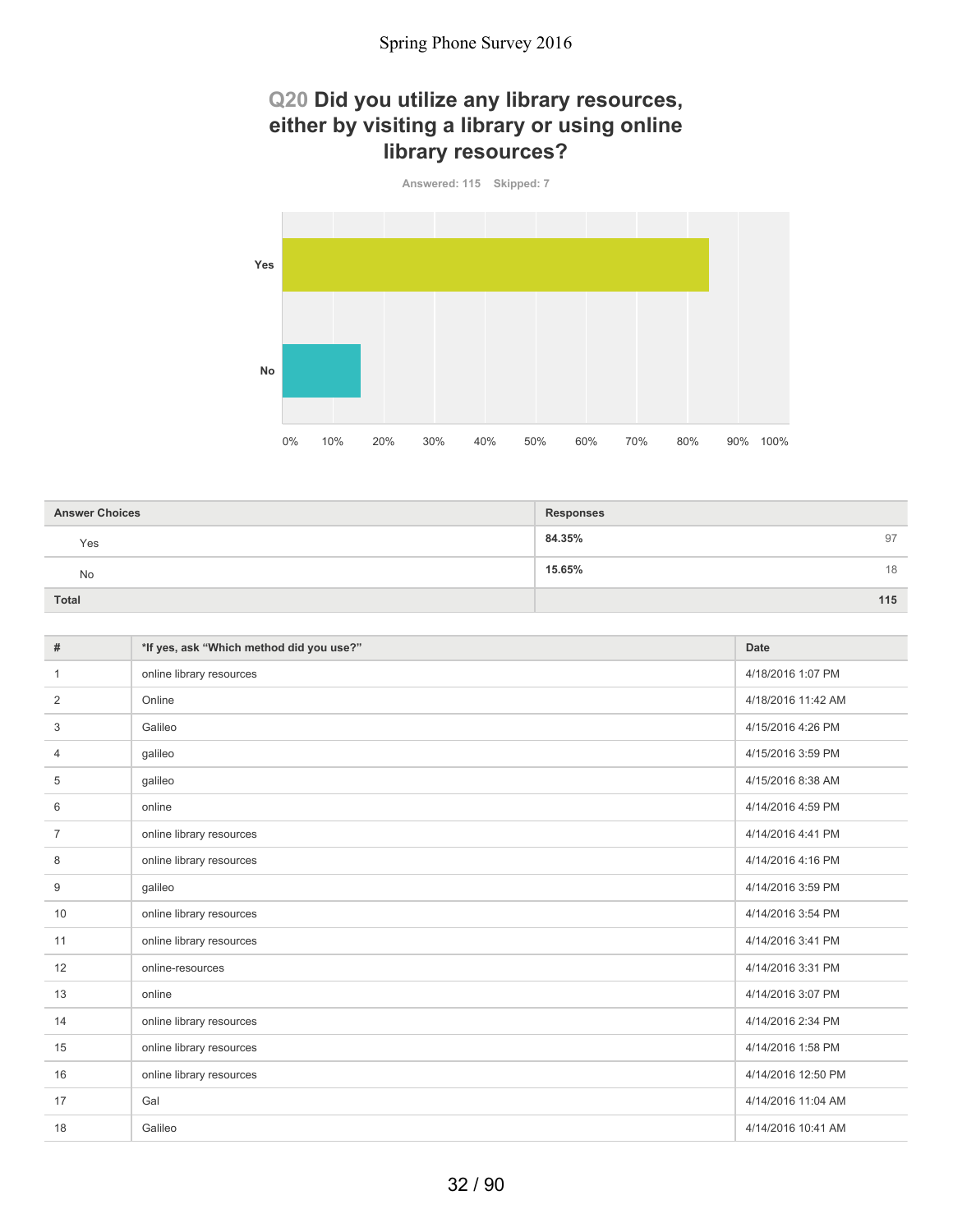| 19 | Online library                                       | 4/14/2016 10:28 AM |
|----|------------------------------------------------------|--------------------|
| 20 | Galileo                                              | 4/14/2016 10:19 AM |
| 21 | Galileo                                              | 4/13/2016 4:42 PM  |
| 22 | Online                                               | 4/13/2016 4:42 PM  |
| 23 | Used online library resources                        | 4/13/2016 4:32 PM  |
| 24 | online library resources, galileo                    | 4/13/2016 4:30 PM  |
| 25 | Galileo for articles                                 | 4/13/2016 4:04 PM  |
| 26 | online library resources- Galileo for articles       | 4/13/2016 3:44 PM  |
| 27 | in person                                            | 4/13/2016 2:51 PM  |
| 28 | Both, but mostly online                              | 4/13/2016 2:45 PM  |
| 29 | Online library resources                             | 4/13/2016 2:28 PM  |
| 30 | online                                               | 4/13/2016 12:02 PM |
| 31 | galileo                                              | 4/13/2016 11:21 AM |
| 32 | galelieo googel scholar                              | 4/13/2016 9:22 AM  |
| 33 | galileo and elibrary                                 | 4/12/2016 5:20 PM  |
| 34 | Gelileo                                              | 4/12/2016 5:05 PM  |
| 35 | online library resources, for articles               | 4/12/2016 4:54 PM  |
| 36 | online                                               | 4/12/2016 4:51 PM  |
| 37 | Galileo                                              | 4/12/2016 4:49 PM  |
| 38 | online library resources                             | 4/12/2016 4:41 PM  |
| 39 | Galileo                                              | 4/12/2016 4:21 PM  |
| 40 | galileo                                              | 4/12/2016 4:20 PM  |
| 41 | online                                               | 4/12/2016 4:11 PM  |
| 42 | online library resources, online journals            | 4/12/2016 4:08 PM  |
| 43 | visiting a library or using online library resources | 4/12/2016 3:54 PM  |
| 44 | Online                                               | 4/12/2016 2:46 PM  |
| 45 | online library resources                             | 4/12/2016 2:26 PM  |
| 46 | online library resources, Galileo for research       | 4/12/2016 1:43 PM  |
| 47 | online library resources, Library webpage            | 4/12/2016 1:25 PM  |
| 48 | Online                                               | 4/12/2016 12:47 PM |
| 49 | Galileo                                              | 4/12/2016 11:54 AM |
| 50 | Online                                               | 4/12/2016 11:21 AM |
| 51 | galileo                                              | 4/12/2016 9:53 AM  |
| 52 | Online                                               | 4/11/2016 4:53 PM  |
| 53 | online                                               | 4/11/2016 3:29 PM  |
| 54 | Go there; check out articles                         | 4/11/2016 3:01 PM  |
| 55 | galileo, databases                                   | 4/11/2016 2:58 PM  |
| 56 | Online                                               | 4/11/2016 2:52 PM  |
| 57 | Online                                               | 4/11/2016 2:30 PM  |
| 58 | Galileo                                              | 4/11/2016 2:18 PM  |
| 59 | use library as a place to study; use online          | 4/11/2016 2:14 PM  |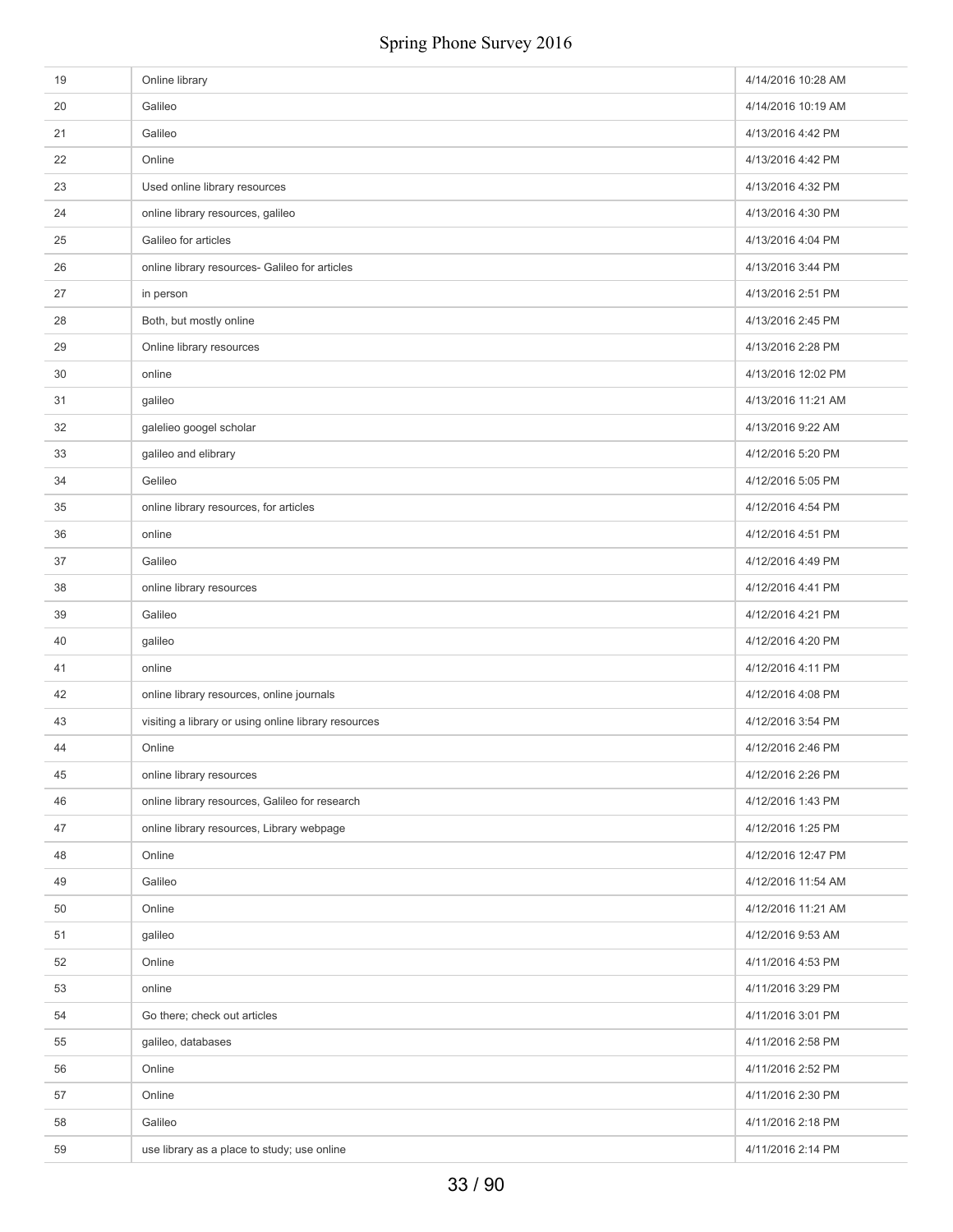| 60 | galileo, databases                                                               | 4/11/2016 2:13 PM  |
|----|----------------------------------------------------------------------------------|--------------------|
| 61 | galileo, courseDen                                                               | 4/11/2016 12:57 PM |
| 62 | Galileo                                                                          | 4/8/2016 9:13 AM   |
| 63 | onl                                                                              | 4/7/2016 4:50 PM   |
| 64 | Both, more so online for classes. Galileo is confusing, no in person assistance. | 4/7/2016 4:40 PM   |
| 65 | galilo                                                                           | 4/7/2016 4:09 PM   |
| 66 | galileo                                                                          | 4/6/2016 11:52 AM  |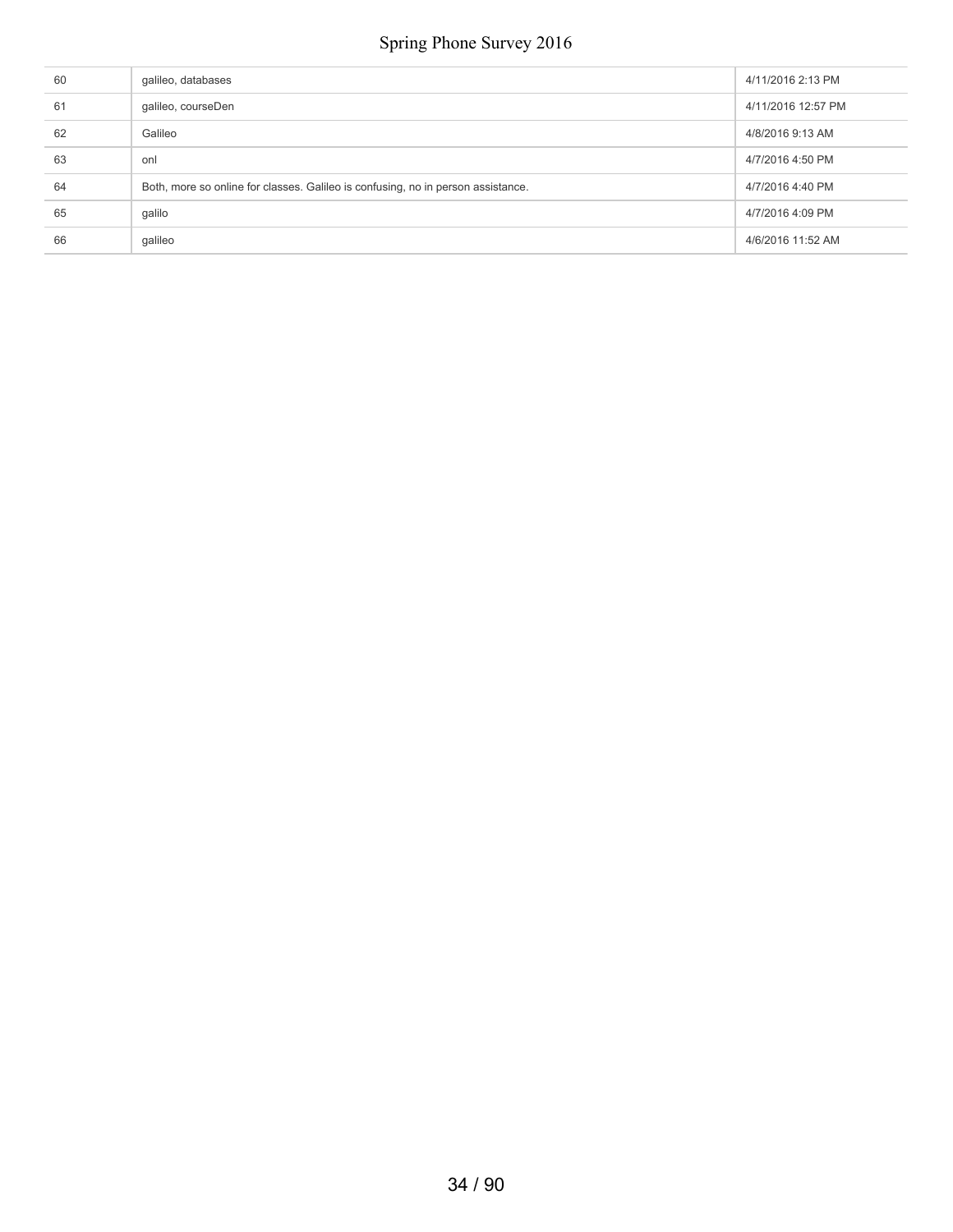# **Q21 Please rate the availability of library services for online students.**



| <b>Answer Choices</b> | <b>Responses</b> |
|-----------------------|------------------|
| Good                  | 88<br>91.67%     |
| Needs Improvement     | 8.33%<br>8       |
| <b>Total</b>          | 96               |

| #  | *If needs improvement, ask "How can library services be improved?"                                                | Date               |
|----|-------------------------------------------------------------------------------------------------------------------|--------------------|
| -1 | medium - alot of times it was down                                                                                | 4/15/2016 8:38 AM  |
| 2  | no problems getting into and finind databasess. some articles they didnt have.                                    | 4/14/2016 4:59 PM  |
| 3  | need more depth to School Improvement journals                                                                    | 4/14/2016 4:16 PM  |
| 4  | great very respons                                                                                                | 4/14/2016 10:41 AM |
| 5  | conflicting info abt password                                                                                     | 4/13/2016 4:07 PM  |
| 6  | parking pass for online students to use the library without being ticketed                                        | 4/13/2016 2:51 PM  |
| 7  | more resources than needed (good thing)                                                                           | 4/13/2016 12:44 PM |
| 8  | accessing is easy ther is link on page unfortunatly limited number of online resouces. online resources need more | 4/13/2016 11:21 AM |
| 9  | online at mercy of all available sites                                                                            | 4/13/2016 9:22 AM  |
| 10 | At mercy of all available sites (google, galileo, etc)                                                            | 4/13/2016 9:22 AM  |
| 11 | excelent                                                                                                          | 4/12/2016 4:51 PM  |
| 12 | she dont know if used westga or her school, but it was easy                                                       | 4/12/2016 4:20 PM  |
| 13 | 8. some articles couldn't be received                                                                             | 4/12/2016 4:11 PM  |
| 14 | Sometimes the online service does not work, login is difficult                                                    | 4/12/2016 12:56 PM |
| 15 | its fine                                                                                                          | 4/12/2016 9:53 AM  |
| 16 | good                                                                                                              | 4/7/2016 4:50 PM   |
| 17 | no in person assistance                                                                                           | 4/7/2016 4:40 PM   |
| 18 | More articles for crimonolgy                                                                                      | 4/7/2016 4:09 PM   |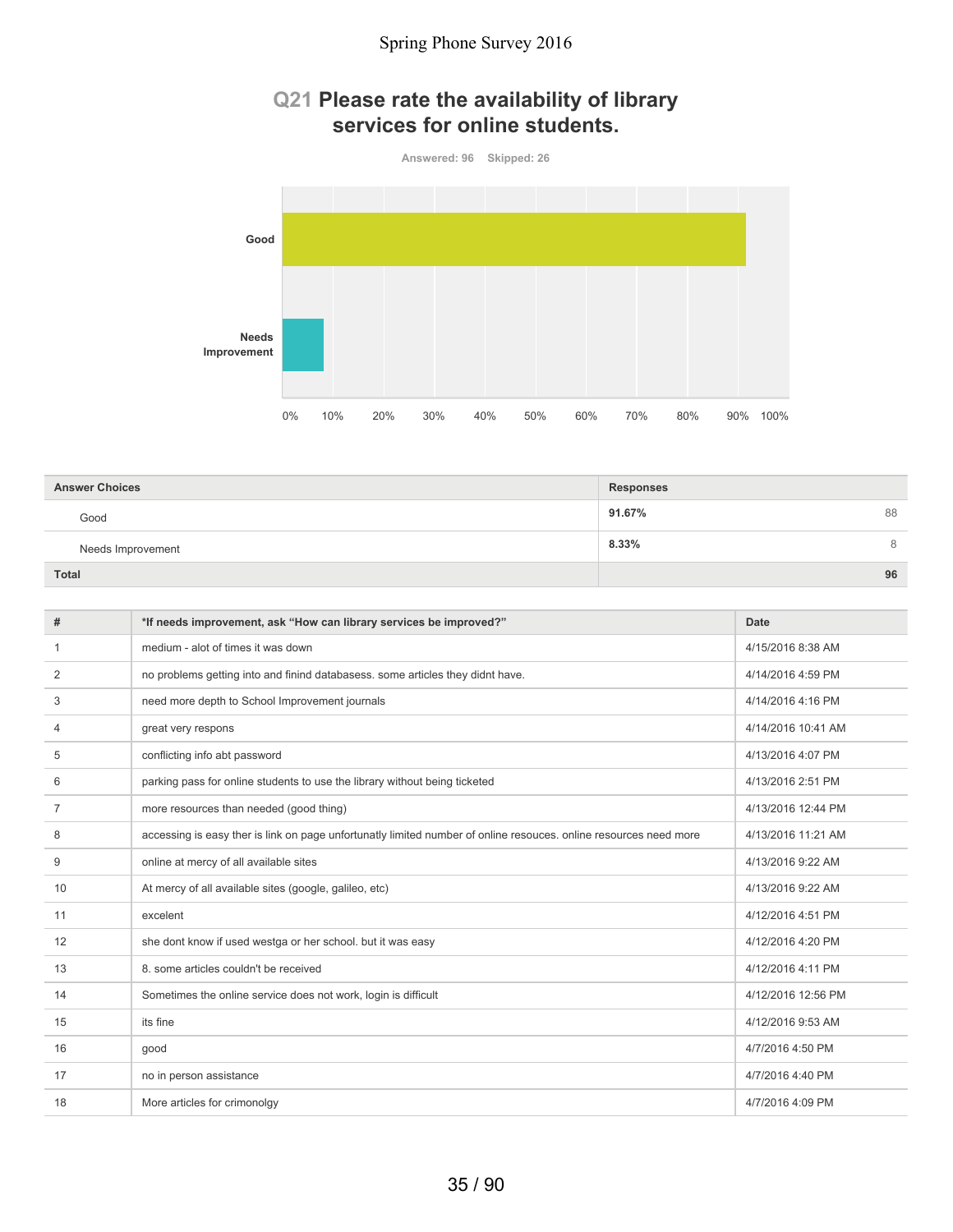# **Q22 Have you utilized any other student services offered to online students? ... Such as Financial Aid, UWG Book Store, Military & Veterans services, Career Counceling, Exams & Testing Parking etc?**



**68.75%** 77 **31.25%** 35 **Total 112 Answer Choices Responses** Yes (specify below) No (Skip to page 7)

| #              | Specficy which one(s):                                             | Date               |
|----------------|--------------------------------------------------------------------|--------------------|
| 1              | Financial Aid, UWG Book Store                                      | 4/18/2016 1:08 PM  |
| 2              | Financial Aid and Book Store Online                                | 4/18/2016 11:42 AM |
| 3              | needed knowledge of services and resouces that wouldve helped her. | 4/15/2016 4:59 PM  |
| 4              | book- fin aid at least once a semester                             | 4/15/2016 4:26 PM  |
| 5              | bookstore been to.                                                 | 4/15/2016 3:59 PM  |
| 6              | fin aid and book                                                   | 4/14/2016 4:59 PM  |
| $\overline{7}$ | <b>Financial Aid</b>                                               | 4/14/2016 4:41 PM  |
| 8              | fin aid book for book needed                                       | 4/14/2016 4:25 PM  |
| 9              | UWG Book Store, Financial Aid                                      | 4/14/2016 3:42 PM  |
| 10             | fin aid                                                            | 4/14/2016 3:31 PM  |
| 11             | fin aid- good                                                      | 4/14/2016 3:07 PM  |
| 12             | <b>UWG Book Store, Parking</b>                                     | 4/14/2016 3:01 PM  |
| 13             | <b>Financial Aid</b>                                               | 4/14/2016 12:51 PM |
| 14             | <b>Financial Aid</b>                                               | 4/14/2016 12:04 PM |
| 15             | carrerr services. fin aid but not spoken to                        | 4/14/2016 10:41 AM |
| 16             | FA, and Bookstore                                                  | 4/14/2016 10:29 AM |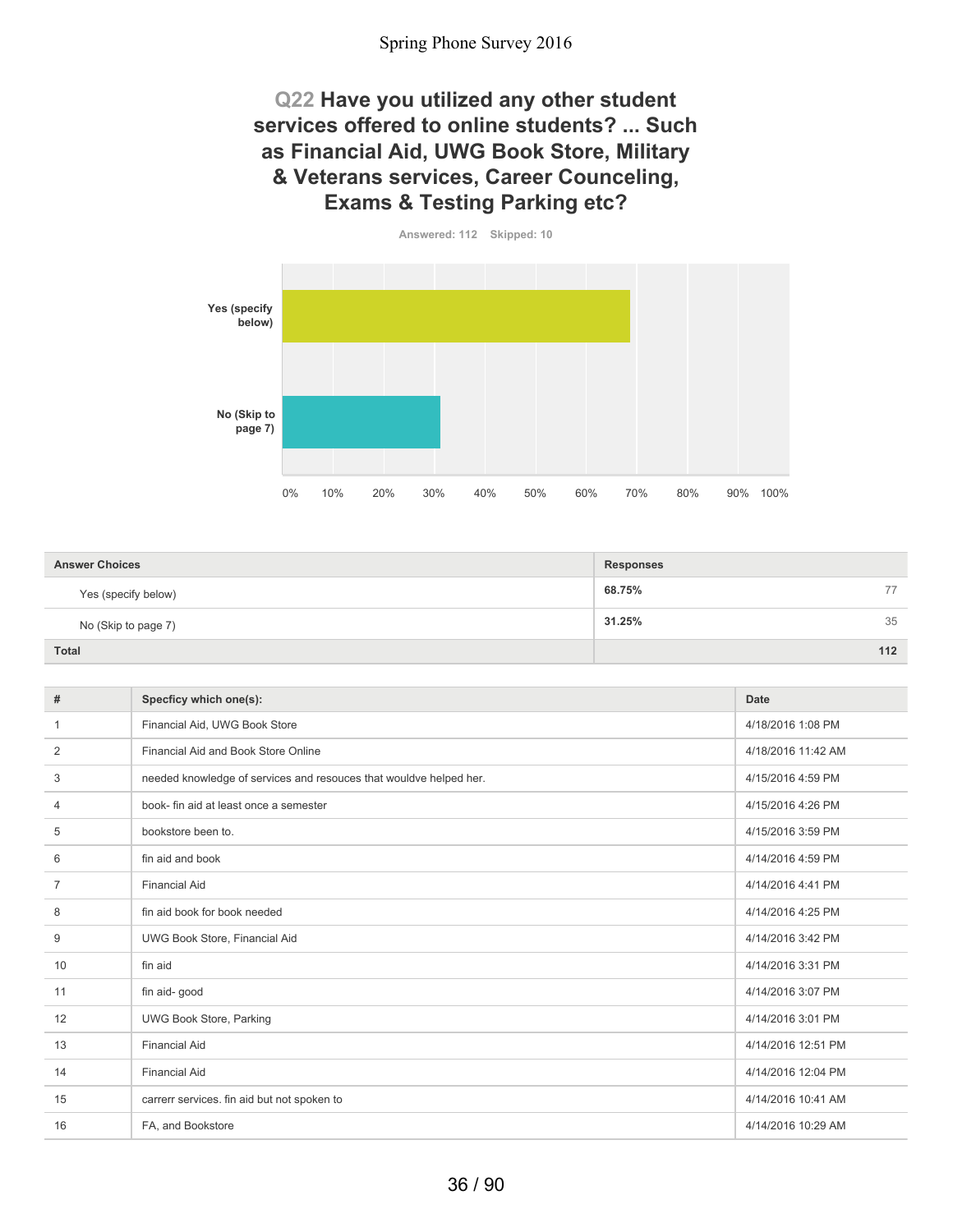| 17 | Financial Aid and bookstore                                                               | 4/13/2016 4:35 PM  |
|----|-------------------------------------------------------------------------------------------|--------------------|
| 18 | Bookstore                                                                                 | 4/13/2016 4:33 PM  |
| 19 | Financial Aid and Bookstore                                                               | 4/13/2016 4:33 PM  |
| 20 | Financial Aid, UWG Book Store                                                             | 4/13/2016 4:30 PM  |
| 21 | Financial Aid, UWG Book Store                                                             | 4/13/2016 4:25 PM  |
| 22 | Parking                                                                                   | 4/13/2016 4:19 PM  |
| 23 | book store and financial aid                                                              | 4/13/2016 4:07 PM  |
| 24 | financial aid                                                                             | 4/13/2016 3:36 PM  |
| 25 | financial aid                                                                             | 4/13/2016 3:21 PM  |
| 26 | bookstore and financial aid                                                               | 4/13/2016 3:12 PM  |
| 27 | Financial aid                                                                             | 4/13/2016 2:28 PM  |
| 28 | finanical aid and book store                                                              | 4/13/2016 12:02 PM |
| 29 | bookstore                                                                                 | 4/13/2016 9:23 AM  |
| 30 | Bookstore                                                                                 | 4/13/2016 9:23 AM  |
| 31 | book-good hours are hard to get in touch with full schedule but once in hours was helpful | 4/12/2016 5:20 PM  |
| 32 | financial aid                                                                             | 4/12/2016 5:05 PM  |
| 33 | <b>Financial Aid</b>                                                                      | 4/12/2016 4:55 PM  |
| 34 | book- fin aid                                                                             | 4/12/2016 4:51 PM  |
| 35 | <b>Financial Aid</b>                                                                      | 4/12/2016 4:25 PM  |
| 36 | Financial aid                                                                             | 4/12/2016 4:22 PM  |
| 37 | fin aid and book store looked up what book needed                                         | 4/12/2016 4:20 PM  |
| 38 | fin aid and book                                                                          | 4/12/2016 4:12 PM  |
| 39 | <b>UWG Book Store</b>                                                                     | 4/12/2016 4:09 PM  |
| 40 | <b>UWG Book Store, Library</b>                                                            | 4/12/2016 3:55 PM  |
| 41 | bookstore                                                                                 | 4/12/2016 3:43 PM  |
| 42 | Financial Aid, UWG Book Store                                                             | 4/12/2016 3:18 PM  |
| 43 | financial aid                                                                             | 4/12/2016 3:13 PM  |
| 44 | Financial aid                                                                             | 4/12/2016 2:46 PM  |
| 45 | <b>UWG Book Store</b>                                                                     | 4/12/2016 2:26 PM  |
| 46 | <b>UWG Book Store</b>                                                                     | 4/12/2016 1:25 PM  |
| 47 | Buying books online                                                                       | 4/12/2016 1:09 PM  |
| 48 | <b>UWG Book Store</b>                                                                     | 4/12/2016 12:57 PM |
| 49 | Financial Aid (but did not use it)                                                        | 4/12/2016 12:56 PM |
| 50 | financial aid                                                                             | 4/12/2016 11:35 AM |
| 51 | <b>Book Store</b>                                                                         | 4/12/2016 11:21 AM |
| 52 | Financial Aid, Bookstore                                                                  | 4/12/2016 11:13 AM |
| 53 | <b>Financial Aid</b>                                                                      | 4/12/2016 11:08 AM |
| 54 | book store and fina adi exams and testing                                                 | 4/12/2016 9:54 AM  |
| 55 | bookstore                                                                                 | 4/12/2016 8:21 AM  |
| 56 | financial aid                                                                             | 4/11/2016 4:45 PM  |
| 57 | bookstore                                                                                 | 4/11/2016 4:23 PM  |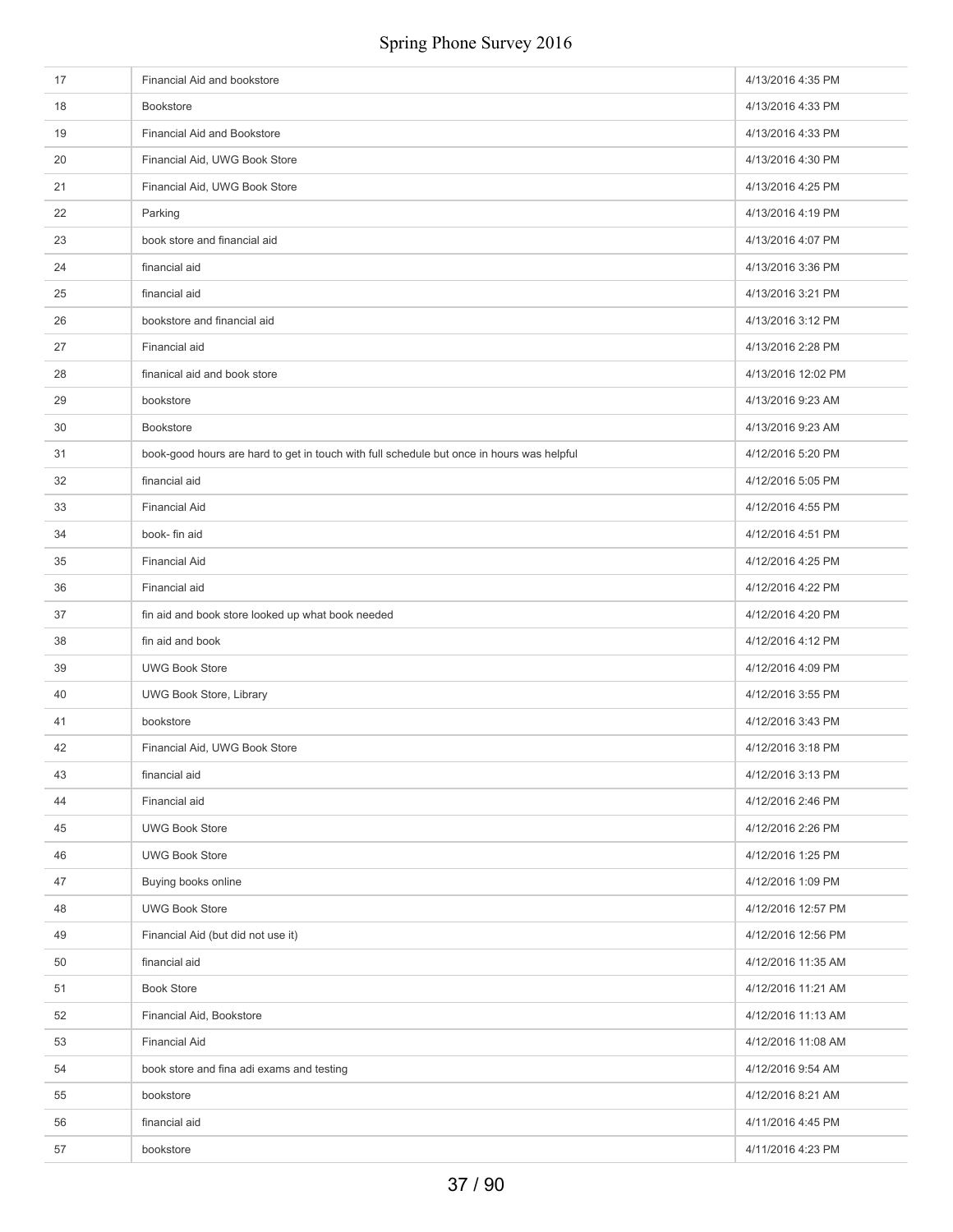| 58 | <b>Financial Aid</b>               | 4/11/2016 4:10 PM |
|----|------------------------------------|-------------------|
| 59 | bookstore and financial aid        | 4/11/2016 3:30 PM |
| 60 | Had made an ID made, easy to find  | 4/11/2016 3:01 PM |
| 61 | bookstore, financial aid           | 4/11/2016 2:58 PM |
| 62 | <b>Book Store</b>                  | 4/11/2016 2:52 PM |
| 63 | bookstore                          | 4/11/2016 2:34 PM |
| 64 | <b>Financial Aid</b>               | 4/11/2016 2:31 PM |
| 65 | bookstore, Financial aid           | 4/11/2016 2:18 PM |
| 66 | bookstore                          | 4/11/2016 2:16 PM |
| 67 | Financial Aid; Book Store          | 4/11/2016 2:14 PM |
| 68 | bookstore, financial aid           | 4/11/2016 2:13 PM |
| 69 | Book Store online                  | 4/11/2016 1:35 PM |
| 70 | bookstore, financial aid           | 4/11/2016 1:00 PM |
| 71 | Financial Aid, Parking Book Store  | 4/8/2016 9:14 AM  |
| 72 | bookstore, financial,              | 4/8/2016 9:00 AM  |
| 73 | Financial aid and Bookstore        | 4/8/2016 8:46 AM  |
| 74 | Financial Aid, UWG Book Store      | 4/7/2016 4:41 PM  |
| 75 | financial aid (banweb) & bookstore | 4/7/2016 4:10 PM  |
| 76 | career services                    | 4/6/2016 11:52 AM |
| 77 | Financial aid                      | 4/4/2016 4:01 PM  |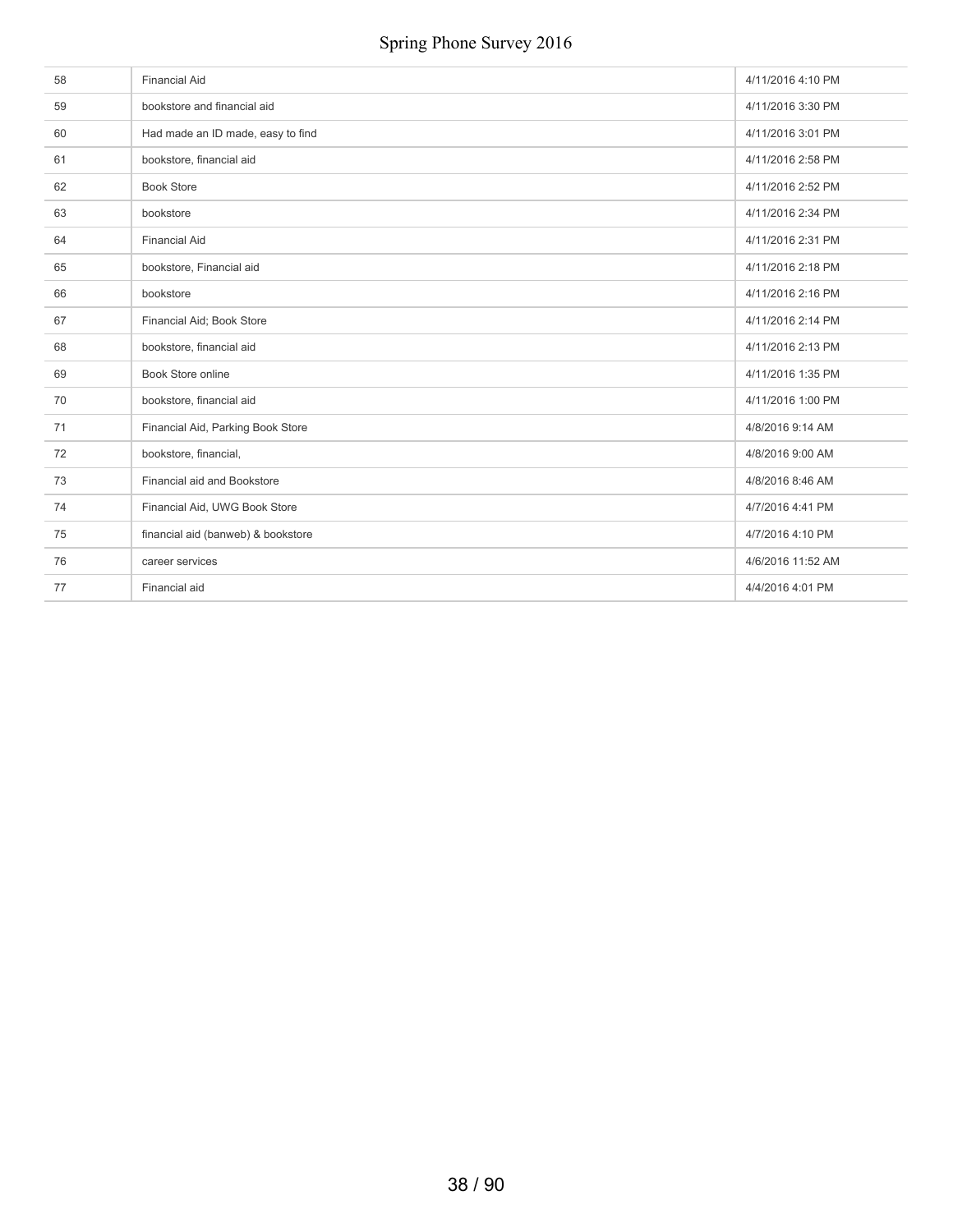# **Q23 Please rate your experience with the student service(s) as you received.**



| <b>Answer Choices</b> | <b>Responses</b> |    |
|-----------------------|------------------|----|
| Good                  | 81.82%           | 63 |
| Needs Improvement     | 18.18%           | 14 |
| <b>Total</b>          |                  | 77 |

| #              | *If needs improvement, ask "How can that service be improved?"                                                      | Date               |
|----------------|---------------------------------------------------------------------------------------------------------------------|--------------------|
| -1             | Financial Aid could be confusing, but the Book Store is good.                                                       | 4/18/2016 11:42 AM |
| 2              | fin aid and book good                                                                                               | 4/15/2016 4:26 PM  |
| 3              | easy overall                                                                                                        | 4/14/2016 4:25 PM  |
| 4              | higher one is fine but prefer direct                                                                                | 4/14/2016 3:31 PM  |
| 5              | Parking is hard                                                                                                     | 4/14/2016 3:01 PM  |
| 6              | very responsive                                                                                                     | 4/14/2016 10:41 AM |
| $\overline{7}$ | just okay                                                                                                           | 4/13/2016 4:35 PM  |
| 8              | Financial Aid was good. Bookstore never received responses for her emails.                                          | 4/13/2016 4:33 PM  |
| 9              | It's mediocre                                                                                                       | 4/13/2016 4:19 PM  |
| 10             | fne but did not buy from them -                                                                                     | 4/13/2016 9:23 AM  |
| 11             | It was good even though she did not buy from them.                                                                  | 4/13/2016 9:23 AM  |
| 12             | fine                                                                                                                | 4/12/2016 4:20 PM  |
| 13             | no negative comments online so they dont have any comments                                                          | 4/12/2016 4:12 PM  |
| 14             | Financial Aid- good UWG Book Store- book was not available and he did not receive information on the book's arrival | 4/12/2016 3:18 PM  |
| 15             | Bookstore to the rescue, was not informed of it                                                                     | 4/12/2016 12:57 PM |
| 16             | okay - financial aid.                                                                                               | 4/12/2016 9:54 AM  |
| 17             | In Between- could not get a direct answer, long periods of waiting for answer                                       | 4/11/2016 4:10 PM  |
| 18             | It doesn't order enough copies for program, has to order.                                                           | 4/11/2016 2:52 PM  |
| 19             | Do not give out tickets                                                                                             | 4/8/2016 9:14 AM   |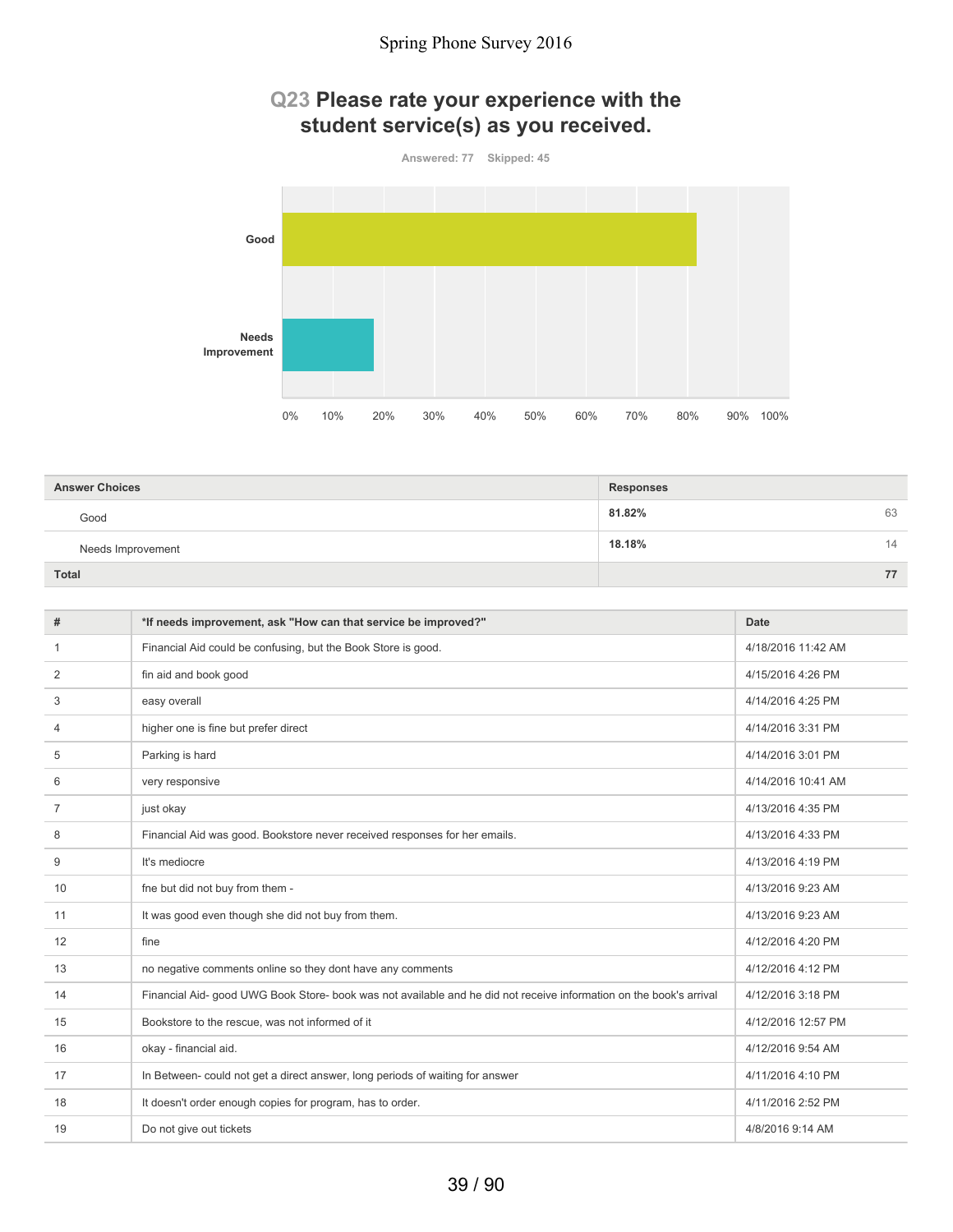| 20 | too expense, fin. aid slow                                                  | 4/8/2016 9:00 AM  |
|----|-----------------------------------------------------------------------------|-------------------|
| 21 | Bookstore didn't allow her to return the used books. Let people return used | 4/8/2016 8:46 AM  |
| 22 | Tedious (diffucult to get a straight answer                                 | 4/7/2016 4:10 PM  |
| 23 | More parking on the other side of campus.                                   | 4/6/2016 11:13 AM |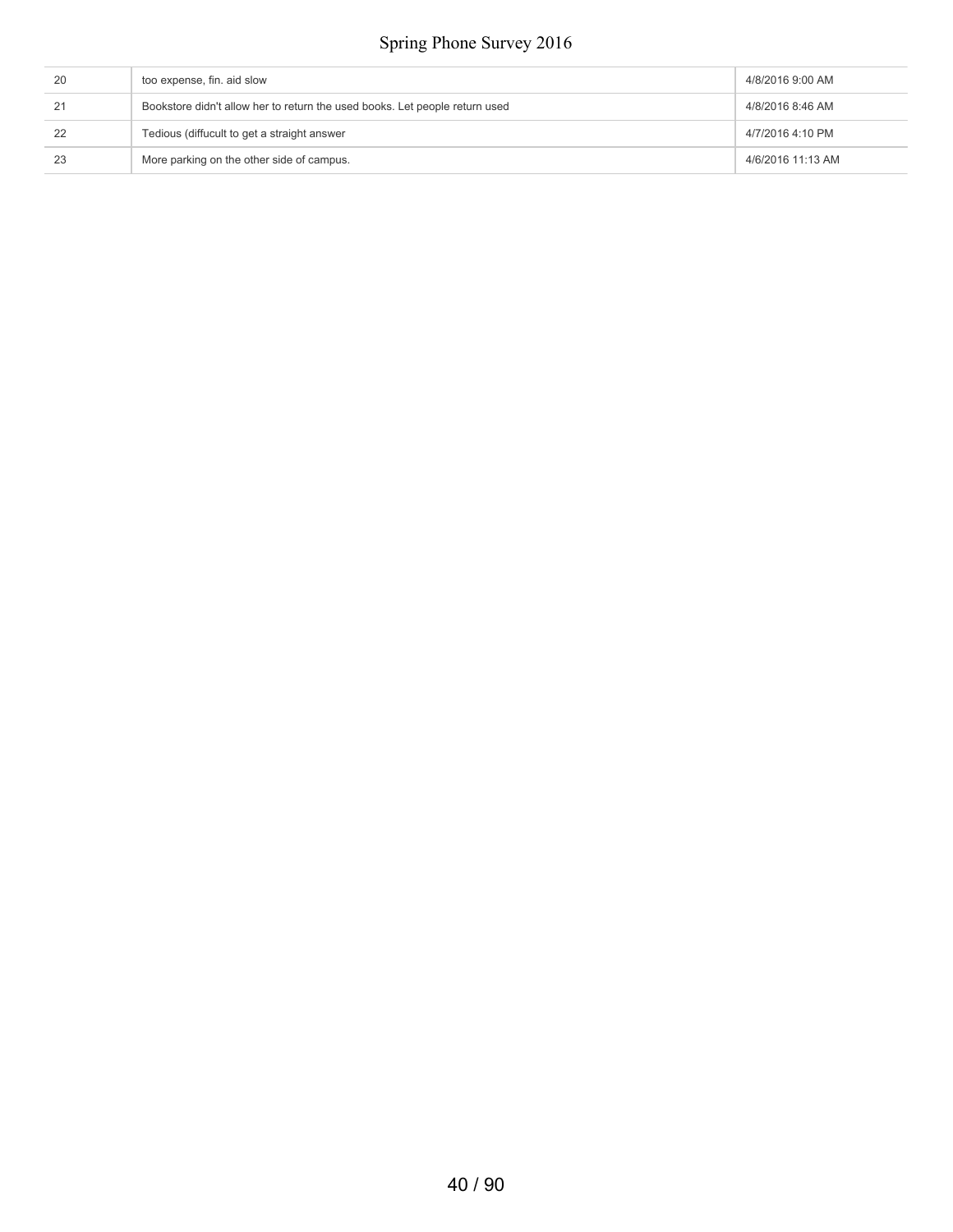# **Q24 How did you receive instruction on how to use CourseDen? More than one answer may apply.**



| <b>Answer Choices</b>                                   | <b>Responses</b> |    |
|---------------------------------------------------------|------------------|----|
| Did not receive instruction                             | 13.79%           | 16 |
| Learned by myself                                       | 54.31%           | 63 |
| Online information                                      | 22.41%           | 26 |
| Live orientation                                        | 8.62%            | 10 |
| The instructor or orientation module inside your course | 33.62%           | 39 |
| Online CourseDen training course                        | 15.52%           | 18 |
| Other class members                                     | 5.17%            | 6  |
| <b>Total Respondents: 116</b>                           |                  |    |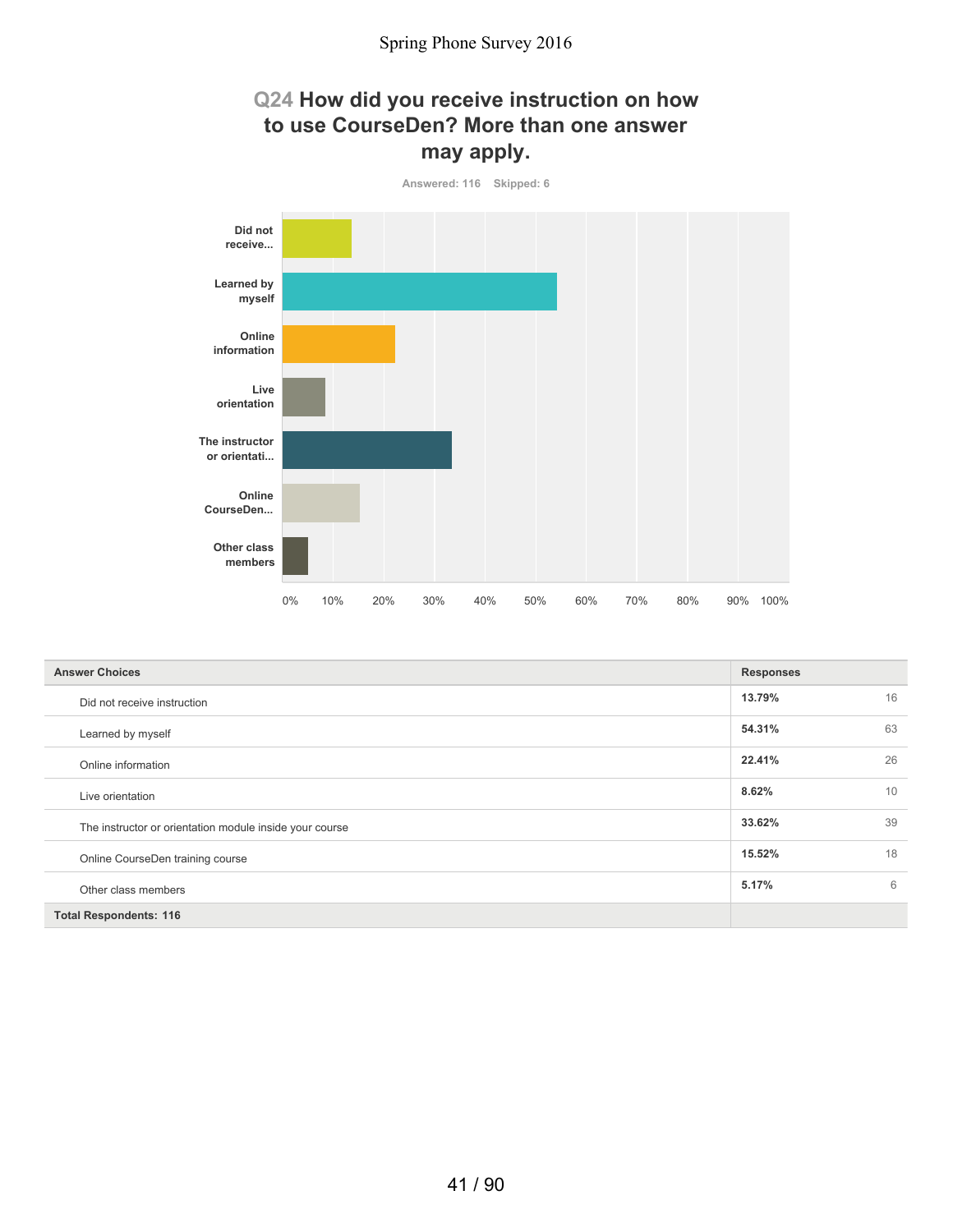# **Q25 Did those instructions or resources provide you with enough information to effectively use CourseDen by the second week of your course?**

**Answered: 107 Skipped: 15**



| <b>Answer Choices</b> | <b>Responses</b>     |
|-----------------------|----------------------|
| Yes                   | 98.13%<br>105        |
| <b>No</b>             | 1.87%<br>$\cap$<br>∼ |
| Total                 | 107                  |

| # | *If no, please explain.                                                                                                                                                                                                                                                                                                          | Date               |
|---|----------------------------------------------------------------------------------------------------------------------------------------------------------------------------------------------------------------------------------------------------------------------------------------------------------------------------------|--------------------|
|   | for classes but recently found out how to check grades                                                                                                                                                                                                                                                                           | 4/14/2016 4:25 PM  |
|   | boot camp in the nursing program                                                                                                                                                                                                                                                                                                 | 4/13/2016 12:45 PM |
|   | 2 yr student online was able to easily know what the system was like                                                                                                                                                                                                                                                             | 4/13/2016 11:21 AM |
|   | linked videos from instructor and they emailed her                                                                                                                                                                                                                                                                               | 4/12/2016 4:51 PM  |
| 5 | No official instruction on how to use courseden, so she was no                                                                                                                                                                                                                                                                   | 4/12/2016 2:46 PM  |
| 6 | two days to be able to login font was weird when they sent her the password CourseDen was too overwhelming no<br>help "just explore" taught herself have never done online and was very scared to ask for help because she felt like she<br>didnt have support most of her time was spent on learning courseden struggle to much | 4/11/2016 3:33 PM  |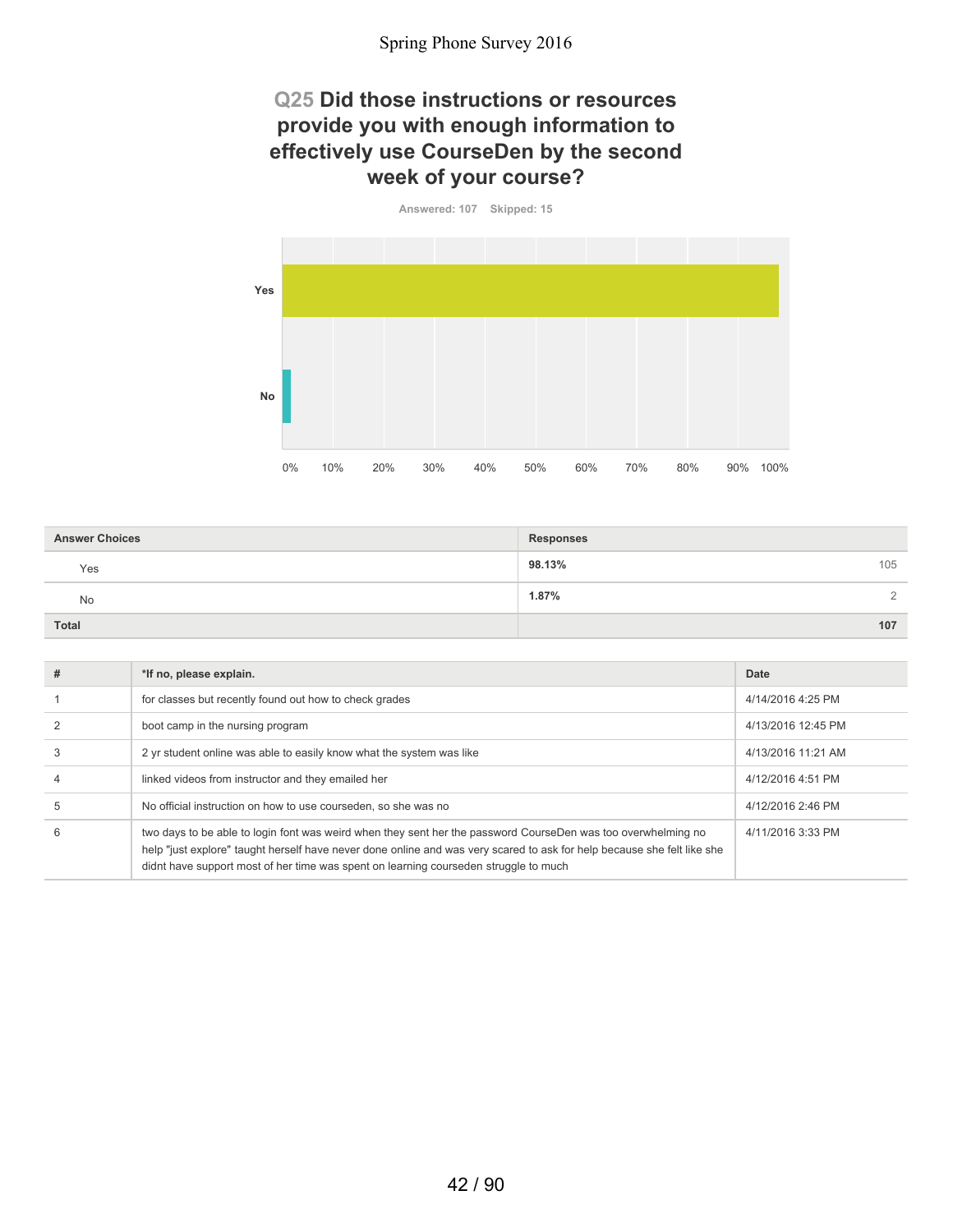# **Q26 If you had problems accessing a course or using CourseDen How did you seek help? More than one may apply.**



| <b>Answer Choices</b>                                                      |        |                |
|----------------------------------------------------------------------------|--------|----------------|
| Never had problems (Skip to page 9)                                        | 57.69% | 60             |
| The UWG Online help desk by either email, phone or live chat               | 26.92% | 28             |
| The instructor or orientation module inside your course (Skip question #3) | 14.42% | 15             |
| Another classmate (If only answer, Skip to page 9)                         | 3.85%  | $\overline{4}$ |
| The online CourseDen training course (Skip question #3)                    |        | $\overline{4}$ |
| The after-hours help desk                                                  | 1.92%  | $\overline{2}$ |
| <b>Total Respondents: 104</b>                                              |        |                |

| #              | Other (please specify)                                                                                                        | <b>Date</b>        |
|----------------|-------------------------------------------------------------------------------------------------------------------------------|--------------------|
|                | Instructors would delay response, she would already have huge amounts of point deducted by time she would get the<br>answers. | 4/15/2016 5:00 PM  |
|                | veiwing things spoke to professor and the helpdesk calling for her instructor                                                 | 4/14/2016 4:59 PM  |
| 3              | <b>ITS</b>                                                                                                                    | 4/14/2016 4:26 PM  |
| $\overline{4}$ | adviser                                                                                                                       | 4/13/2016 3:13 PM  |
| 5              | CourseDen was down, problems after an update, but both were resolved                                                          | 4/13/2016 12:46 PM |
| 6              | using issues, on where the professor put things and she would figure it out herself                                           | 4/13/2016 11:21 AM |
|                | very helpful                                                                                                                  | 4/12/2016 5:20 PM  |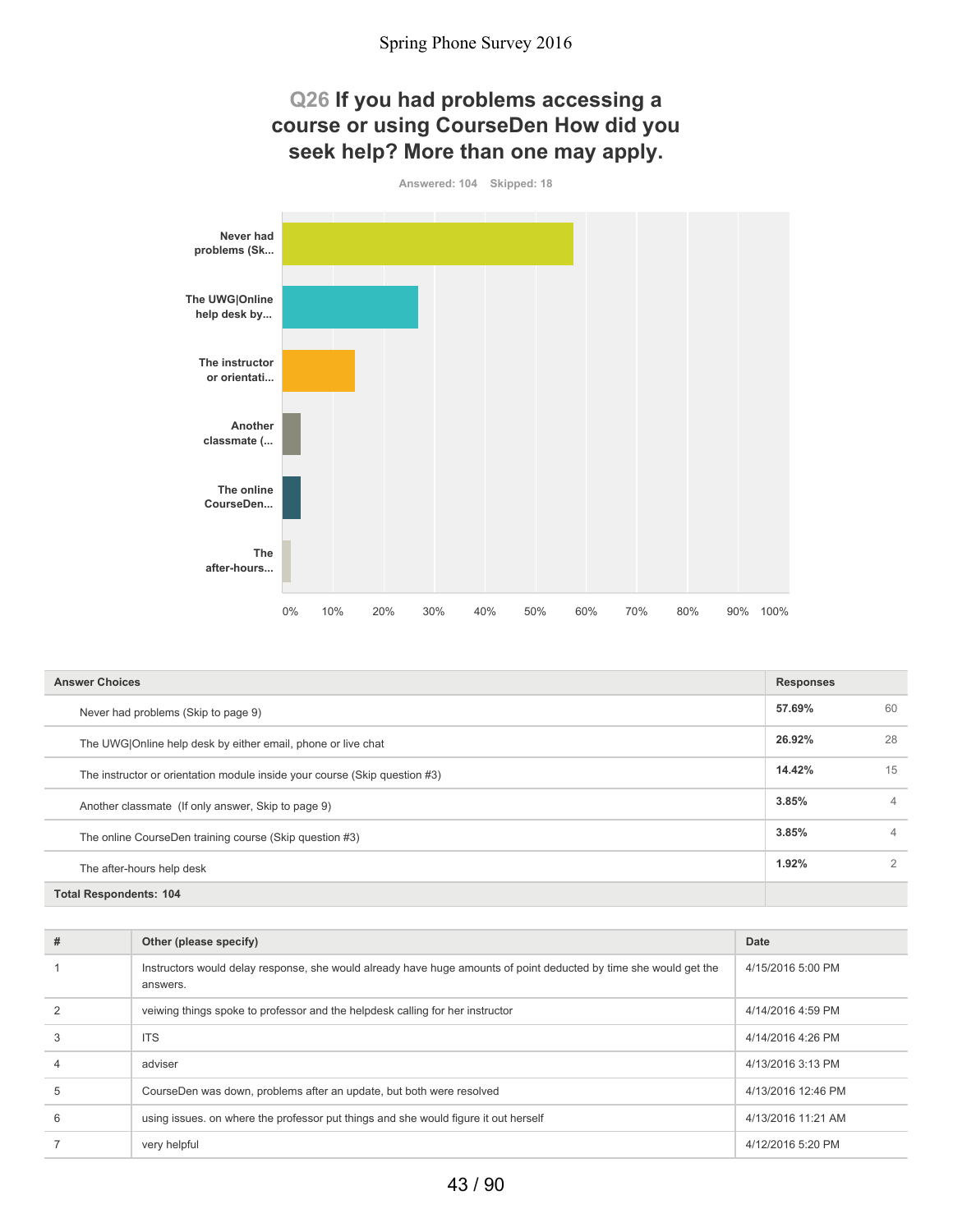| 8  | playing around find it byself if couldnt figure it out                                                        | 4/12/2016 4:20 PM  |
|----|---------------------------------------------------------------------------------------------------------------|--------------------|
| 9  | she used the help desk long ago was fine                                                                      | 4/12/2016 4:12 PM  |
| 10 | figured it out herself                                                                                        | 4/12/2016 12:58 PM |
| 11 | adviser                                                                                                       | 4/12/2016 11:35 AM |
| 12 | quizzes -                                                                                                     | 4/12/2016 9:55 AM  |
| 13 | Self fixed.                                                                                                   | 4/11/2016 4:11 PM  |
| 14 | none                                                                                                          | 4/11/2016 3:52 PM  |
| 15 | Never reached out because everything was so confusing suggestion: tutorial on courseden when you first log in | 4/11/2016 3:34 PM  |
| 16 | Contacted Instructor                                                                                          | 4/8/2016 9:15 AM   |
|    |                                                                                                               |                    |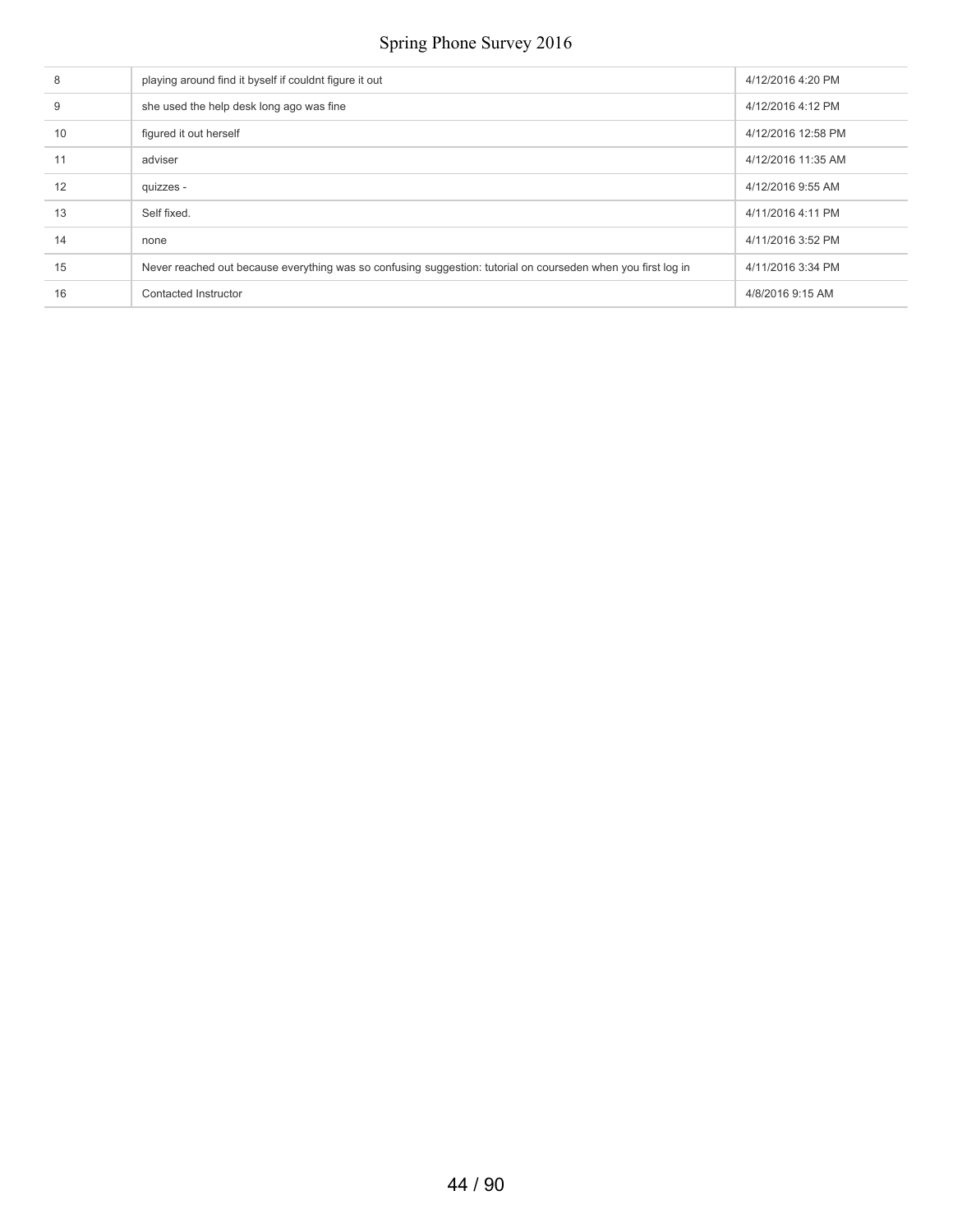

| <b>Answer Choices</b> | <b>Responses</b> |
|-----------------------|------------------|
| Yes                   | 82.61%<br>38     |
| Somewhat              | 10.87%<br>5      |
| <b>No</b>             | 6.52%<br>3       |
| Total                 | 46               |

| # | If somewhat or no, ask "How was<br>not successful in solving your CourseDen issues?"                                                             | Date              |
|---|--------------------------------------------------------------------------------------------------------------------------------------------------|-------------------|
|   | after second try social wrong                                                                                                                    | 4/14/2016 4:26 PM |
|   | Not responding in enough time, old links                                                                                                         | 4/13/2016 4:45 PM |
|   | One time she could not submit the assignment because CourseDen crashed so she received a 0 for the assignment<br>and the instructor did not help | 4/13/2016 4:21 PM |
|   | 2 no because they had to contact instructor cause the tool wasnt upported                                                                        | 4/12/2016 5:20 PM |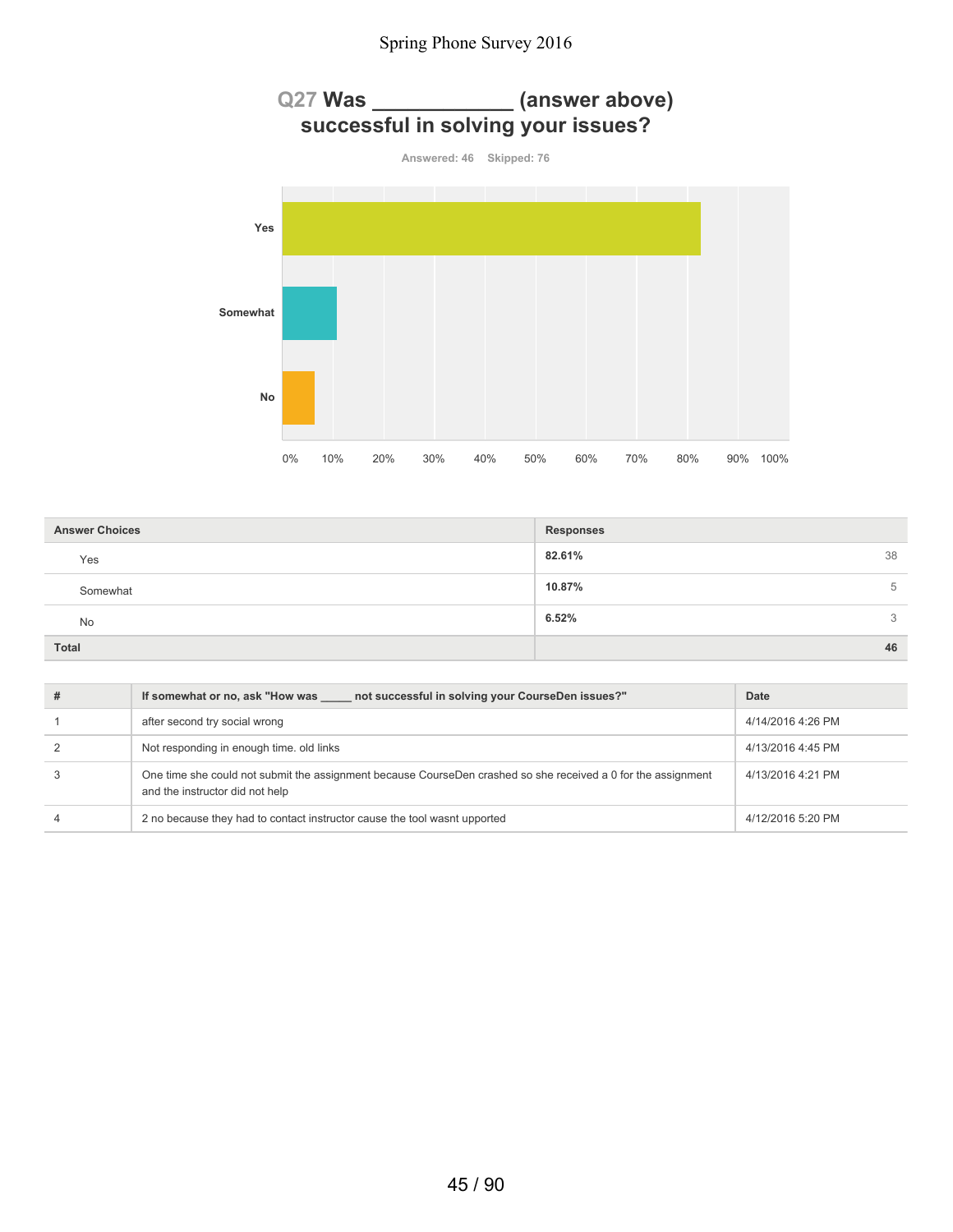# **Q28 Overall, did you receive prompt and courteous support?**



| <b>Answer Choices</b> | <b>Responses</b>  |
|-----------------------|-------------------|
| Yes                   | 95.24%<br>40      |
| <b>No</b>             | 4.76%<br>$\Omega$ |
| Total                 | 42                |

| $+$ | *If no, please explain what could have been improved. | Date |
|-----|-------------------------------------------------------|------|
|     | There are no responses.                               |      |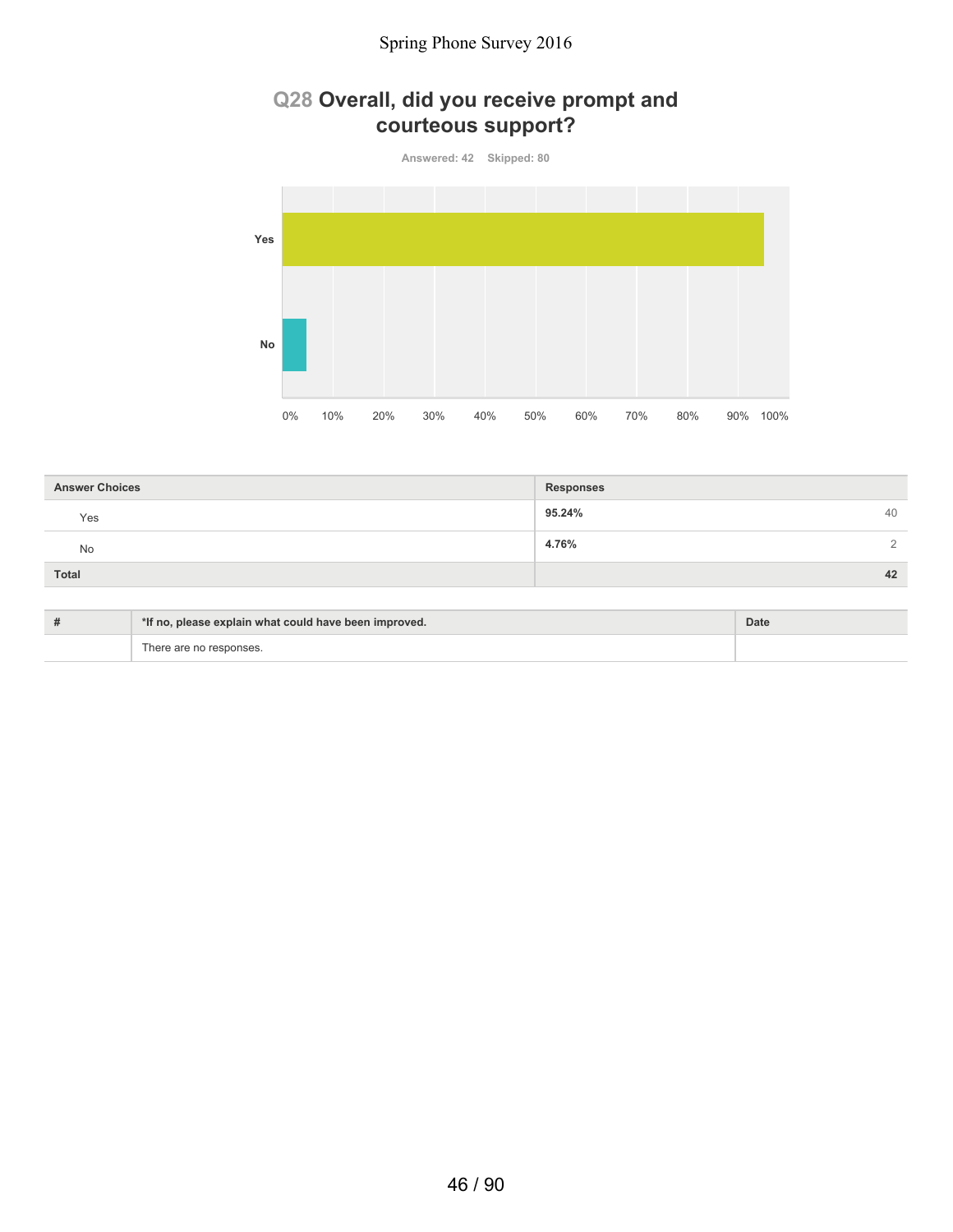## **Q29 Have you ever taken a traditional course on campus?**

**Answered: 115 Skipped: 7**

**Yes**



| <b>Answer Choices</b> | <b>Responses</b> |
|-----------------------|------------------|
| Yes                   | 61.74%<br>71     |
| No (Skip to page 10)  | 38.26%<br>44     |
| <b>Total</b>          | 115              |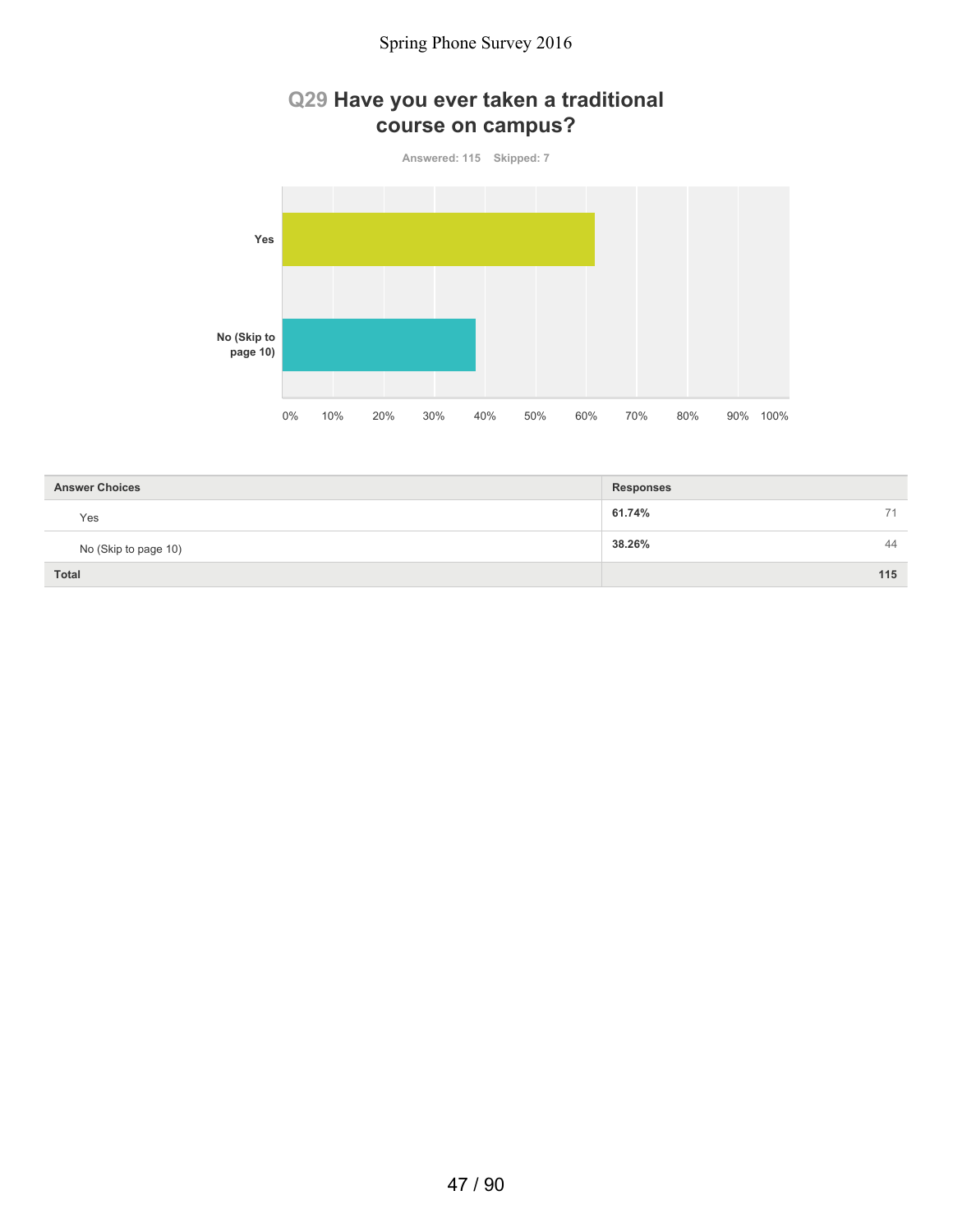# **Q30 Compared to a traditional course, how much do you think you learned in an online course? Was it about the same, more, or less than in a traditional course?**



| <b>Answer Choices</b> | <b>Responses</b> |    |
|-----------------------|------------------|----|
| About the same        | 51.39%           | 37 |
| More                  | 33.33%           | 24 |
| Less                  | 15.28%           | 11 |
| Total                 |                  | 72 |

| #              | Can you explain your answer?                                                           | Date               |
|----------------|----------------------------------------------------------------------------------------|--------------------|
|                | got more out of it on campus                                                           | 4/18/2016 1:10 PM  |
| 2              | She kept getting behind because of due dates and then she stressed and would shut down | 4/15/2016 5:03 PM  |
| 3              | no difference                                                                          | 4/15/2016 4:26 PM  |
| 4              | more focused, assignments you do your own learning, independent researcher.            | 4/15/2016 3:59 PM  |
| 5              | prefer face - to - face instruction                                                    | 4/15/2016 8:38 AM  |
| 6              | Just different based on the course or the instructor                                   | 4/14/2016 4:44 PM  |
| $\overline{7}$ | content expectations are more                                                          | 4/14/2016 4:19 PM  |
| 8              | online is more dependent on your learn. miss out on in depth conversations             | 4/14/2016 3:59 PM  |
| 9              | different                                                                              | 4/14/2016 3:57 PM  |
| 10             | more clear in on campus courses, the communication can be not good                     | 4/14/2016 3:46 PM  |
| 11             | motivated learner, but prefers face-to-face                                            | 4/14/2016 3:04 PM  |
| 12             | different, flexibility                                                                 | 4/14/2016 12:53 PM |
| 13             | if not more, most people think online is easy and pnline is actually more work.        | 4/14/2016 11:04 AM |
| 14             | comparable self direction online instead of on campus                                  | 4/14/2016 10:41 AM |
| 15             | It varies depending on the course. Some about the same and some is less.               | 4/14/2016 10:31 AM |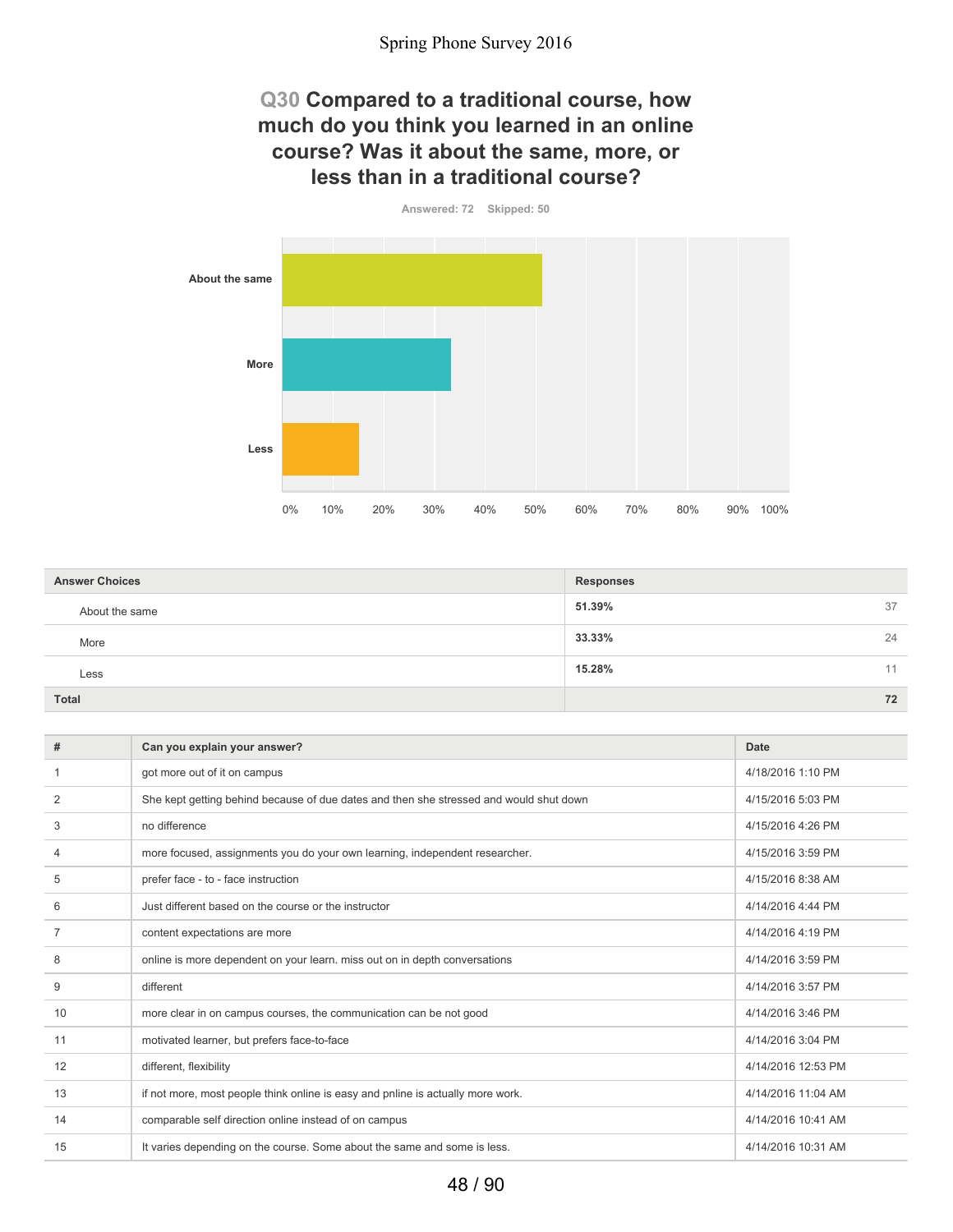| 16 | more because you have more interaction                                                                                                               | 4/13/2016 4:47 PM  |
|----|------------------------------------------------------------------------------------------------------------------------------------------------------|--------------------|
| 17 | Graduate level                                                                                                                                       | 4/13/2016 4:35 PM  |
| 18 | she can go at her own pace                                                                                                                           | 4/13/2016 4:32 PM  |
| 19 | Different process, but same learning. Self-motivated                                                                                                 | 4/13/2016 3:49 PM  |
| 20 | You miss the face to face interactions.                                                                                                              | 4/13/2016 3:41 PM  |
| 21 | learn how to take test and pass em. dont keep knowledge                                                                                              | 4/13/2016 11:25 AM |
| 22 | alot information                                                                                                                                     | 4/12/2016 5:20 PM  |
| 23 | courses are designed to encourage communication                                                                                                      | 4/12/2016 4:57 PM  |
| 24 | different because you are going to class, you have to hold yourself accountable                                                                      | 4/12/2016 4:45 PM  |
| 25 | self-motivated to teach herself                                                                                                                      | 4/12/2016 4:29 PM  |
| 26 | not at west but learns better through in person but having time and convenience . online formate is helpful and easy<br>not ideal for learning type. | 4/12/2016 4:20 PM  |
| 27 | with online it is more it is direct. more discussion with peers. depends on topic of course.                                                         | 4/12/2016 4:13 PM  |
| 28 | better independent student                                                                                                                           | 4/12/2016 4:11 PM  |
| 29 | exposed to more information online                                                                                                                   | 4/12/2016 3:59 PM  |
| 30 | You're not in a classroom enaging                                                                                                                    | 4/12/2016 3:16 PM  |
| 31 | not seeing someone in person, learn more by yourself                                                                                                 | 4/12/2016 3:05 PM  |
| 32 | Depends on the class due to the engagement of the professors. If the professors are engaged, then she learns more                                    | 4/12/2016 2:32 PM  |
| 33 | have to be more driven to teach yourself                                                                                                             | 4/12/2016 1:46 PM  |
| 34 | because you have to be independent                                                                                                                   | 4/12/2016 1:28 PM  |
| 35 | online- still have to do all the work                                                                                                                | 4/12/2016 12:59 PM |
| 36 | She could not remember because it had been a long time since she had taken a traditional course.                                                     | 4/12/2016 11:30 AM |
| 37 | Different way of receiving                                                                                                                           | 4/12/2016 11:10 AM |
| 38 | able to focus on stuff that you wanted to learn did not need filelr info                                                                             | 4/12/2016 9:57 AM  |
| 39 | More self-instruction                                                                                                                                | 4/12/2016 8:21 AM  |
| 40 | Allowed to move at own pace.                                                                                                                         | 4/11/2016 4:57 PM  |
|    | Learned more because it is in my career choice and I am more focused                                                                                 | 4/11/2016 4:14 PM  |
| 42 | The amount of material, more time consuming online, more difficult to learn because it is all on self                                                | 4/11/2016 3:56 PM  |
| 43 | Graduate studies is more interesting; wanted to learn                                                                                                | 4/11/2016 3:01 PM  |
| 44 | The same amount of material is offered.                                                                                                              | 4/11/2016 2:38 PM  |
| 45 | Depends on what it is; more responsible for learning the material                                                                                    | 4/11/2016 1:39 PM  |
| 46 | They both provided assignments and material.                                                                                                         | 4/11/2016 1:10 PM  |
| 47 | more work. less learning.                                                                                                                            | 4/11/2016 1:04 PM  |
| 48 | Plck and Choose what to learn, more in depth                                                                                                         | 4/8/2016 9:17 AM   |
| 49 | no human interactive. better details than traditional                                                                                                | 4/8/2016 9:02 AM   |
| 50 | It was about the same                                                                                                                                | 4/8/2016 8:50 AM   |
| 51 | More direct learning, pick and choose what you learned                                                                                               | 4/7/2016 4:43 PM   |
|    |                                                                                                                                                      |                    |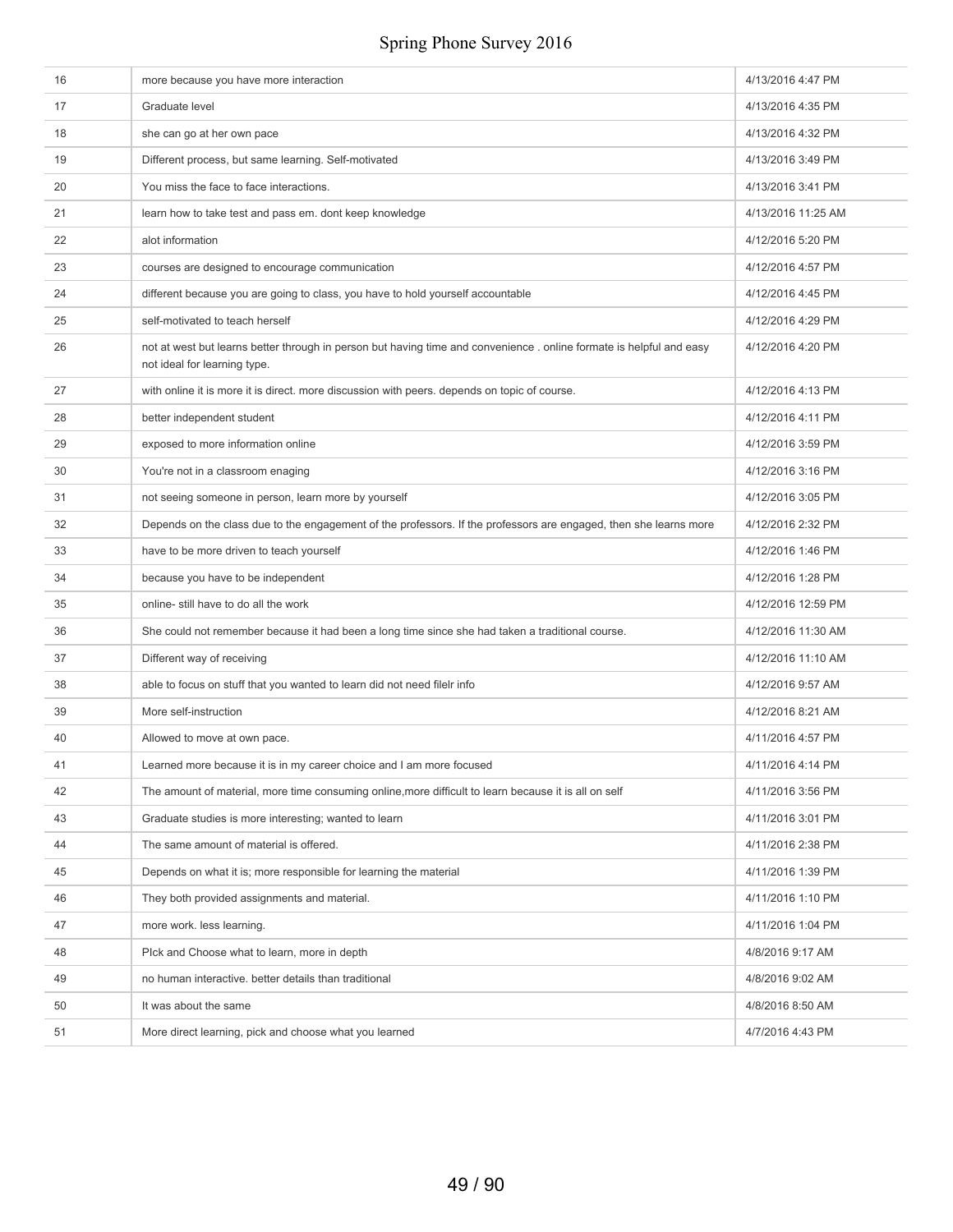# **Q31 Compared to a traditional course, how much did you interact your instructor? Was it about the same, more, or less than in a traditional course?**

**Answered: 71 Skipped: 51**



| <b>Answer Choices</b> | <b>Responses</b> |    |
|-----------------------|------------------|----|
| About the same        | 19.72%           | 14 |
| More                  | 29.58%           | 21 |
| Less                  | 50.70%           | 36 |
| Total                 |                  | 71 |

| #              | Can you elaborate on your answer?                                                                                                                    | Date              |
|----------------|------------------------------------------------------------------------------------------------------------------------------------------------------|-------------------|
|                | direct communication vs whole class                                                                                                                  | 4/18/2016 1:10 PM |
| $\overline{2}$ | She soe not like how impersonal the experience was. she is a teacher herself and states that she needed someone to<br>reach out. Advisor instructor, | 4/15/2016 5:03 PM |
| 3              | send out message or video once a week for acknoweldge and email                                                                                      | 4/15/2016 4:26 PM |
| 4              | available but not hands on approach                                                                                                                  | 4/15/2016 3:59 PM |
| 5              | Far- less- they spit out Power Points and instructions and no feedback or comments (not all but majority) - emails took<br>72 hrs to answer.         | 4/15/2016 8:38 AM |
| 6              | significantly less, complain they arnt accessable                                                                                                    | 4/14/2016 4:59 PM |
| $\overline{7}$ | just when you need answers to questions                                                                                                              | 4/14/2016 4:44 PM |
| 8              | only contact if you have questions or clarification                                                                                                  | 4/14/2016 4:19 PM |
| 9              | don't normally reach out but they are very accessible                                                                                                | 4/14/2016 3:59 PM |
| 10             | just a need based                                                                                                                                    | 4/14/2016 3:57 PM |
| 11             | depends on the course                                                                                                                                | 4/14/2016 3:46 PM |
| 12             | alway available by vitual and emails                                                                                                                 | 4/14/2016 3:08 PM |
| 13             | just contact when she has questions, but depends on the course                                                                                       | 4/14/2016 3:04 PM |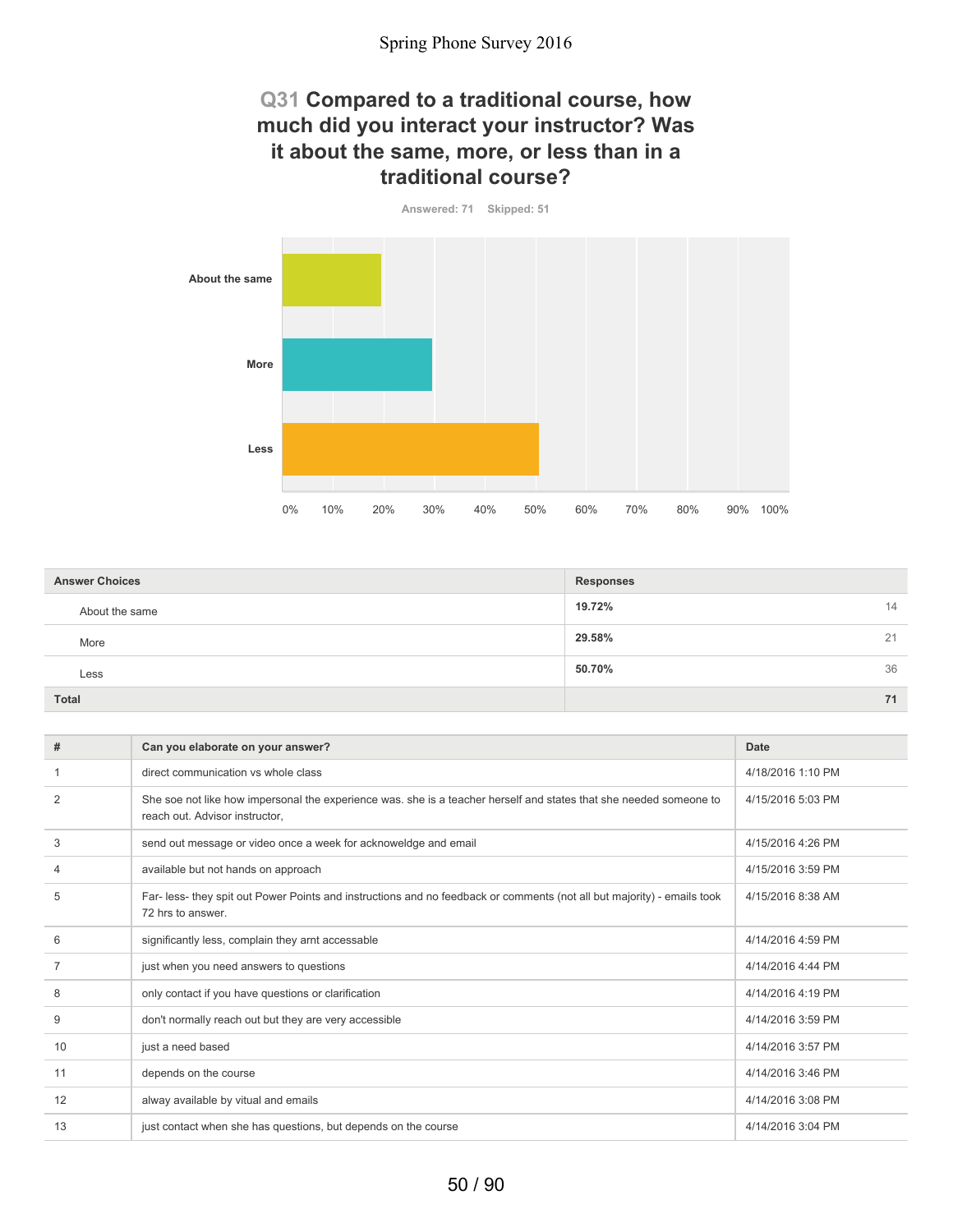| 14 | you only contact them when you have questions because of time constraits                                                                                                                                                    | 4/14/2016 12:53 PM |
|----|-----------------------------------------------------------------------------------------------------------------------------------------------------------------------------------------------------------------------------|--------------------|
| 15 | minimule                                                                                                                                                                                                                    | 4/14/2016 11:04 AM |
| 16 | depends on the instructor. overall they have been responsive and getting in contacted with their students for<br>oppertunities. never felt like a professor was unreachable in doctoral program so her advocities is higher | 4/14/2016 10:41 AM |
| 17 | For some courses, some you have more interaction, others you have less.                                                                                                                                                     | 4/14/2016 10:31 AM |
| 18 | mostly through emails                                                                                                                                                                                                       | 4/14/2016 10:21 AM |
| 19 | They have got to meeting like office hours. Online gives you faster feedback                                                                                                                                                | 4/13/2016 4:47 PM  |
| 20 | She comments on discussions and gives feedback on assignment, but there's not constant communication                                                                                                                        | 4/13/2016 4:44 PM  |
| 21 | I don't see them                                                                                                                                                                                                            | 4/13/2016 4:35 PM  |
| 22 | they are accessible and over explain things in order to make it clear                                                                                                                                                       | 4/13/2016 4:32 PM  |
| 23 | Cannot see the instructor face to face every day                                                                                                                                                                            | 4/13/2016 4:22 PM  |
| 24 | When online I asked questions versus competing with other students.                                                                                                                                                         | 4/13/2016 4:09 PM  |
| 25 | anytime of day if she has questions, the instructors answer                                                                                                                                                                 | 4/13/2016 3:49 PM  |
| 26 | You dint see the instructor every day and some instructors did not give feed back                                                                                                                                           | 4/13/2016 3:41 PM  |
| 27 | Face to face you interact with your instructor more.                                                                                                                                                                        | 4/13/2016 2:31 PM  |
| 28 | 1 class no interaction, only one has been somewhat involved                                                                                                                                                                 | 4/13/2016 11:25 AM |
| 29 | alot of intereaction                                                                                                                                                                                                        | 4/12/2016 5:20 PM  |
| 30 | just different                                                                                                                                                                                                              | 4/12/2016 4:57 PM  |
| 31 | only reach out when you have questions                                                                                                                                                                                      | 4/12/2016 4:45 PM  |
| 32 | not face-to-face, but are available for help                                                                                                                                                                                | 4/12/2016 4:29 PM  |
| 33 | ed clases is more discussion relationship with past instrictors. not so much in online. not saying they havent been<br>accessable                                                                                           | 4/12/2016 4:20 PM  |
| 34 | depends on instructor. some do more.                                                                                                                                                                                        | 4/12/2016 4:13 PM  |
| 35 | only contacted when you had questions                                                                                                                                                                                       | 4/12/2016 4:11 PM  |
| 36 | I contact them and they are able to help                                                                                                                                                                                    | 4/12/2016 3:59 PM  |
| 37 | It's self guided                                                                                                                                                                                                            | 4/12/2016 3:16 PM  |
| 38 | email is the only communication when she has questions                                                                                                                                                                      | 4/12/2016 3:05 PM  |
| 39 | because you are just left to do the course on your own, answers to questions are not as fast as in class, personal<br>relationships with instructors is not there                                                           | 4/12/2016 2:32 PM  |
| 40 | instructors respond quickly through email                                                                                                                                                                                   | 4/12/2016 1:46 PM  |
| 41 | meetings online is the same as in class                                                                                                                                                                                     | 4/12/2016 1:28 PM  |
| 42 | online is less due to email only when you have issues                                                                                                                                                                       | 4/12/2016 12:59 PM |
| 43 | You communicate a lot through emails and discussion assignments.                                                                                                                                                            | 4/12/2016 11:30 AM |
| 44 | less - only reach out when you have probelm wvery                                                                                                                                                                           | 4/12/2016 9:57 AM  |
| 45 | sufficient, but more self-taught                                                                                                                                                                                            | 4/12/2016 8:21 AM  |
| 46 | Discussion Board and unanimity - freedom of speech                                                                                                                                                                          | 4/11/2016 4:57 PM  |
| 47 | Instructors push you to communicate with them                                                                                                                                                                               | 4/11/2016 4:14 PM  |
| 48 | More relation online because you are communicating through email or other online resources versus a participant                                                                                                             | 4/11/2016 3:56 PM  |
| 49 | Chats, discussions, email                                                                                                                                                                                                   | 4/11/2016 3:01 PM  |
| 50 | message board; conducts interactive session                                                                                                                                                                                 | 4/11/2016 2:38 PM  |
| 51 | depends on the instructor                                                                                                                                                                                                   | 4/11/2016 2:15 PM  |
| 52 | Only interact when you have an issue or do not understand something                                                                                                                                                         | 4/11/2016 1:39 PM  |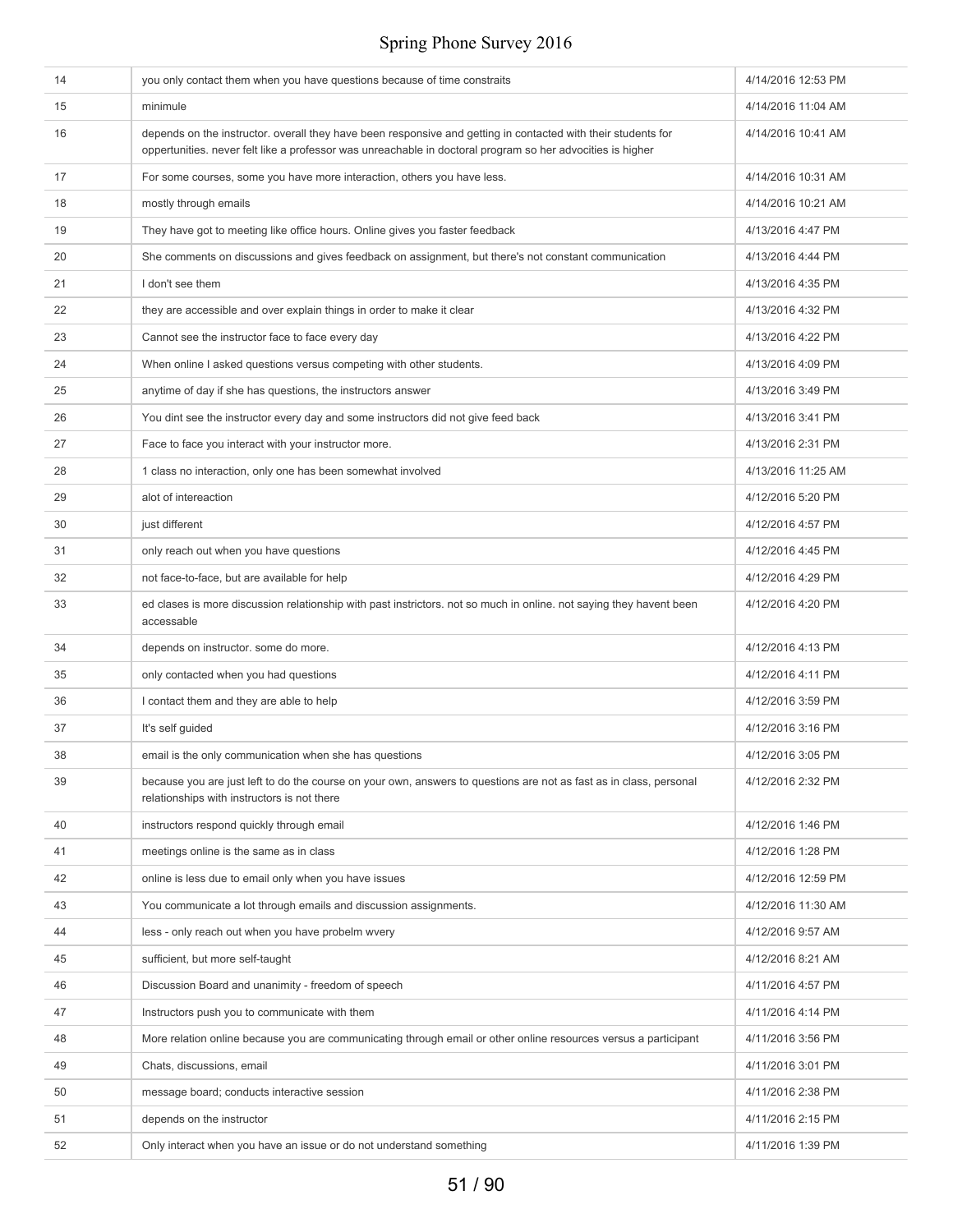| Due to constant communication within emails.                               | 4/11/2016 1:10 PM |
|----------------------------------------------------------------------------|-------------------|
| talking to teachers after class instead of through email                   | 4/11/2016 1:04 PM |
| NEver saw them face to face                                                | 4/8/2016 9:17 AM  |
| no human interactive                                                       | 4/8/2016 9:02 AM  |
| The student spoke face to face with the instructor                         | 4/8/2016 8:50 AM  |
| They reach out to you through videos and emails, more direct communication | 4/7/2016 4:43 PM  |
| Less face to face time.                                                    | 4/6/2016 11:14 AM |
|                                                                            |                   |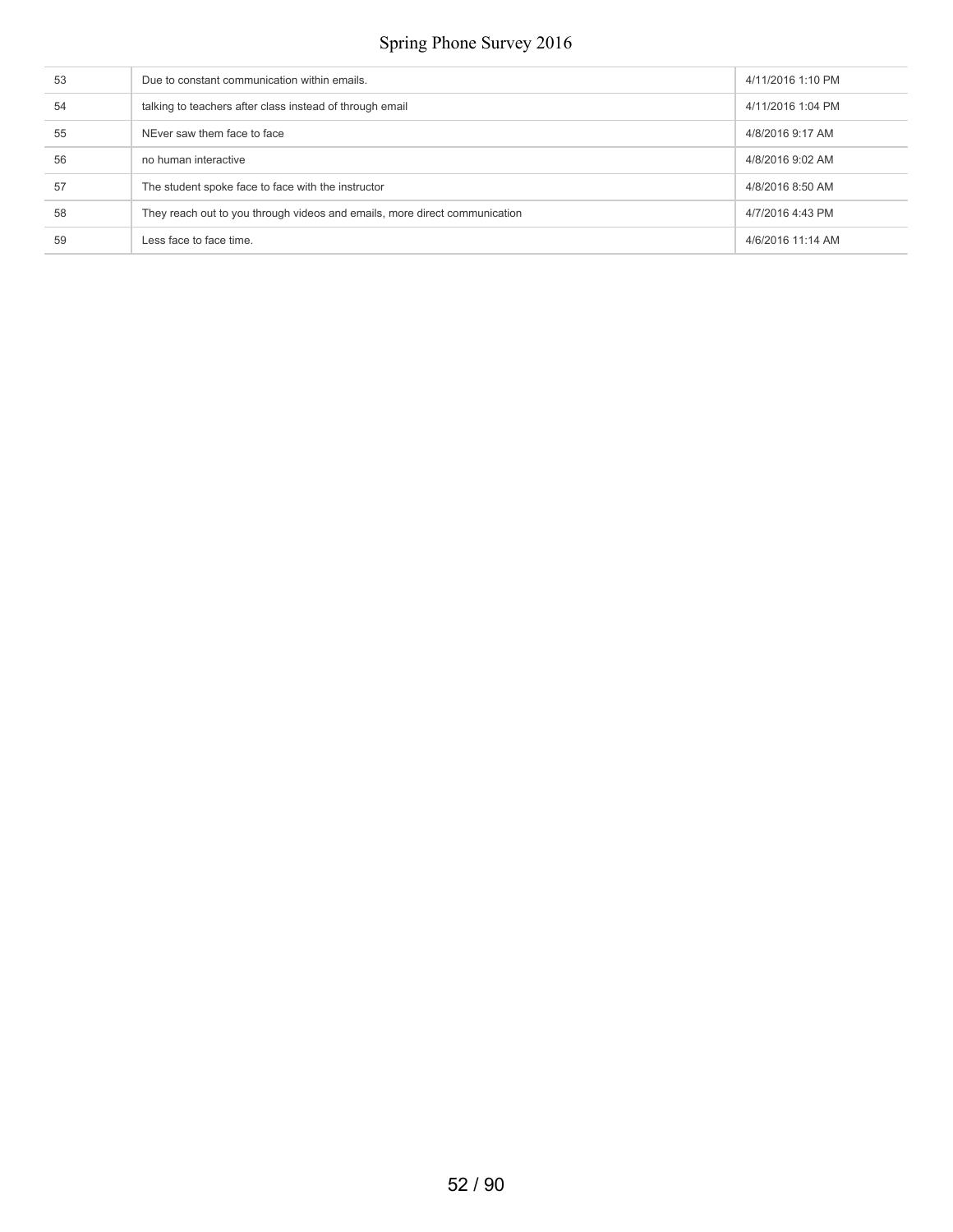## **Q32 Compared to a traditional course, how much did you interact your classmates? Was it about the same, more, or less than in a traditional course?**

**Answered: 70 Skipped: 52**



| <b>Answer Choices</b> | <b>Responses</b> |
|-----------------------|------------------|
| About the same        | 25.71%<br>18     |
| More                  | 34.29%<br>24     |
| Less                  | 40.00%<br>28     |
| <b>Total</b>          | 70               |

| #  | Please elaborate on your answer.                                                               | Date               |
|----|------------------------------------------------------------------------------------------------|--------------------|
|    | discussions online replace in class discussions                                                | 4/18/2016 1:10 PM  |
| 2  | Hard to get materials from classmates, they are people we dont even know.                      | 4/15/2016 5:03 PM  |
| 3  | face to face shy, have to perticpate online                                                    | 4/15/2016 4:26 PM  |
| 4  | relie on eachother for study groups Cohert. encourage to work together as one                  | 4/15/2016 3:59 PM  |
| 5  | 50% less a few discussions a few would contact outside of discussions but less                 | 4/14/2016 4:59 PM  |
| 6  | varies on the course, depends on group projects                                                | 4/14/2016 4:44 PM  |
|    | they have a facebook cohort group that they talk to each other                                 | 4/14/2016 4:19 PM  |
| 8  | 1 class where you have a bunch of reacting, no relationships built                             | 4/14/2016 3:59 PM  |
| 9  | just for discussions and group projects                                                        | 4/14/2016 3:57 PM  |
| 10 | discussions provide communication on an academic level only, not social                        | 4/14/2016 3:46 PM  |
| 11 | discussion Q/A talk if couldn't connect to teacher.                                            | 4/14/2016 3:08 PM  |
| 12 | only what is required in discussions, likes to initiate conversations                          | 4/14/2016 3:04 PM  |
| 13 | discussions and group projects                                                                 | 4/14/2016 12:53 PM |
| 14 | minimule                                                                                       | 4/14/2016 11:04 AM |
| 15 | depends on class, over all constructed where students interacted and some didnt do group work. | 4/14/2016 10:41 AM |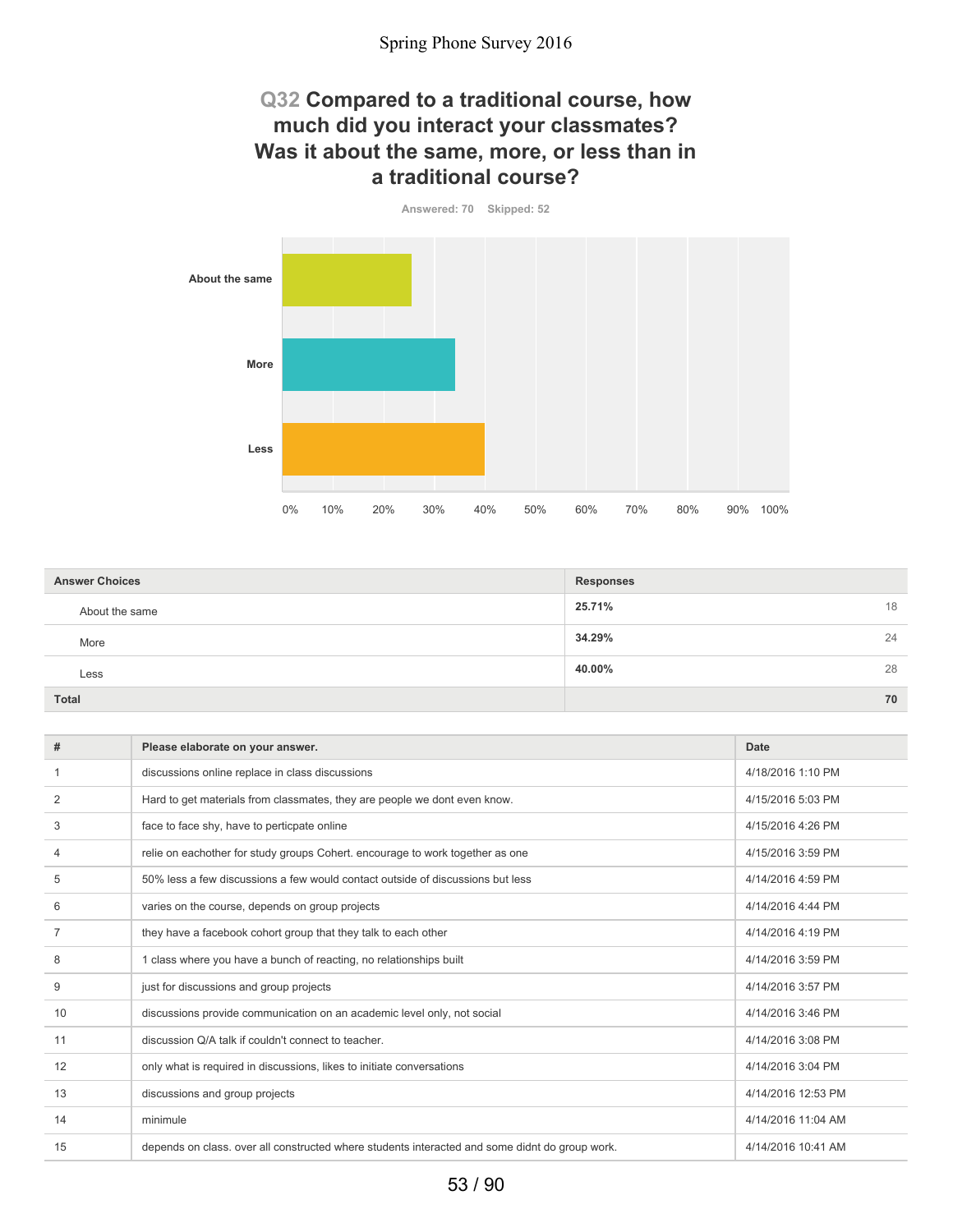| 16 | Depending on the requirements for the course                                                                                       | 4/14/2016 10:31 AM |
|----|------------------------------------------------------------------------------------------------------------------------------------|--------------------|
| 17 | interactions                                                                                                                       | 4/13/2016 4:47 PM  |
| 18 | Based on the group projects                                                                                                        | 4/13/2016 4:44 PM  |
| 19 | Dont talk to them much unless it is a project.                                                                                     | 4/13/2016 4:35 PM  |
| 20 | just different, discussions                                                                                                        | 4/13/2016 4:32 PM  |
| 21 | Since she does not have to see them in a face to face class setting                                                                | 4/13/2016 4:22 PM  |
| 22 | Discussion post                                                                                                                    | 4/13/2016 4:09 PM  |
| 23 | Just different, still have group projects                                                                                          | 4/13/2016 3:49 PM  |
| 24 | Same as above. The instructions have to make the effort to get students involved and some just don't                               | 4/13/2016 3:41 PM  |
| 25 | Online you have to do class discussions. In a face to face class you may not have to talk.                                         | 4/13/2016 2:31 PM  |
| 26 | emailing, texting, discussion boards                                                                                               | 4/13/2016 12:48 PM |
| 27 | none                                                                                                                               | 4/13/2016 11:25 AM |
| 28 | more then expected in the cohert.                                                                                                  | 4/12/2016 5:20 PM  |
| 29 | courses are designed to encourage communication                                                                                    | 4/12/2016 4:57 PM  |
| 30 | no personal connections                                                                                                            | 4/12/2016 4:45 PM  |
| 31 | it depends on the course, in a cohort you communicate very much because of group work                                              | 4/12/2016 4:29 PM  |
| 32 | ed cohert same 20 girls 2 whole years they had closer relationshipps. people online has been nice and available                    | 4/12/2016 4:20 PM  |
| 33 | interact through discussion more and more, sit n class you don't neccessarly have to participate                                   | 4/12/2016 4:13 PM  |
| 34 | discussion posts and emails                                                                                                        | 4/12/2016 4:11 PM  |
| 35 | I talk to them through discussions whereas in a classroom you just sit there                                                       | 4/12/2016 3:59 PM  |
| 36 | If no group project then no interaction                                                                                            | 4/12/2016 3:16 PM  |
| 37 | not seeing them in person or asked to communicate                                                                                  | 4/12/2016 3:05 PM  |
| 38 | you have many groups projects online                                                                                               | 4/12/2016 2:32 PM  |
| 39 | discussions keep you engaged with the classmates                                                                                   | 4/12/2016 1:46 PM  |
| 40 | different, discussions take the place of talking in class, very geared toward content, more focused toward content in<br>the class | 4/12/2016 1:28 PM  |
| 41 | online you are not in person                                                                                                       | 4/12/2016 12:59 PM |
| 42 | Since you are not able to see your classmates face to face, she did not think that she interacted much with them<br>online.        | 4/12/2016 11:30 AM |
| 43 | Group work, discussion posts                                                                                                       | 4/12/2016 11:10 AM |
| 44 | Less - talk to each other because they have to not something they want to do.                                                      | 4/12/2016 9:57 AM  |
| 45 | More responsive in online setting and more comfortable.                                                                            | 4/11/2016 4:57 PM  |
| 46 | Group discussions                                                                                                                  | 4/11/2016 4:14 PM  |
| 47 | More dissuccsions                                                                                                                  | 4/11/2016 3:56 PM  |
| 48 | Help one another in both settings                                                                                                  | 4/11/2016 2:38 PM  |
| 49 | Study together                                                                                                                     | 4/11/2016 1:39 PM  |
| 50 | Due to discussion posts.                                                                                                           | 4/11/2016 1:10 PM  |
| 51 | discussions are required                                                                                                           | 4/11/2016 1:04 PM  |
| 52 | Few class and all knew each other, more interaction due to discussion and prijects                                                 | 4/8/2016 9:17 AM   |
| 53 | posting to discussions                                                                                                             | 4/8/2016 9:02 AM   |
| 54 | They were mean                                                                                                                     | 4/8/2016 8:50 AM   |
|    |                                                                                                                                    |                    |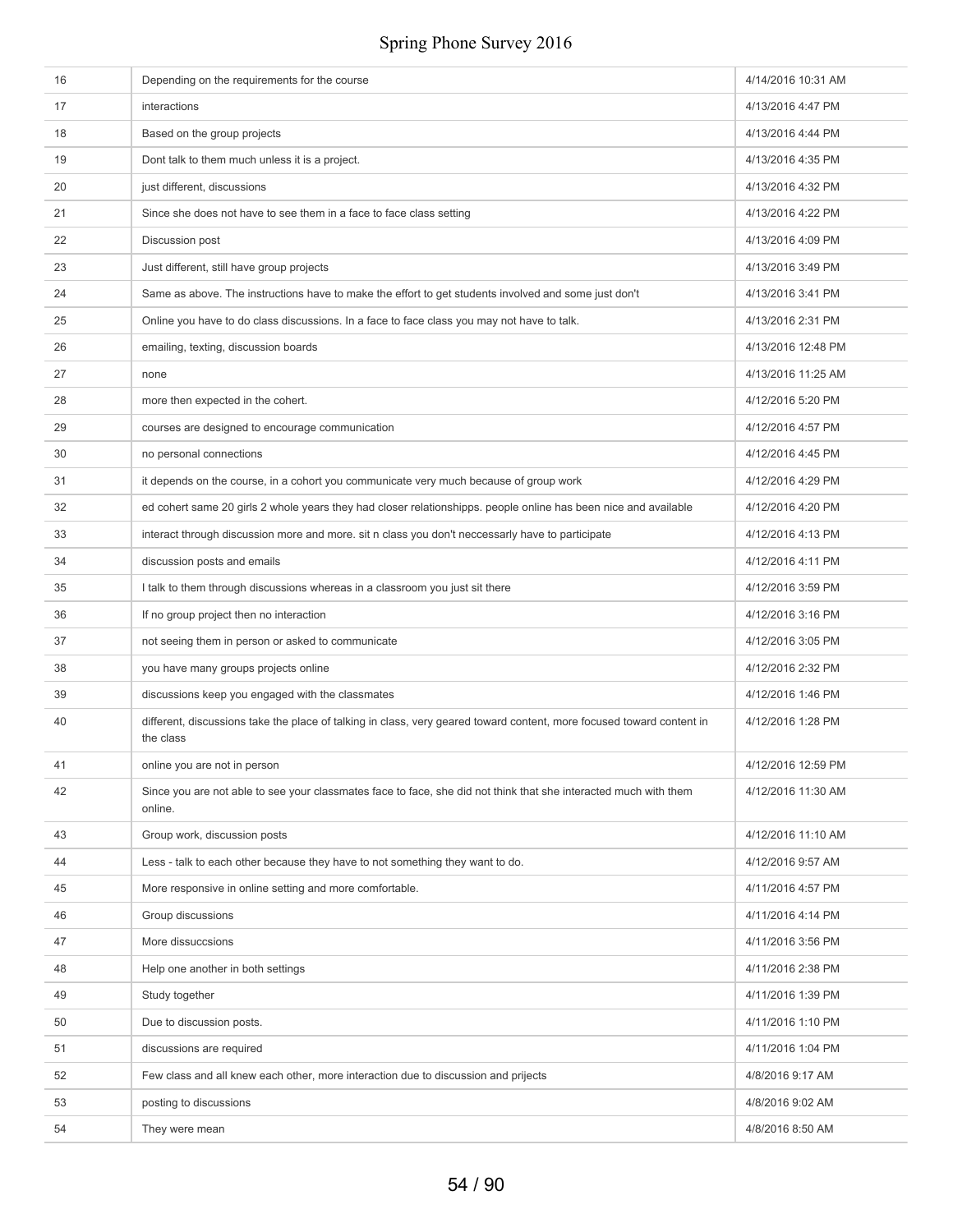| -55 | You are not in groups as much in online courses | 4/7/2016 4:43 PM  |
|-----|-------------------------------------------------|-------------------|
| 56  | Required discussions                            | 4/6/2016 11:14 AM |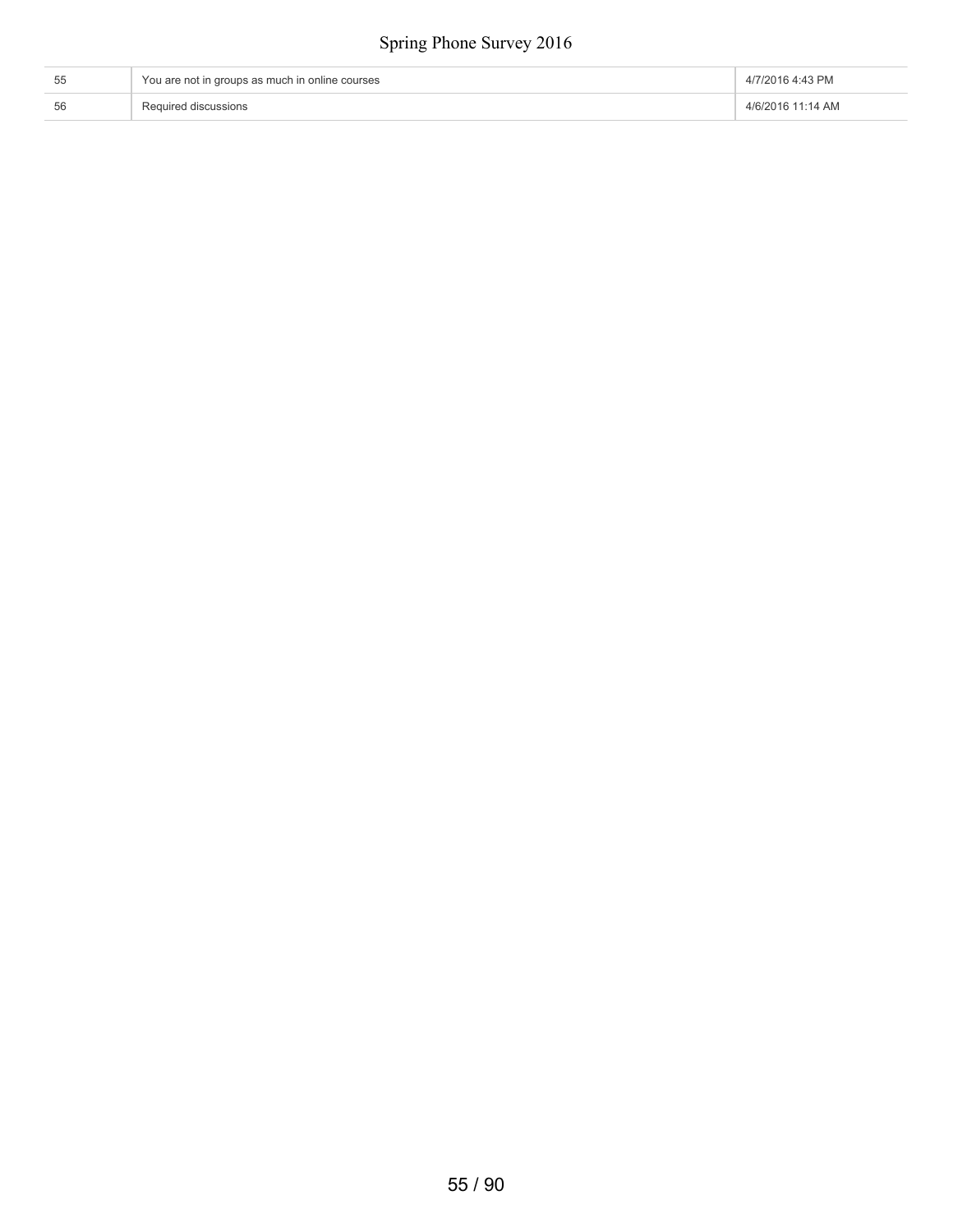## **Q33 Are you an adult learner or veteran? (can be both)**



| <b>Answer Choices</b>         | <b>Responses</b> |
|-------------------------------|------------------|
| Adult Learner                 | 82.30%<br>93     |
| Veteran                       | 4.42%<br>5       |
| Neither (Skip to page 11)     | 15.93%<br>18     |
| <b>Total Respondents: 113</b> |                  |

| If yes to eaither, ask the next 2 questions. | Date |
|----------------------------------------------|------|
| There are no responses.                      |      |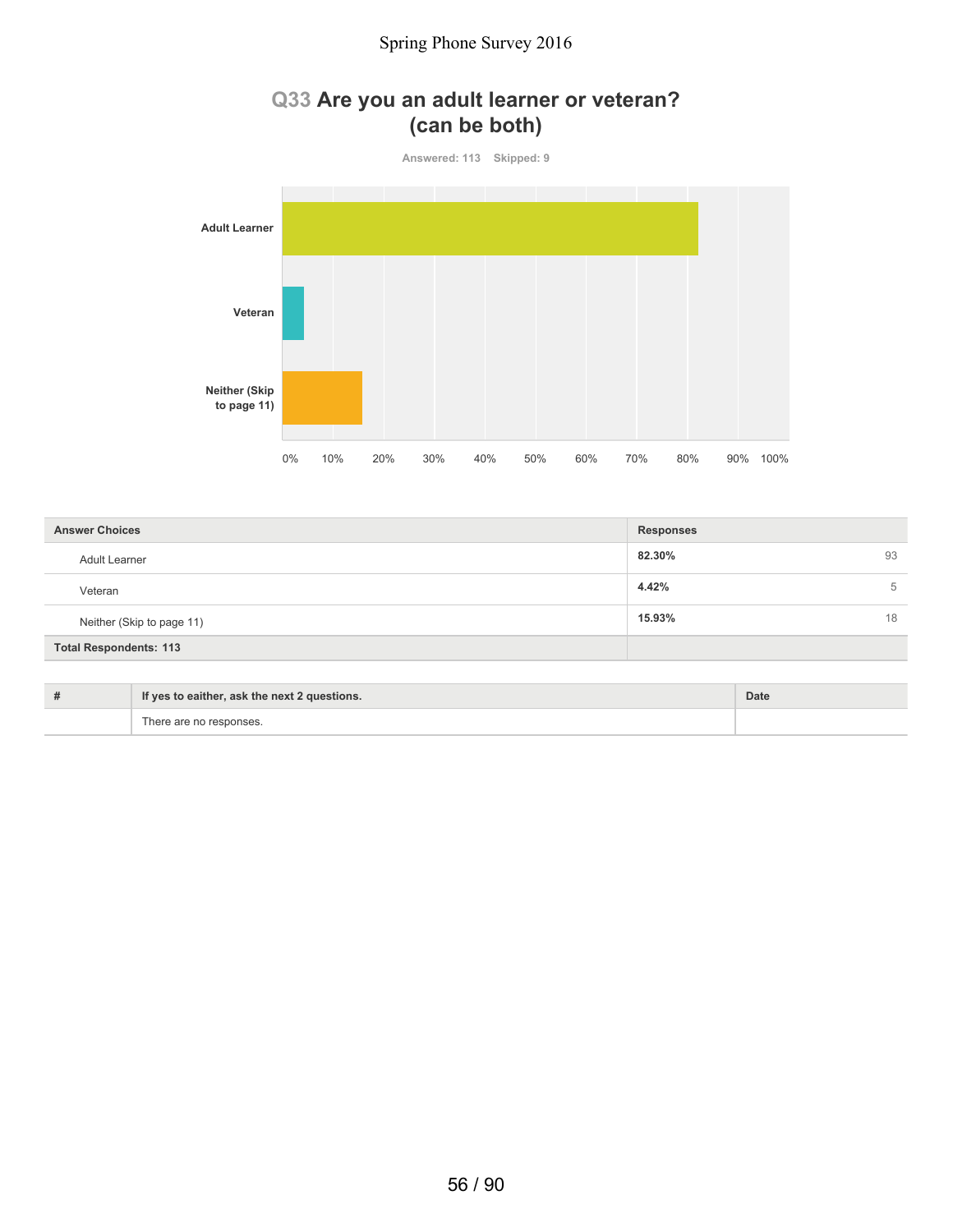## **Q34 What additional services or programs would help you better succeed as an adult learner or veteran?**

**Answered: 89 Skipped: 33**

| #              | <b>Responses</b>                                                                                                                                                          | <b>Date</b>        |
|----------------|---------------------------------------------------------------------------------------------------------------------------------------------------------------------------|--------------------|
| 1              | No                                                                                                                                                                        | 4/18/2016 1:10 PM  |
| 2              | Everything is there that she needs so far.                                                                                                                                | 4/18/2016 11:42 AM |
| 3              | Personal connection needed. ( to me it seems a reach out first instead of herself.) Like all ways of comunication and<br>introduction should be oreinted in the beginning | 4/15/2016 5:06 PM  |
| 4              | no                                                                                                                                                                        | 4/15/2016 4:26 PM  |
| 5              | no                                                                                                                                                                        | 4/15/2016 3:59 PM  |
| 6              | None                                                                                                                                                                      | 4/15/2016 8:38 AM  |
| $\overline{7}$ | cant think of anything                                                                                                                                                    | 4/14/2016 4:59 PM  |
| 8              | No                                                                                                                                                                        | 4/14/2016 4:46 PM  |
| 9              | No                                                                                                                                                                        | 4/14/2016 4:20 PM  |
| 10             | No                                                                                                                                                                        | 4/14/2016 3:58 PM  |
| 11             | No                                                                                                                                                                        | 4/14/2016 3:47 PM  |
| 12             | advisor is great, thank you, they keep us on track!                                                                                                                       | 4/14/2016 3:31 PM  |
| 13             | easy. everything needed i can find already                                                                                                                                | 4/14/2016 3:08 PM  |
| 14             | No                                                                                                                                                                        | 4/14/2016 3:06 PM  |
| 15             | No                                                                                                                                                                        | 4/14/2016 2:36 PM  |
| 16             | None                                                                                                                                                                      | 4/14/2016 12:54 PM |
| 17             | He's good                                                                                                                                                                 | 4/14/2016 12:05 PM |
| 18             | maybe grants other program assitory to help first responders and law enforcement people.                                                                                  | 4/14/2016 11:05 AM |
| 19             | dont really know of any on my mind. been fortunate with very few barriers.                                                                                                | 4/14/2016 10:41 AM |
| 20             | N/A                                                                                                                                                                       | 4/14/2016 10:32 AM |
| 21             | No                                                                                                                                                                        | 4/14/2016 10:21 AM |
| 22             | None. Time                                                                                                                                                                | 4/13/2016 4:48 PM  |
| 23             | Can't think of anything                                                                                                                                                   | 4/13/2016 4:45 PM  |
| 24             | nothing                                                                                                                                                                   | 4/13/2016 4:37 PM  |
| $25\,$         | None                                                                                                                                                                      | 4/13/2016 4:36 PM  |
| 26             | Nothing really. Everything has been good.                                                                                                                                 | 4/13/2016 4:36 PM  |
| 27             | having more classes available online in case they fill up                                                                                                                 | 4/13/2016 4:34 PM  |
| 28             | The help desk is awesome so nothing                                                                                                                                       | 4/13/2016 4:27 PM  |
| 29             | None                                                                                                                                                                      | 4/13/2016 4:10 PM  |
| 30             | APA style, just remembering                                                                                                                                               | 4/13/2016 4:09 PM  |
| 31             | No                                                                                                                                                                        | 4/13/2016 4:06 PM  |
| 32             | No                                                                                                                                                                        | 4/13/2016 3:50 PM  |
| 33             | None                                                                                                                                                                      | 4/13/2016 3:43 PM  |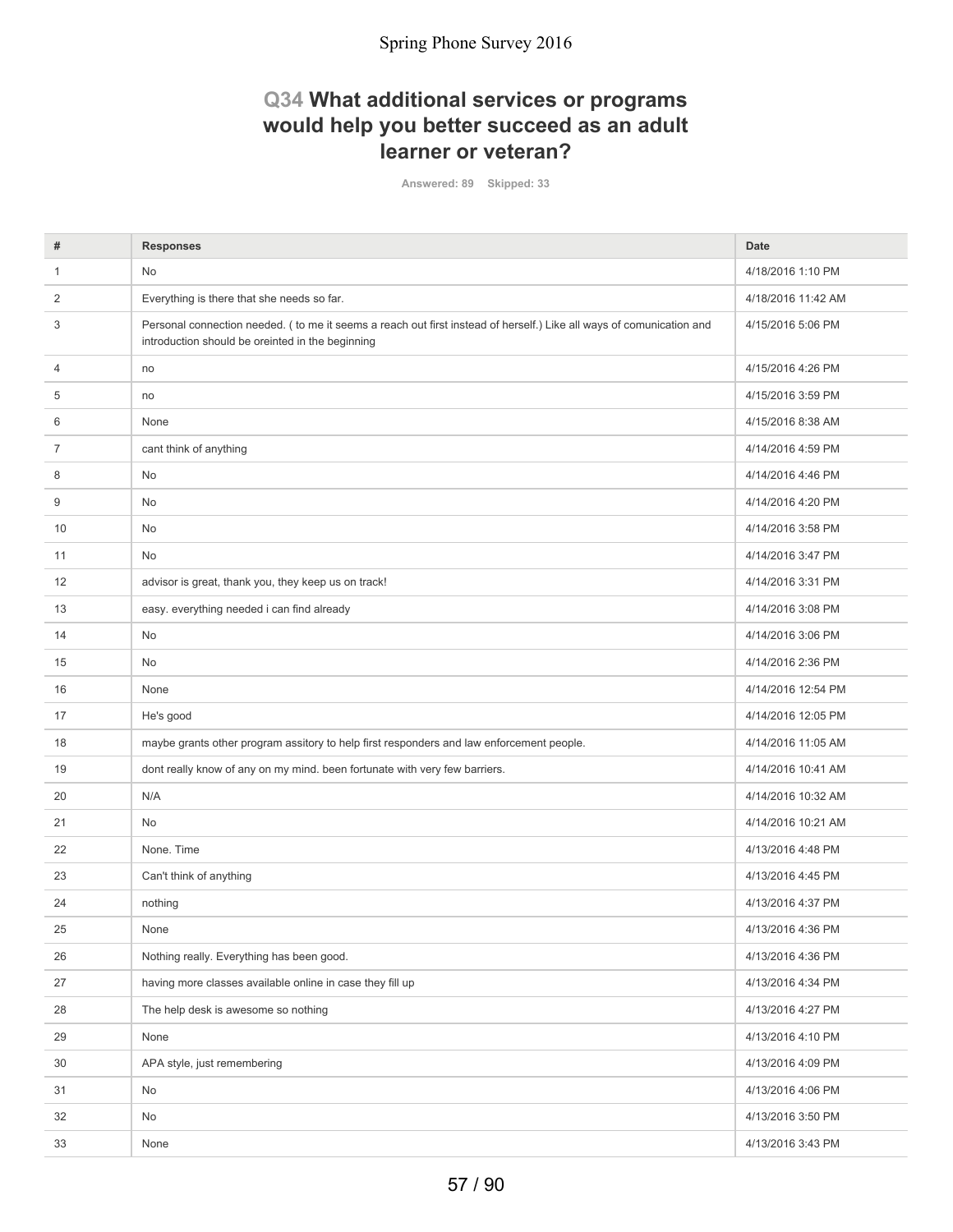| 34 | it would be more helpful for courses to be more paced. such as project spaced                                                                          | 4/13/2016 3:15 PM  |
|----|--------------------------------------------------------------------------------------------------------------------------------------------------------|--------------------|
| 35 | Parking passes for online students, face-to-face/more personal (skype?)                                                                                | 4/13/2016 3:00 PM  |
| 36 | Not in need                                                                                                                                            | 4/13/2016 2:47 PM  |
| 37 | none                                                                                                                                                   | 4/13/2016 2:36 PM  |
| 38 | It's efficient how it already is                                                                                                                       | 4/13/2016 2:31 PM  |
| 39 | nothing we are easy and never even any problem                                                                                                         | 4/13/2016 2:25 PM  |
| 40 | None                                                                                                                                                   | 4/13/2016 12:50 PM |
| 41 | No                                                                                                                                                     | 4/13/2016 12:04 PM |
| 42 | no, didnt think she really fell under adult learner                                                                                                    | 4/13/2016 11:26 AM |
| 43 | Was not sure.                                                                                                                                          | 4/13/2016 9:24 AM  |
| 44 | no                                                                                                                                                     | 4/12/2016 5:20 PM  |
| 45 | none                                                                                                                                                   | 4/12/2016 5:05 PM  |
| 46 | No                                                                                                                                                     | 4/12/2016 4:59 PM  |
| 47 | not sure if there is any, suggest trying to figure out orginization. advise balance time                                                               | 4/12/2016 4:51 PM  |
| 48 | none                                                                                                                                                   | 4/12/2016 4:49 PM  |
| 49 | None                                                                                                                                                   | 4/12/2016 4:47 PM  |
| 50 | No                                                                                                                                                     | 4/12/2016 4:30 PM  |
| 51 | don't know                                                                                                                                             | 4/12/2016 4:23 PM  |
| 52 | been great claassified but young enough to be tech savy                                                                                                | 4/12/2016 4:21 PM  |
| 53 | right now, no issues so dunno how to answer                                                                                                            | 4/12/2016 4:14 PM  |
| 54 | None                                                                                                                                                   | 4/12/2016 4:11 PM  |
| 55 | No                                                                                                                                                     | 4/12/2016 4:01 PM  |
| 56 | none                                                                                                                                                   | 4/12/2016 3:43 PM  |
| 57 | No                                                                                                                                                     | 4/12/2016 3:20 PM  |
| 58 | Orientation for all the process (on campus)                                                                                                            | 4/12/2016 3:17 PM  |
| 59 | No                                                                                                                                                     | 4/12/2016 3:06 PM  |
| 60 | More explanation of the program, courseden, ect (orientation online)                                                                                   | 4/12/2016 2:46 PM  |
| 61 | there is not as much engagement with instructors as far as the learning is concerned, there is a lack of instructor's<br>knowledge input in the course | 4/12/2016 2:36 PM  |
| 62 | Nothing comes to mind                                                                                                                                  | 4/12/2016 1:47 PM  |
| 63 | teachers will put youtube tutorials in their course for visual instructions                                                                            | 4/12/2016 1:30 PM  |
| 64 | An app would be helpful to check the CourseDen email                                                                                                   | 4/12/2016 1:02 PM  |
| 65 | More information in order to learn how to be an online student when first admitted.                                                                    | 4/12/2016 12:59 PM |
| 66 | Prefer more expectations in specific courses.                                                                                                          | 4/12/2016 12:53 PM |
| 67 | She wished UWG did not require taking two classes at the same time to receive Financial Aid.                                                           | 4/12/2016 11:30 AM |
| 68 | Everything he has ever needed has always been available.                                                                                               | 4/12/2016 11:17 AM |
| 69 | no                                                                                                                                                     | 4/12/2016 8:21 AM  |
| 70 | None.                                                                                                                                                  | 4/11/2016 4:58 PM  |
| 71 | no                                                                                                                                                     | 4/11/2016 4:47 PM  |
| 72 | learning the platform of courseden                                                                                                                     | 4/11/2016 4:35 PM  |
| 73 | n/a                                                                                                                                                    | 4/11/2016 4:25 PM  |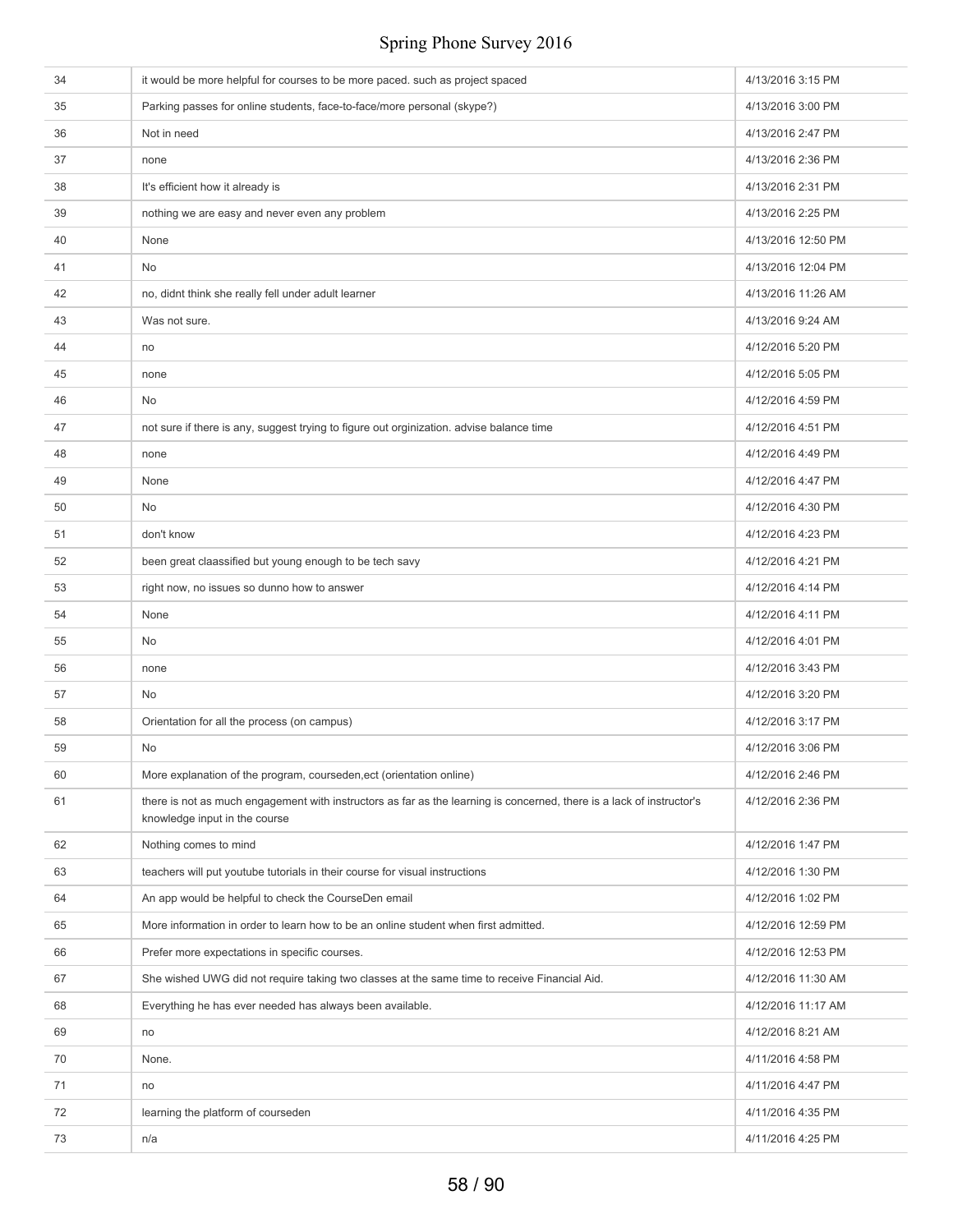| 74 | Different tutorials in the beginning. Financial Aid- better effort                                                 | 4/11/2016 4:16 PM |
|----|--------------------------------------------------------------------------------------------------------------------|-------------------|
| 75 | None                                                                                                               | 4/11/2016 3:57 PM |
| 76 | none                                                                                                               | 4/11/2016 3:52 PM |
| 77 | tutorials and better placement of them because she could not find them anywhere until after she had figured it out | 4/11/2016 3:36 PM |
| 78 | None                                                                                                               | 4/11/2016 3:29 PM |
| 79 | no.                                                                                                                | 4/11/2016 2:58 PM |
| 80 | Not sure.                                                                                                          | 4/11/2016 2:55 PM |
| 81 | Nothing else                                                                                                       | 4/11/2016 2:38 PM |
| 82 | Early reminder about scholarships                                                                                  | 4/11/2016 2:34 PM |
| 83 | Nothing; everything is easy                                                                                        | 4/11/2016 2:21 PM |
| 84 | None                                                                                                               | 4/11/2016 2:19 PM |
| 85 | no                                                                                                                 | 4/11/2016 2:13 PM |
| 86 | Nothing                                                                                                            | 4/11/2016 1:40 PM |
| 87 | She is fine with everything she has gotten thus far.                                                               | 4/11/2016 1:10 PM |
| 88 | less busy work. more learning.                                                                                     | 4/11/2016 1:05 PM |
| 89 | More military classes                                                                                              | 4/8/2016 9:18 AM  |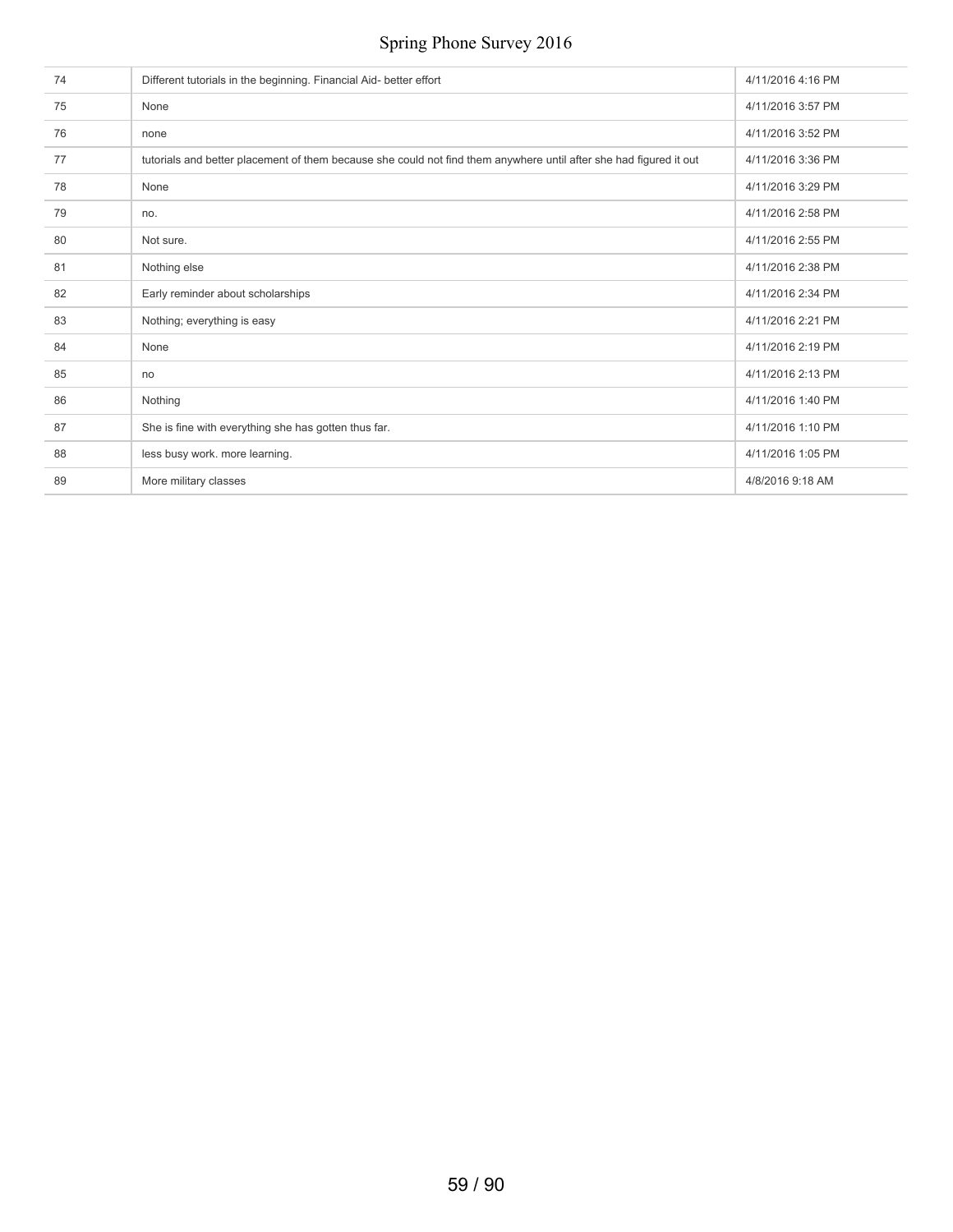## **Q35 What do you enjoy the most and the least about being an adult learner?**

**Answered: 89 Skipped: 33**

| #  | <b>Responses</b>                                                                                                                                                       | <b>Date</b>        |
|----|------------------------------------------------------------------------------------------------------------------------------------------------------------------------|--------------------|
| 1  | No comment                                                                                                                                                             | 4/18/2016 1:10 PM  |
| 2  | She enjoys being able to work at her own pace. She wishes she would have done it earlier.                                                                              | 4/18/2016 11:42 AM |
| 3  | enjoy- my feild and learning least- deadlines and non communication/ personal connection                                                                               | 4/15/2016 5:06 PM  |
| 4  | most work at own schedule and least juggling life and school AND LOANS                                                                                                 | 4/15/2016 4:26 PM  |
| 5  | most-get to learn on own time, convenience least- dont really have one                                                                                                 | 4/15/2016 3:59 PM  |
| 6  | Flexibility is what I enjoy the most                                                                                                                                   | 4/15/2016 3:04 PM  |
| 7  | Doesn't know - nothing really - enjoys being able to be more in control of her learning.                                                                               | 4/15/2016 8:38 AM  |
| 8  | most-life expereince helps get through least- the comittment is more since you have kids and life                                                                      | 4/14/2016 4:59 PM  |
| 9  | Most- more focused on academic, not social interactions Least- instructors do not build a relationship with you as a<br>student, more introduction sessions            | 4/14/2016 4:46 PM  |
| 10 | Most- motivation to complete courses Least- balancing life                                                                                                             | 4/14/2016 4:20 PM  |
| 11 | Most- already have the foundation of knowledge Least- None                                                                                                             | 4/14/2016 3:58 PM  |
| 12 | Most-convenience of online Least-course load is heavier in regards to life balance                                                                                     | 4/14/2016 3:47 PM  |
| 13 | most- online stability can do it whenever, convenience least- as General a lot to do life stuff and take on school just<br>general UWG is wonderful!                   | 4/14/2016 3:31 PM  |
| 14 | most-having communication with peers and teacher, learning a lot least-fit everything in time management                                                               | 4/14/2016 3:08 PM  |
| 15 | Most- her area of expertise, no extra information, flexibility Least- balance is difficult                                                                             | 4/14/2016 3:06 PM  |
| 16 | Most-flexibility Least-forget that we have life responsibilties                                                                                                        | 4/14/2016 2:36 PM  |
| 17 | Most-flexibility of time Least-so little time with life balance                                                                                                        | 4/14/2016 12:54 PM |
| 18 | ease in which i have own pace with own schedule.                                                                                                                       | 4/14/2016 11:05 AM |
| 19 | I know why I am doing this i am more focused and also flip side its harder to juggle life and school, time management.                                                 | 4/14/2016 10:41 AM |
| 20 | Most: She likes continuing education and learning new things Least: It's difficult to balance school and full time jobs.<br>Not all professors seem to understand that | 4/14/2016 10:32 AM |
| 21 | More focused                                                                                                                                                           | 4/13/2016 4:48 PM  |
| 22 | Most: Different experiences when you're taking things more seriously. Least: Juggling family, school, and work                                                         | 4/13/2016 4:45 PM  |
| 23 | most: the online format, pace, and professors with videos and recorded session least: lot of work at once, very<br>overwhelming                                        | 4/13/2016 4:37 PM  |
| 24 | Work                                                                                                                                                                   | 4/13/2016 4:36 PM  |
| 25 | Most: flexibility Least: Getting responses back from professors                                                                                                        | 4/13/2016 4:36 PM  |
| 26 | Most- flexibility with other life demands Least- more classes available                                                                                                | 4/13/2016 4:34 PM  |
| 27 | most: focused least: no interaction, discussion boards                                                                                                                 | 4/13/2016 4:27 PM  |
| 28 | The most I was alot more focused. The least would be time management.                                                                                                  | 4/13/2016 4:10 PM  |
| 29 | most: more beneficial, applies more least: one more task in life                                                                                                       | 4/13/2016 4:09 PM  |
| 30 | Most-flexibility Least- other life demands                                                                                                                             | 4/13/2016 4:06 PM  |
| 31 | Most- flexibility with schedule, more independence least- none                                                                                                         | 4/13/2016 3:50 PM  |
| 32 | The most is that with life experiences you can connect. The least is trying to balance life with busy schedules                                                        | 4/13/2016 3:43 PM  |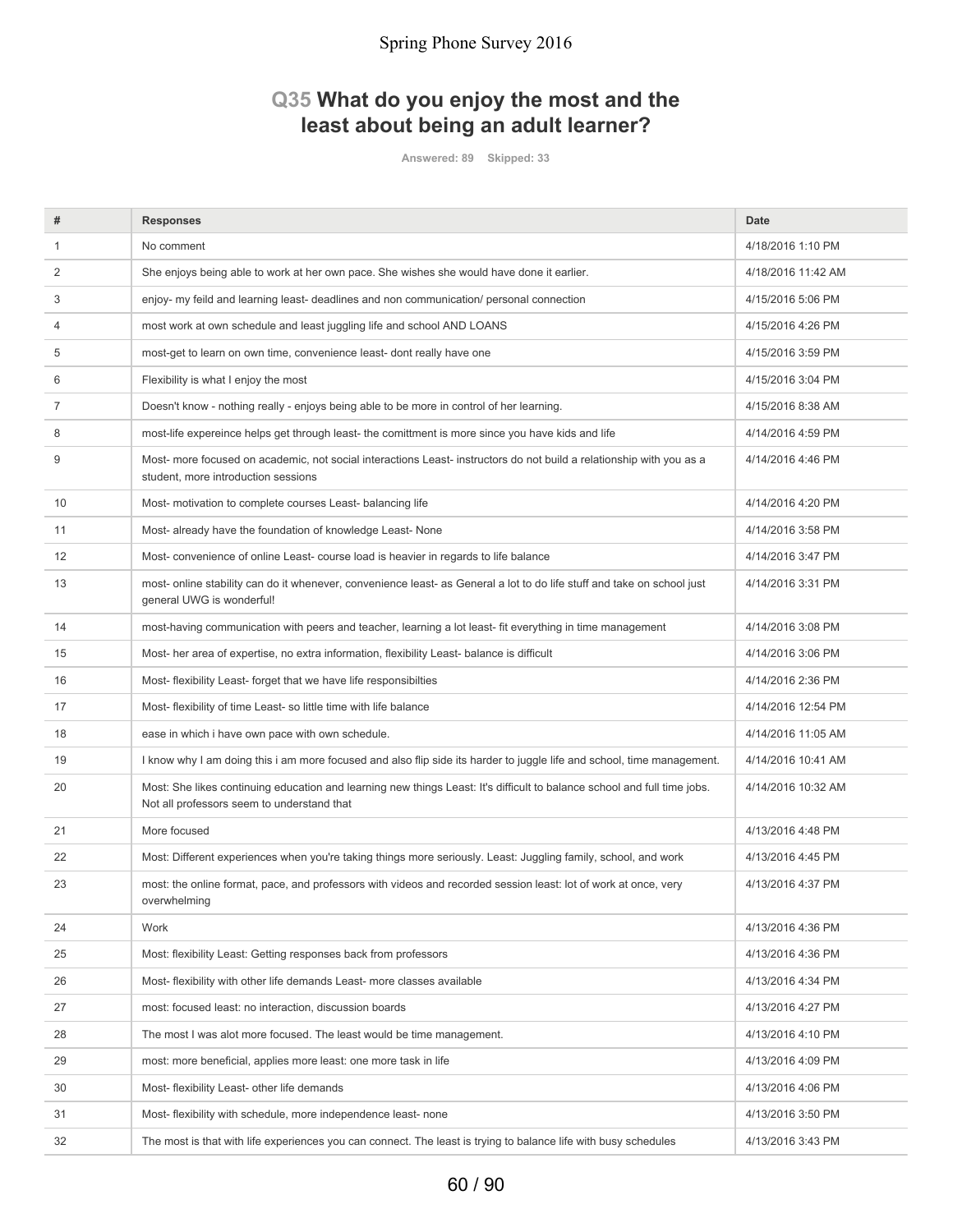| 33 | most: flexible least: time                                                                                                                        | 4/13/2016 3:15 PM  |
|----|---------------------------------------------------------------------------------------------------------------------------------------------------|--------------------|
| 34 | most: able to do it in her own time least: more contact with the professor                                                                        | 4/13/2016 3:00 PM  |
| 35 | Most: enjoys online learning Least: Time management, trying to do job and be a student                                                            | 4/13/2016 2:47 PM  |
| 36 | most: Dr. D. Alba's classes (distance learning), second life least: another professor for meeting & managing<br>technology (online, mandatory)    | 4/13/2016 2:36 PM  |
| 37 | I'm not sure                                                                                                                                      | 4/13/2016 2:31 PM  |
| 38 | favorite: own pace least: wait on instructor                                                                                                      | 4/13/2016 2:25 PM  |
| 39 | Most: caring, understanding faculty, staff, and students Least: making time for courses with a full time job                                      | 4/13/2016 12:50 PM |
| 40 | career advance Busy is the least                                                                                                                  | 4/13/2016 12:04 PM |
| 41 | doesnt make a difference                                                                                                                          | 4/13/2016 11:26 AM |
| 42 | most- structure of courses and freedom of courses - in program for k-12 teachers afforded courses to evolve at their<br>level (higher education). | 4/13/2016 9:24 AM  |
| 43 | most-certification is yay least- managing time                                                                                                    | 4/12/2016 5:20 PM  |
| 44 | The online program is great.                                                                                                                      | 4/12/2016 5:05 PM  |
| 45 | Most- online format helps him keeps balance Least- difficult to balance life                                                                      | 4/12/2016 4:59 PM  |
| 46 | most, online can work whenevere leaste-learning. (over achiever she is) doing what is required without being over<br>achieving                    | 4/12/2016 4:51 PM  |
| 47 | She likes flexibility of online classes.                                                                                                          | 4/12/2016 4:49 PM  |
| 48 | most- learning about her content area least- trying to balance work and school                                                                    | 4/12/2016 4:47 PM  |
| 49 | most-flexibility even though you have deadlines least-face-to-face interaction is absent                                                          | 4/12/2016 4:30 PM  |
| 50 | conveience of online                                                                                                                              | 4/12/2016 4:23 PM  |
| 51 | alot more responsibility, morgages full life scedule.                                                                                             | 4/12/2016 4:21 PM  |
| 52 | most .diffrerent more focused least. the time work and family                                                                                     | 4/12/2016 4:14 PM  |
| 53 | just a degree, nothing special                                                                                                                    | 4/12/2016 4:11 PM  |
| 54 | Most- apply the knowledge Least- the computer projects were difficult to learn quickly                                                            | 4/12/2016 4:01 PM  |
| 55 | I appreciate it more than undergrad                                                                                                               | 4/12/2016 3:43 PM  |
| 56 | Most-flexibility with other aspects of his life Least-proctored exams were difficult                                                              | 4/12/2016 3:20 PM  |
| 57 | Love being able to learn at your own pace                                                                                                         | 4/12/2016 3:17 PM  |
| 58 | Most- being more independent Least- time manangement                                                                                              | 4/12/2016 3:06 PM  |
| 59 | The program is easy to complete (while working fulltime).                                                                                         | 4/12/2016 2:46 PM  |
| 60 | most-flexibility of being an online student least-lack of instructor's investment in the student's success                                        | 4/12/2016 2:36 PM  |
| 61 | most-flexibility with work                                                                                                                        | 4/12/2016 1:47 PM  |
| 62 | most-like interacting with instructors on the same professional level least-busy work                                                             | 4/12/2016 1:30 PM  |
| 63 | most- all online least- an immediate problem due to the fact that the availability of instructors                                                 | 4/12/2016 1:02 PM  |
| 64 | Most: Flexibility to do things on her own time. Least: Lack of interaction                                                                        | 4/12/2016 12:59 PM |
| 65 | The most is being able to work at her own pace. There is not a thing that she does like.                                                          | 4/12/2016 12:53 PM |
| 66 | She enjoyed how she was able to work at her own pace. The only think she did not like was having to keep up with<br>two classes at the same time. | 4/12/2016 11:30 AM |
| 67 | Most: Process is simple. You can work at your own pace. Least: Not having face to face interaction                                                | 4/12/2016 11:17 AM |
| 68 | The most move at your own pace The least is not being able to have that face to face interaction                                                  | 4/12/2016 11:11 AM |
| 69 | most: applying learning into daily life, work when convenient least: making time for homework                                                     | 4/12/2016 8:21 AM  |
| 70 | Love - I am able to stay current on the trends in education and up to date.                                                                       | 4/11/2016 4:58 PM  |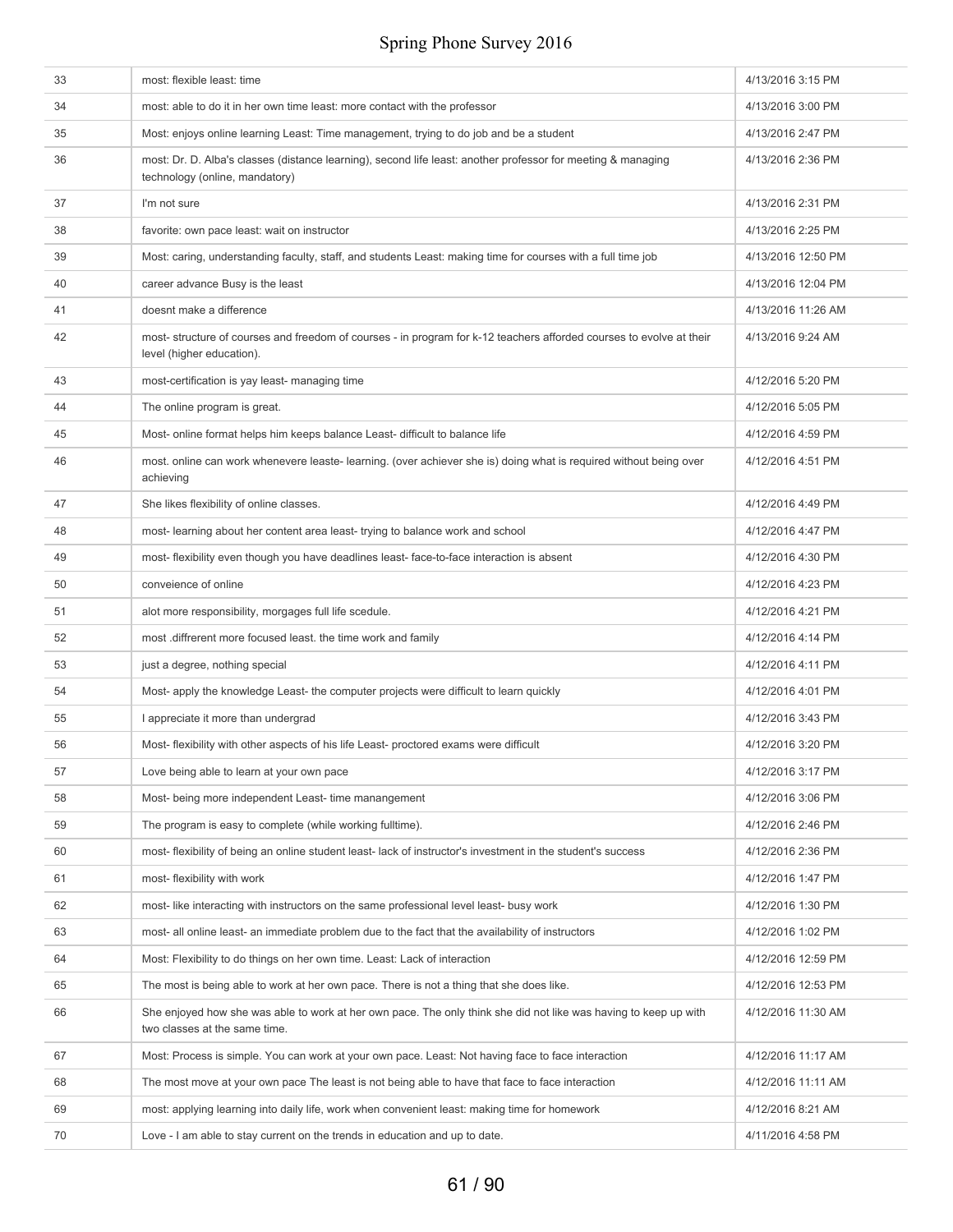| 71 | most: continuing educ least: time                                                                                                                      | 4/11/2016 4:47 PM |
|----|--------------------------------------------------------------------------------------------------------------------------------------------------------|-------------------|
| 72 | most: work at own pace least: to be taught by someone                                                                                                  | 4/11/2016 4:35 PM |
| 73 | favorite: much better student least: didnt do it earlier                                                                                               | 4/11/2016 4:25 PM |
| 74 | I don't have to drive all the way to carrollton to get a degree                                                                                        | 4/11/2016 4:16 PM |
| 75 | Most- Flexible hours the least is trying to juggle all your responsibilities in life                                                                   | 4/11/2016 3:57 PM |
| 76 | enjoy that she cares more least balancing gets harder                                                                                                  | 4/11/2016 3:52 PM |
| 77 | most and least: online is great but least is it is all online and support is online connection with professor                                          | 4/11/2016 3:36 PM |
| 78 | Nothing                                                                                                                                                | 4/11/2016 3:29 PM |
| 79 | Most: convenience, advanced degree and career (salary) Least: balancing school and life                                                                | 4/11/2016 2:58 PM |
| 80 | The most can do it on own time The least dont like group work                                                                                          | 4/11/2016 2:55 PM |
| 81 | Enjoys the flexibility. Now that she is older her study habits are better. She wishes they had hybrid classes.                                         | 4/11/2016 2:38 PM |
| 82 | Most: convenience Least: no campus experience (freebies, flyers)                                                                                       | 4/11/2016 2:34 PM |
| 83 | The least is group projects; no time to meet. The best is it works around her schedule.                                                                | 4/11/2016 2:21 PM |
| 84 | Most: convenience Least: balancing courseload and work                                                                                                 | 4/11/2016 2:19 PM |
| 85 | Least: work load on top of workload Most : convienince                                                                                                 | 4/11/2016 2:15 PM |
| 86 | Most: convienince                                                                                                                                      | 4/11/2016 2:13 PM |
| 87 | The least would be there is not as much adult programs or clubs. The most would be the freedom and take classes<br>more serious; better understanding. | 4/11/2016 1:40 PM |
| 88 | The freedom of being able to work at your own pace.                                                                                                    | 4/11/2016 1:10 PM |
| 89 | online classes fit schedule better                                                                                                                     | 4/11/2016 1:05 PM |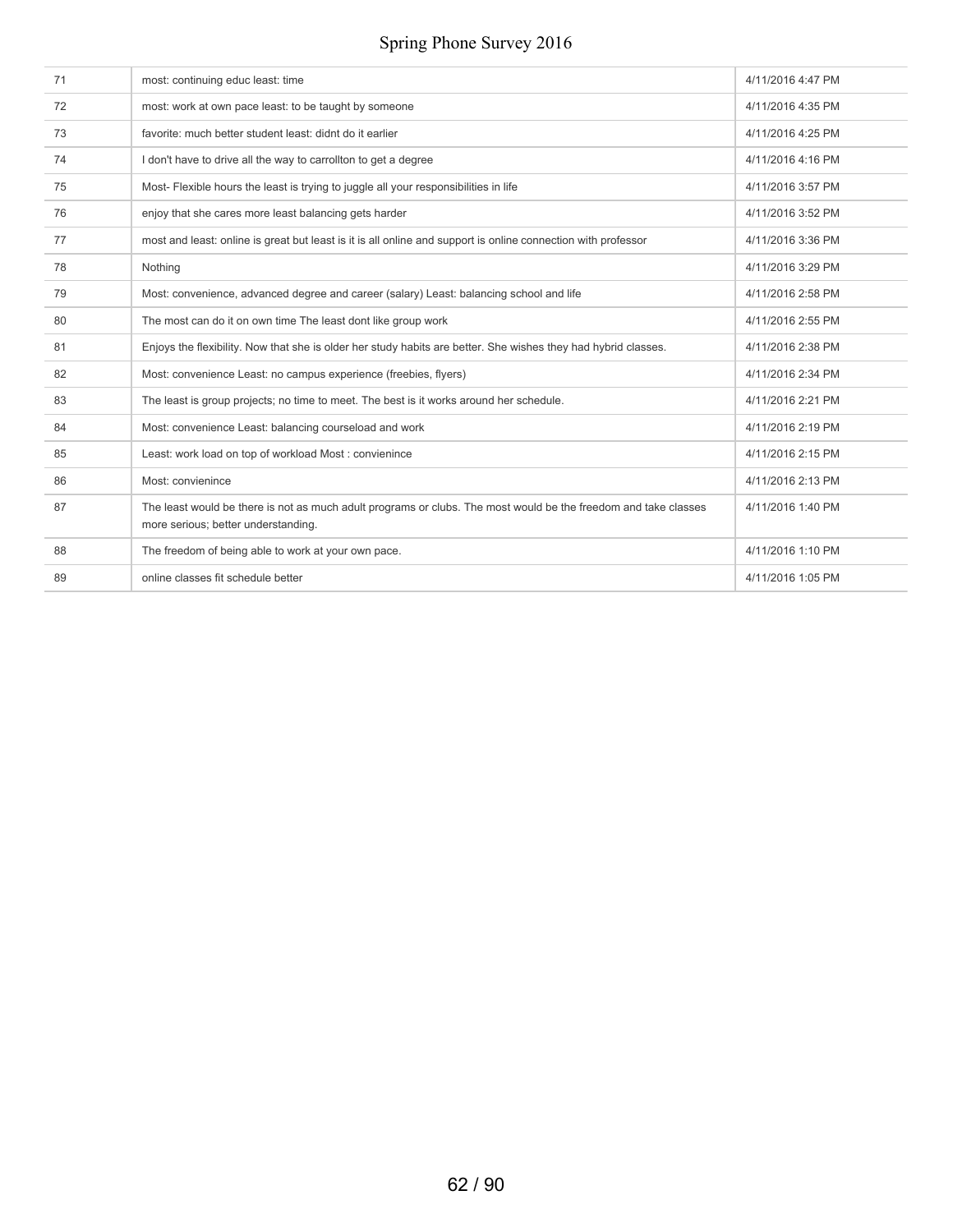## **Q36 Do you think there are enough online courses offered at UWG?**



| <b>Answer Choices</b> | <b>Responses</b> |
|-----------------------|------------------|
| Yes                   | 88<br>77.19%     |
| No                    | 14.04%<br>16     |
| Not sure              | 8.77%<br>10      |
| <b>Total</b>          | 114              |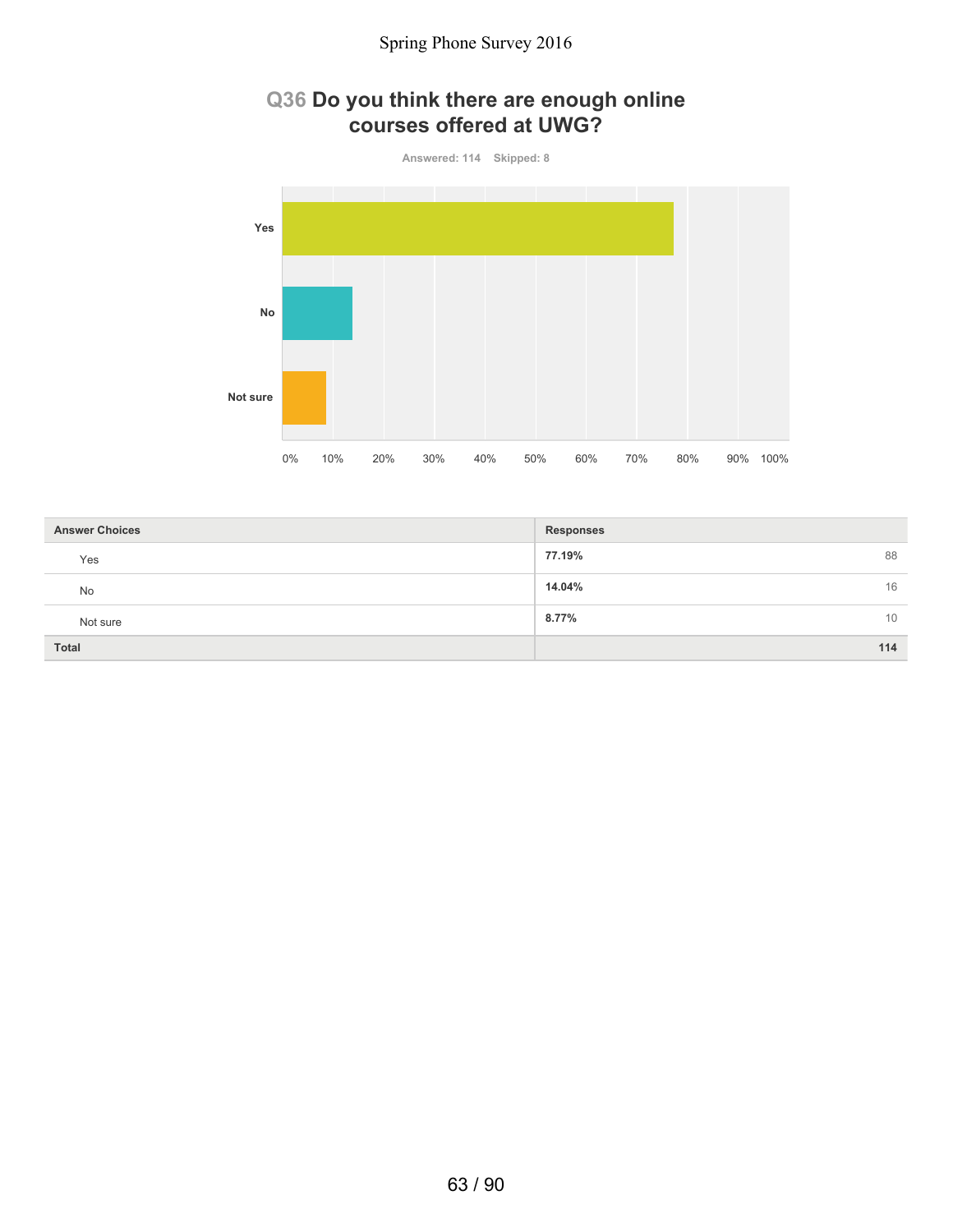### **Q37 If your recent online course(s) were not offered online, would you have driven to our Carrollton or Newnan campus to take the course?**



| <b>Answer Choices</b>        | <b>Responses</b> |
|------------------------------|------------------|
| Yes                          | 28.83%<br>32     |
| <b>No</b>                    | 68.47%<br>76     |
| Not offered on either campus | 2.70%<br>3       |
| <b>Total</b>                 | 111              |

| #              | Other (please specify)                                                    | Date               |
|----------------|---------------------------------------------------------------------------|--------------------|
|                | wouldnt have choice yes if work schedule worked                           | 4/15/2016 4:26 PM  |
| $\overline{2}$ | tried to find a transient closer to home she is 2 hours away,             | 4/14/2016 4:59 PM  |
| 3              | I like online so no on campus                                             | 4/14/2016 3:32 PM  |
| 4              | if had to yes                                                             | 4/14/2016 3:08 PM  |
| 5              | south georgia                                                             | 4/14/2016 11:05 AM |
| 6              | Not sure                                                                  | 4/13/2016 3:53 PM  |
| $\overline{7}$ | only in the evenings (work during the days)                               | 4/13/2016 3:00 PM  |
| 8              | in atlanta not gonna drive                                                | 4/13/2016 11:26 AM |
| 9              | not convenient                                                            | 4/12/2016 5:20 PM  |
| 10             | middle ga not gonna drive                                                 | 4/12/2016 4:51 PM  |
| 11             | live in lurenceville to far                                               | 4/12/2016 4:21 PM  |
| 12             | newnan, not neccessarly cause tight scedule                               | 4/12/2016 4:15 PM  |
| 13             | She said she would probably have waited until it became available online. | 4/11/2016 1:10 PM  |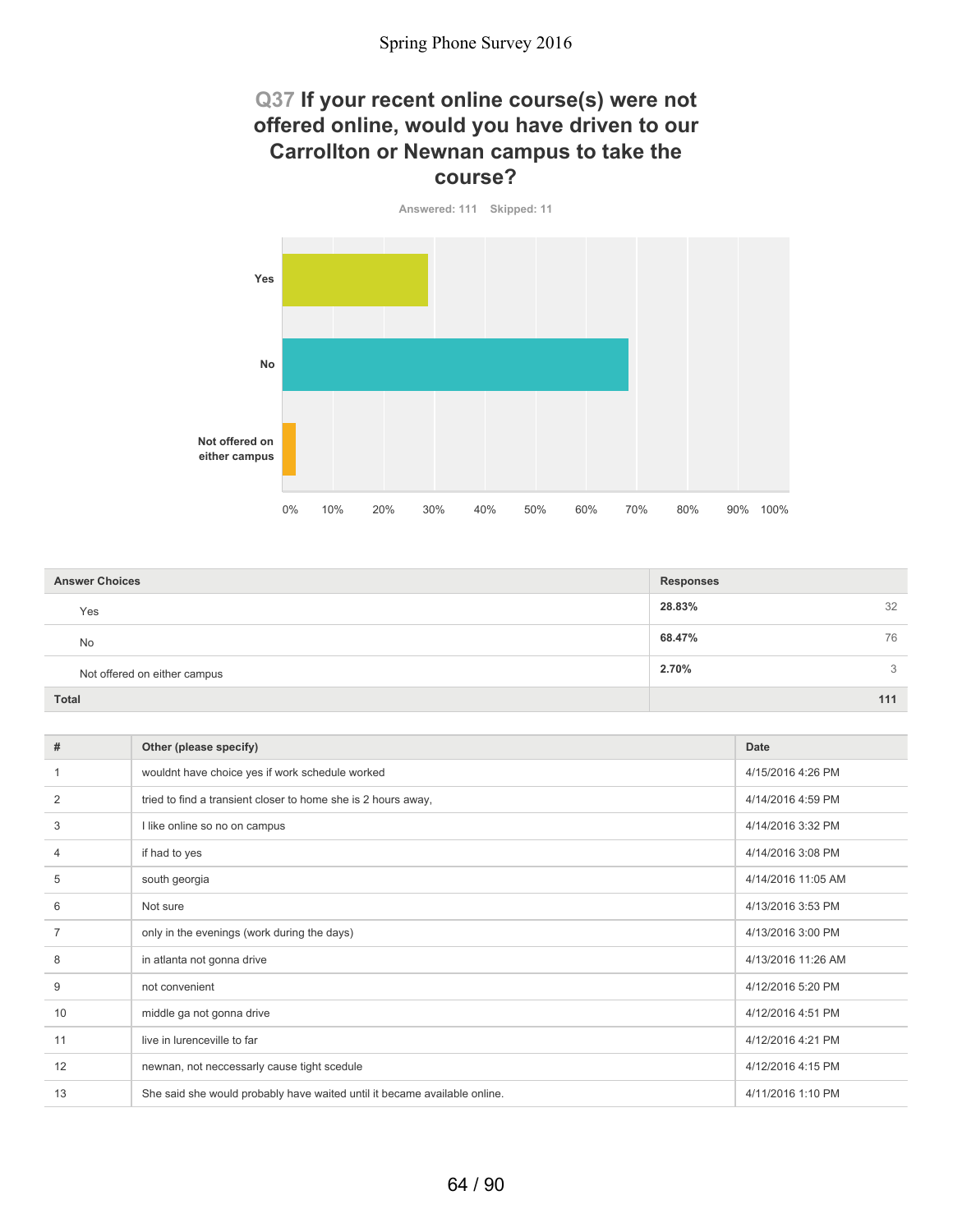## **Q38 What reason(s) led you to take an online class? (more than one answer may apply)**



| <b>Answer Choices</b>            | <b>Responses</b> |                |
|----------------------------------|------------------|----------------|
| Part of an online degree program | 26.79%           | 30             |
| Not offered on campus            | 3.57%            | $\overline{4}$ |
| Distance (too far to drive)      | 33.04%           | 37             |
| Cost (save money)                | 10.71%           | 12             |
| Convenience                      | 88.39%           | 99             |
| <b>Total Respondents: 112</b>    |                  |                |

| #              | Other (please specify)                                                                         | Date               |
|----------------|------------------------------------------------------------------------------------------------|--------------------|
|                | works as a teacher it is nice to be able to do it on own time                                  | 4/15/2016 5:10 PM  |
| $\overline{2}$ | It was all that was offered for her prpgram (not just us other universities too) - 1 1/2 drive | 4/15/2016 8:38 AM  |
| 3              | ease of program                                                                                | 4/14/2016 4:59 PM  |
| 4              | further education out of classroom                                                             | 4/14/2016 3:32 PM  |
| 5              | 45 min drive                                                                                   | 4/14/2016 10:41 AM |
| 6              | Personal issues                                                                                | 4/13/2016 4:24 PM  |
|                | The program was structured to be online                                                        | 4/13/2016 3:44 PM  |
| 8              | do what wanted with family and achieve my life stlye                                           | 4/12/2016 4:51 PM  |
| 9              | very busy life.                                                                                | 4/12/2016 4:21 PM  |
| 10             | children                                                                                       | 4/12/2016 4:15 PM  |
| 11             | flexibility with work schedule                                                                 | 4/12/2016 4:03 PM  |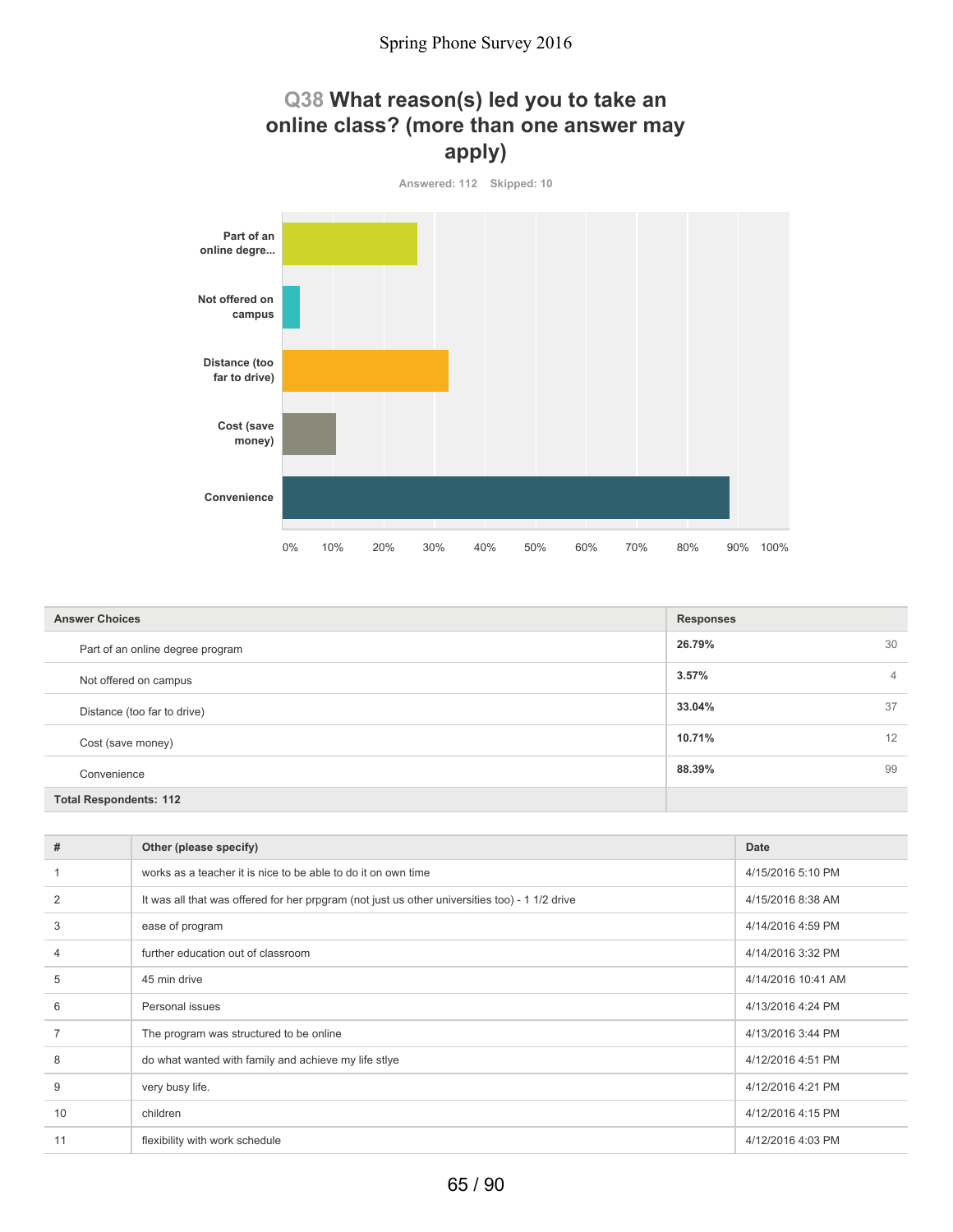| 12 | Time                                                                                                | 4/12/2016 3:08 PM |
|----|-----------------------------------------------------------------------------------------------------|-------------------|
| 13 | balance of work                                                                                     | 4/12/2016 2:40 PM |
| 14 | work, time management                                                                               | 4/12/2016 1:48 PM |
| 15 | Time management                                                                                     | 4/12/2016 1:33 PM |
| 16 | time                                                                                                | 4/12/2016 1:05 PM |
| 17 | cheaper mpre conveniuent                                                                            | 4/12/2016 9:59 AM |
| 18 | Flexibility                                                                                         | 4/11/2016 5:00 PM |
| 19 | Got Master's online just continued with online.                                                     | 4/11/2016 4:18 PM |
| 20 | She enjoyed the freedom and the availability to work on her classes whenever she got the chance to. | 4/11/2016 1:10 PM |
| 21 | Schedule                                                                                            | 4/7/2016 4:45 PM  |
|    |                                                                                                     |                   |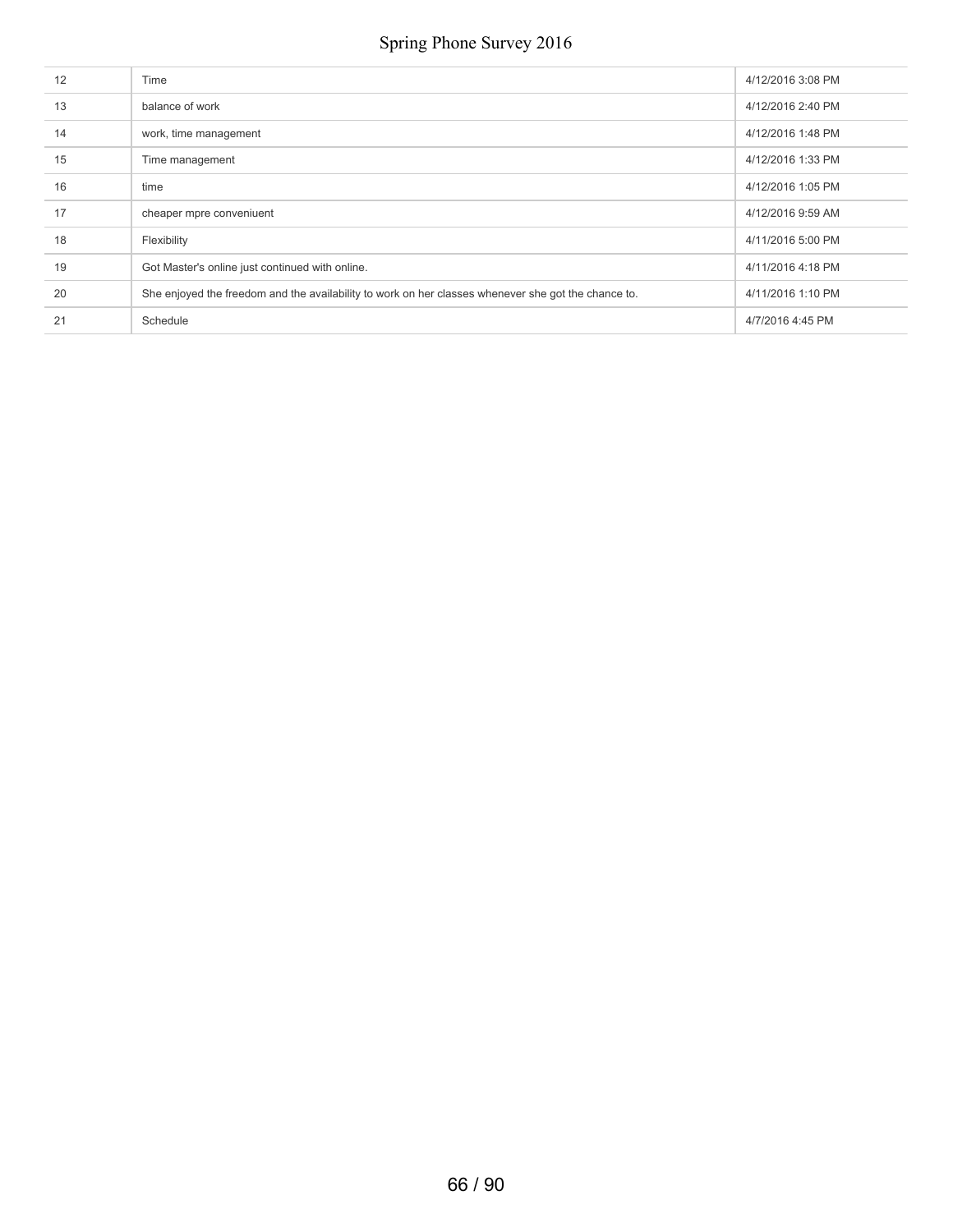### **Q39 If offered virtually, would you participate in student life, student government or student association opportunities? (examples: honors, clubs etc.)**



| <b>Answer Choices</b> | <b>Responses</b> |
|-----------------------|------------------|
| Yes                   | 27.68%<br>31     |
| No                    | 66.96%<br>75     |
| Not sure              | 5.36%<br>6       |
| <b>Total</b>          | 112              |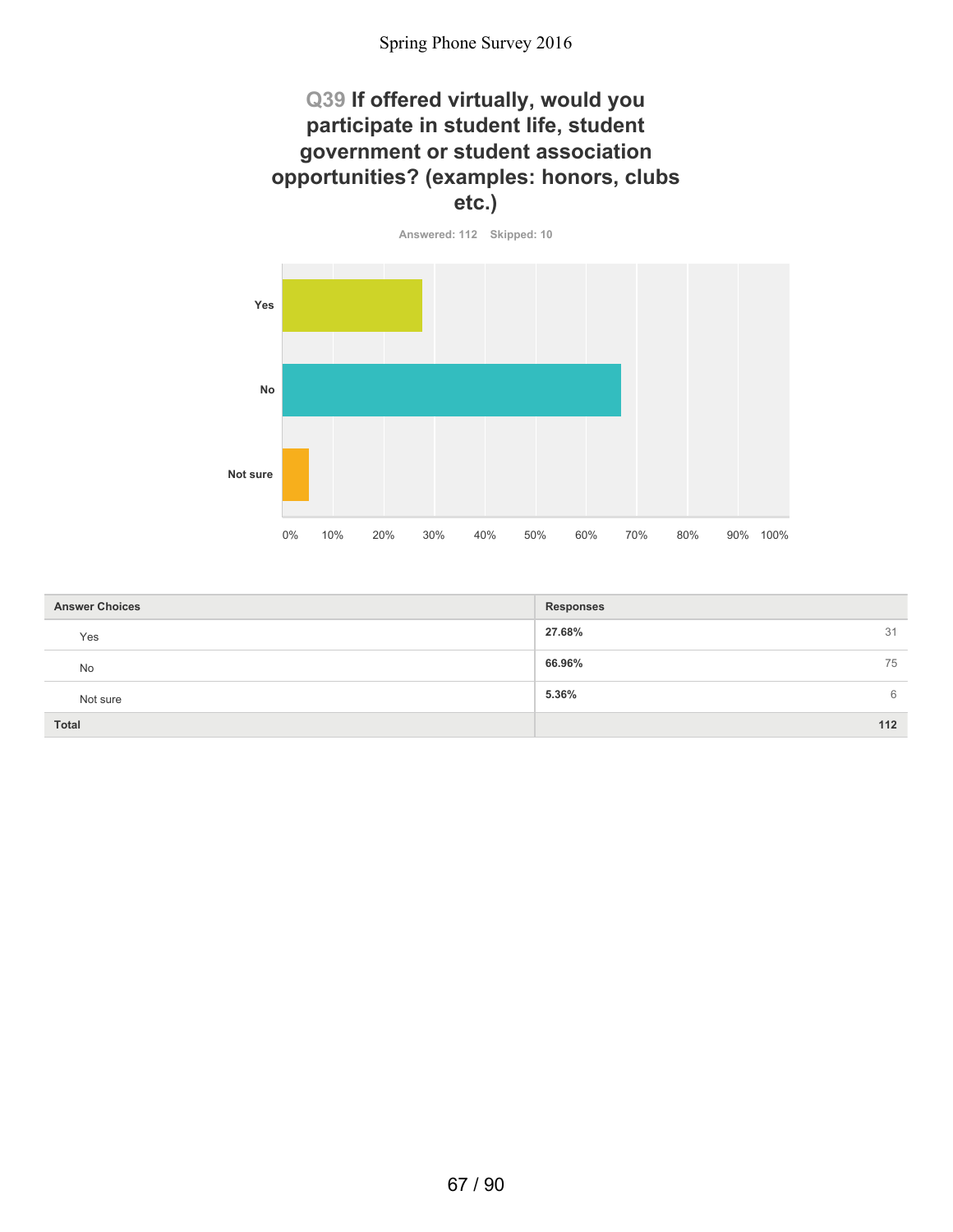# **Q40 What challenges have you faced as an online student?**

**Answered: 107 Skipped: 15**

| #              | <b>Responses</b>                                                                                                   | Date               |
|----------------|--------------------------------------------------------------------------------------------------------------------|--------------------|
| 1              | No                                                                                                                 | 4/18/2016 1:11 PM  |
| 2              | None                                                                                                               | 4/18/2016 11:42 AM |
| 3              | Being connected to my instructors and getting assignments finished by due dates                                    | 4/15/2016 5:10 PM  |
| 4              | Colaborating is hard to hold participation between group, DEADLINES IN GENERAL WESTGA DEADLINE<br><b>REMINDERS</b> | 4/15/2016 4:26 PM  |
| 5              | none                                                                                                               | 4/15/2016 3:59 PM  |
| 6              | Time management with family and full time job.                                                                     | 4/15/2016 8:38 AM  |
| $\overline{7}$ | trying to contact professors, timly feedback is hard or informational                                              | 4/14/2016 4:59 PM  |
| 8              | No                                                                                                                 | 4/14/2016 4:50 PM  |
| 9              | time management, more material                                                                                     | 4/14/2016 4:28 PM  |
| 10             | changing password was difficult                                                                                    | 4/14/2016 4:22 PM  |
| 11             | interaction with group members that do not put as much effort in as you                                            | 4/14/2016 4:01 PM  |
| 12             | Balancing time and doing the assignments.                                                                          | 4/14/2016 3:59 PM  |
| 13             | life balancing with the heavy workload                                                                             | 4/14/2016 3:48 PM  |
| 14             | keeping up, you have to be disaplined, check everything and deadlines                                              | 4/14/2016 3:32 PM  |
| 15             | time management, financial aid communication to her and her paying for it herself. finding scholarships easier.    | 4/14/2016 3:08 PM  |
| 16             | None                                                                                                               | 4/14/2016 3:08 PM  |
| 17             | balancing life responsibilities, meeting with group members                                                        | 4/14/2016 2:37 PM  |
| 18             | keeping yourself aware of the deadlines                                                                            | 4/14/2016 12:56 PM |
| 19             | Getting quality feedback from certain peers                                                                        | 4/14/2016 12:07 PM |
| 20             | Manageing assignments and due date with work schedule                                                              | 4/14/2016 11:05 AM |
| 21             | time management. programatic challenges.                                                                           | 4/14/2016 10:41 AM |
| 22             | She feels like there's more writing and reading in online courses, since there's almost no interaction.            | 4/14/2016 10:35 AM |
| 23             | Time management and feeling alone.                                                                                 | 4/13/2016 4:50 PM  |
| 24             | Work load is more                                                                                                  | 4/13/2016 4:46 PM  |
| 25             | nothing                                                                                                            | 4/13/2016 4:38 PM  |
| 26             | availability of seats in classes                                                                                   | 4/13/2016 4:37 PM  |
| 27             | A lot of reading materials.                                                                                        | 4/13/2016 4:37 PM  |
| 28             | At first, learning to use CourseDen                                                                                | 4/13/2016 4:37 PM  |
| 29             | none                                                                                                               | 4/13/2016 4:28 PM  |
| 30             | Keeping up with due dates                                                                                          | 4/13/2016 4:24 PM  |
| 31             | None                                                                                                               | 4/13/2016 4:12 PM  |
| 32             | in general, just writing the styles, and learning the tk20                                                         | 4/13/2016 4:11 PM  |
| 33             | Time management                                                                                                    | 4/13/2016 4:08 PM  |
| 34             | Time management with life demands                                                                                  | 4/13/2016 3:53 PM  |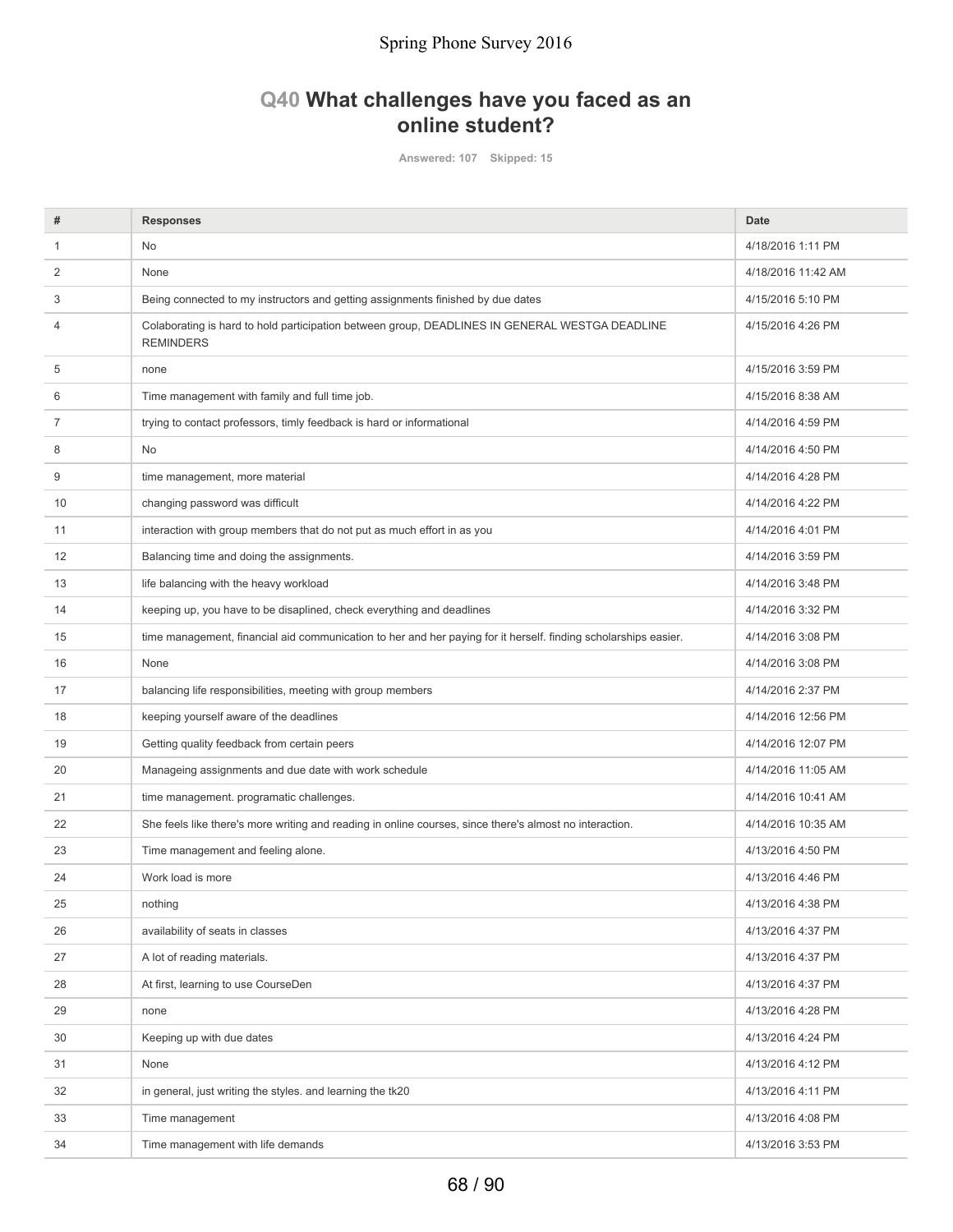| 35 | Clarification for questions                                                                                                                                                                                                                                                                                                                                    | 4/13/2016 3:44 PM  |
|----|----------------------------------------------------------------------------------------------------------------------------------------------------------------------------------------------------------------------------------------------------------------------------------------------------------------------------------------------------------------|--------------------|
| 36 | no troubles                                                                                                                                                                                                                                                                                                                                                    | 4/13/2016 3:39 PM  |
| 37 | nothing                                                                                                                                                                                                                                                                                                                                                        | 4/13/2016 3:24 PM  |
| 38 | pace learning                                                                                                                                                                                                                                                                                                                                                  | 4/13/2016 3:16 PM  |
| 39 | Time management                                                                                                                                                                                                                                                                                                                                                | 4/13/2016 2:48 PM  |
| 40 | balancing time with work and home life                                                                                                                                                                                                                                                                                                                         | 4/13/2016 2:37 PM  |
| 41 | Some content I would understand better in person                                                                                                                                                                                                                                                                                                               | 4/13/2016 2:32 PM  |
| 42 | contact with instructor                                                                                                                                                                                                                                                                                                                                        | 4/13/2016 2:28 PM  |
| 43 | academic                                                                                                                                                                                                                                                                                                                                                       | 4/13/2016 12:05 PM |
| 44 | the volume of work is obsurcured and one class the structure is obsered one class we approach finals and midterm<br>and had a full chapter due right as exams due at the same day. most only open a unit after one is close . but online<br>students has life and need to do all when need. oceanography was completely self pace but others it is spoon feed. | 4/13/2016 11:26 AM |
| 45 | Not at all                                                                                                                                                                                                                                                                                                                                                     | 4/13/2016 9:24 AM  |
| 46 | Has not faced any at all                                                                                                                                                                                                                                                                                                                                       | 4/13/2016 9:24 AM  |
| 47 | time management, clearification of track in course and program,                                                                                                                                                                                                                                                                                                | 4/12/2016 5:20 PM  |
| 48 | Distance is an issue                                                                                                                                                                                                                                                                                                                                           | 4/12/2016 5:05 PM  |
| 49 | <b>No</b>                                                                                                                                                                                                                                                                                                                                                      | 4/12/2016 5:01 PM  |
| 50 | time managment and one time couldnt access lybrary cause password issue recieved help instantly. assistance was<br>over helpful and amazing                                                                                                                                                                                                                    | 4/12/2016 4:51 PM  |
| 51 | <b>Distance</b>                                                                                                                                                                                                                                                                                                                                                | 4/12/2016 4:49 PM  |
| 52 | instructors responding in a timely fashion, no ability to talk face-to-face                                                                                                                                                                                                                                                                                    | 4/12/2016 4:48 PM  |
| 53 | hard to do to group work                                                                                                                                                                                                                                                                                                                                       | 4/12/2016 4:32 PM  |
| 54 | none                                                                                                                                                                                                                                                                                                                                                           | 4/12/2016 4:24 PM  |
| 55 | adjust learning style for myself. time management                                                                                                                                                                                                                                                                                                              | 4/12/2016 4:21 PM  |
| 56 | time management.                                                                                                                                                                                                                                                                                                                                               | 4/12/2016 4:15 PM  |
| 57 | None                                                                                                                                                                                                                                                                                                                                                           | 4/12/2016 4:13 PM  |
| 58 | getting started and fearing the online approach of classes                                                                                                                                                                                                                                                                                                     | 4/12/2016 4:03 PM  |
| 59 | Time managements                                                                                                                                                                                                                                                                                                                                               | 4/12/2016 3:43 PM  |
| 60 | keeping track of due dates and balancing work life                                                                                                                                                                                                                                                                                                             | 4/12/2016 3:22 PM  |
| 61 | nope                                                                                                                                                                                                                                                                                                                                                           | 4/12/2016 3:19 PM  |
| 62 | Not being able to know the professor on a personal basis, need to know expectations                                                                                                                                                                                                                                                                            | 4/12/2016 3:08 PM  |
| 63 | Less classmate/instruction interaction                                                                                                                                                                                                                                                                                                                         | 4/12/2016 2:46 PM  |
| 64 | getting grades back in time, availability of instructors                                                                                                                                                                                                                                                                                                       | 4/12/2016 2:40 PM  |
| 65 | adapt to accountability to yourself to complete assignments                                                                                                                                                                                                                                                                                                    | 4/12/2016 1:48 PM  |
| 66 | Having group projects                                                                                                                                                                                                                                                                                                                                          | 4/12/2016 1:35 PM  |
| 67 | very beginning, navigating the system and finding information to log into the system                                                                                                                                                                                                                                                                           | 4/12/2016 1:33 PM  |
| 68 | none                                                                                                                                                                                                                                                                                                                                                           | 4/12/2016 1:09 PM  |
| 69 | the maintenance schedule messes her up, more updated info on the times they occur                                                                                                                                                                                                                                                                              | 4/12/2016 1:05 PM  |
| 70 | Nothing                                                                                                                                                                                                                                                                                                                                                        | 4/12/2016 1:00 PM  |
| 71 | None.                                                                                                                                                                                                                                                                                                                                                          | 4/12/2016 12:55 PM |
| 72 | Time management, certain professors only use westga.edu email and some use only courseden.                                                                                                                                                                                                                                                                     | 4/12/2016 12:00 PM |
| 73 | at the beginning it is confusing how to use courseden and enroll in classes because two websites                                                                                                                                                                                                                                                               | 4/12/2016 11:35 AM |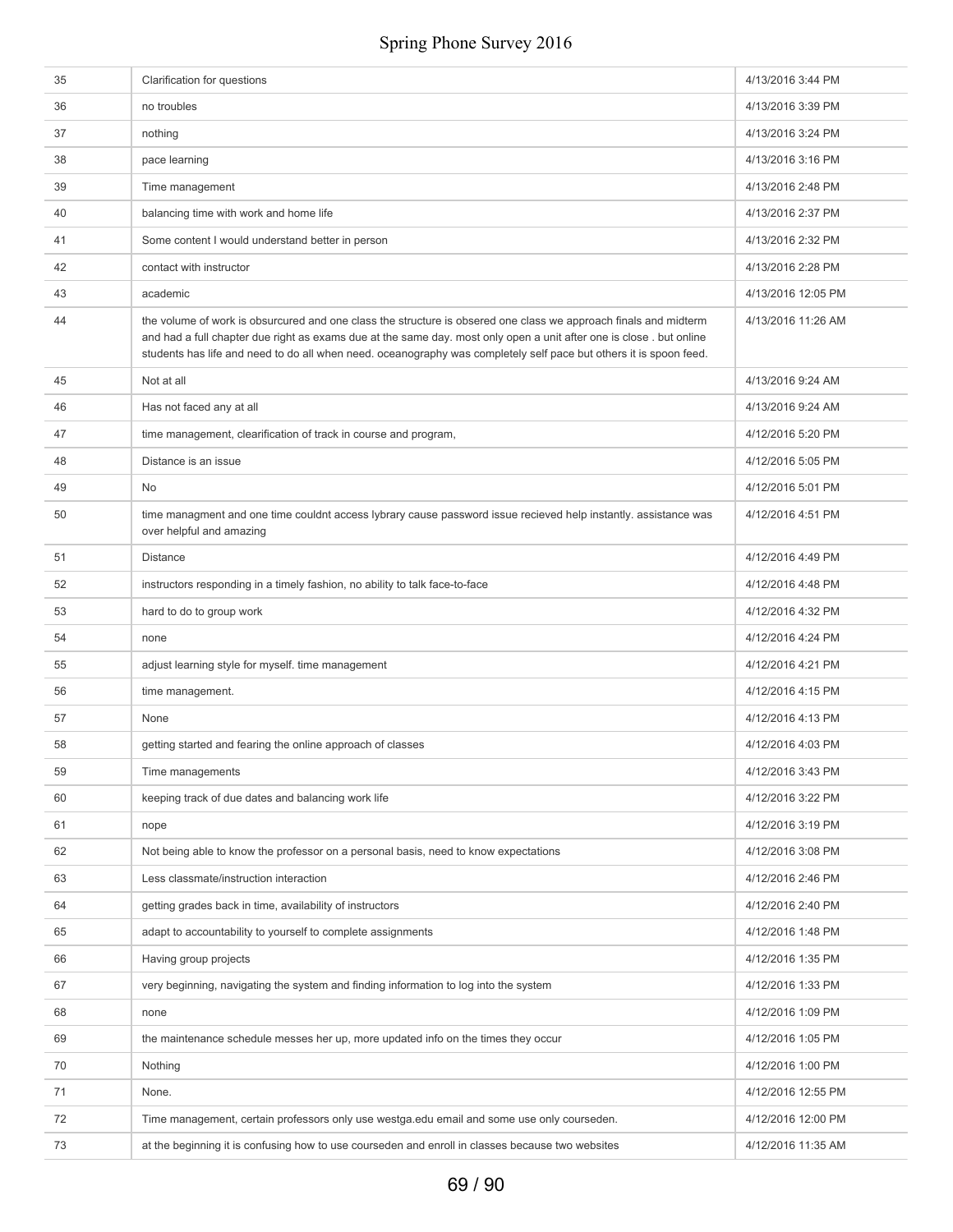| 74  | Time management                                                                                                        | 4/12/2016 11:30 AM |
|-----|------------------------------------------------------------------------------------------------------------------------|--------------------|
| 75  | Not being able to answer questions in person.                                                                          | 4/12/2016 11:19 AM |
| 76  | None so far                                                                                                            | 4/12/2016 11:12 AM |
| 77  | not a alot make                                                                                                        | 4/12/2016 9:59 AM  |
| 78  | Making time for courses, disciplined                                                                                   | 4/12/2016 8:21 AM  |
| 79  | Hardware- when the network goes down or personal computer has glitches.                                                | 4/11/2016 5:00 PM  |
| 80  | just managing time                                                                                                     | 4/11/2016 4:48 PM  |
| 81  | platform for courseden                                                                                                 | 4/11/2016 4:37 PM  |
| 82  | just finding courseden                                                                                                 | 4/11/2016 4:26 PM  |
| 83  | Nothing really.                                                                                                        | 4/11/2016 4:18 PM  |
| 84  | Matching schedules with work.                                                                                          | 4/11/2016 3:59 PM  |
| 85  | balancing the work. group work.                                                                                        | 4/11/2016 3:52 PM  |
| 86  | learning how to use everything effectively                                                                             | 4/11/2016 3:39 PM  |
| 87  | None                                                                                                                   | 4/11/2016 3:30 PM  |
| 88  | balancing life and work                                                                                                | 4/11/2016 2:58 PM  |
| 89  | response from professor                                                                                                | 4/11/2016 2:57 PM  |
| 90  | Being able to access materials; time management                                                                        | 4/11/2016 2:56 PM  |
| 91  | Personal time management                                                                                               | 4/11/2016 2:38 PM  |
| 92  | No campus experience                                                                                                   | 4/11/2016 2:34 PM  |
| 93  | The drive in order to get tickets for graduation. Wishes they could be mailed.                                         | 4/11/2016 2:21 PM  |
| 94  | course load with work                                                                                                  | 4/11/2016 2:15 PM  |
| 95  | balancing courseload with work                                                                                         | 4/11/2016 2:15 PM  |
| 96  | Did not face any challenges                                                                                            | 4/11/2016 1:50 PM  |
| 97  | Not getting quick respond time from some of the teachers                                                               | 4/11/2016 1:45 PM  |
| 98  | Sometimes it is hard to understand exactly what they want from you and the communication can be confusing at<br>times. | 4/11/2016 1:10 PM  |
| 99  | more busy work than work to help learn. Scheduling work and school.                                                    | 4/11/2016 1:07 PM  |
| 100 | Manage my own ttme                                                                                                     | 4/8/2016 9:20 AM   |
| 101 | being accountable for yourself                                                                                         | 4/8/2016 9:05 AM   |
| 102 | I can not see my instructor face to face                                                                               | 4/8/2016 8:51 AM   |
| 103 | Time management, instructors are not telling you what to do                                                            | 4/7/2016 4:45 PM   |
| 104 | Technical,                                                                                                             | 4/7/2016 4:15 PM   |
| 105 | time management                                                                                                        | 4/6/2016 11:56 AM  |
| 106 | organization                                                                                                           | 4/6/2016 11:22 AM  |
| 107 | Time management.                                                                                                       | 4/6/2016 11:15 AM  |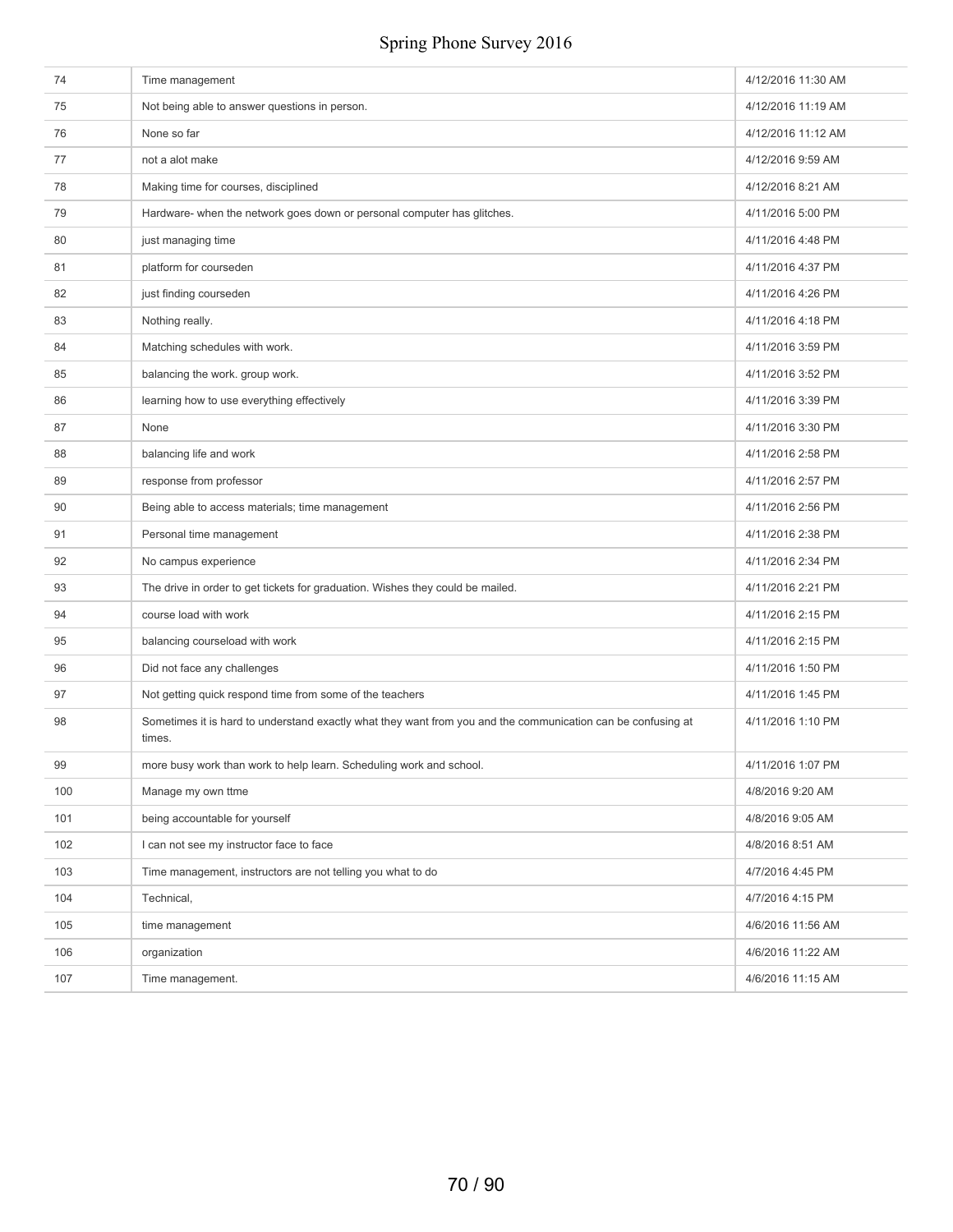## **Q41 Are there any other ways online courses, programs, and services for UWG online students could be improved?**

**Answered: 106 Skipped: 16**

| #              | <b>Responses</b>                                                                                                                                                                                       | Date               |
|----------------|--------------------------------------------------------------------------------------------------------------------------------------------------------------------------------------------------------|--------------------|
| 1              | No                                                                                                                                                                                                     | 4/18/2016 1:11 PM  |
| 2              | No                                                                                                                                                                                                     | 4/18/2016 11:42 AM |
| 3              | Make it personal by contacting and checking up, providing resources and help sooner and make them knowledgable                                                                                         | 4/15/2016 5:10 PM  |
| 4              | DEAD LINE REMINDER                                                                                                                                                                                     | 4/15/2016 4:26 PM  |
| 5              | not that can think of                                                                                                                                                                                  | 4/15/2016 3:59 PM  |
| 6              | Virtual lectures - beneficial - very helpful- "go to meetings". Had meeting where she had to attend an online lecture and<br>found it very helpful specially for those who miss face-to-face meetings. | 4/15/2016 8:38 AM  |
| $\overline{7}$ | just the professors being committed more and timely                                                                                                                                                    | 4/14/2016 4:59 PM  |
| 8              | in person on campus to meet people in online courses                                                                                                                                                   | 4/14/2016 4:50 PM  |
| 9              | not that can think of                                                                                                                                                                                  | 4/14/2016 4:28 PM  |
| 10             | <b>No</b>                                                                                                                                                                                              | 4/14/2016 4:22 PM  |
| 11             | No                                                                                                                                                                                                     | 4/14/2016 4:01 PM  |
| 12             | no everything is good, more skype like chats with professor and class. more personable, but it is good                                                                                                 | 4/14/2016 3:59 PM  |
| 13             | No                                                                                                                                                                                                     | 4/14/2016 3:48 PM  |
| 14             | nope                                                                                                                                                                                                   | 4/14/2016 3:32 PM  |
| 15             | no, as long as information is easily accessabe                                                                                                                                                         | 4/14/2016 3:08 PM  |
| 16             | college of education- do more face to face meetings within online courses (50-99%)                                                                                                                     | 4/14/2016 3:08 PM  |
| 17             | No                                                                                                                                                                                                     | 4/14/2016 2:37 PM  |
| 18             | No                                                                                                                                                                                                     | 4/14/2016 12:56 PM |
| 19             | Not at this time                                                                                                                                                                                       | 4/14/2016 12:07 PM |
| 20             | not on top of head                                                                                                                                                                                     | 4/14/2016 11:05 AM |
| 21             | more upper degree programs                                                                                                                                                                             | 4/14/2016 10:41 AM |
| 22             | She would like for some instructors to be more interactive. Maybe some professors do videos for every module. Bring<br>that traditional element into online course                                     | 4/14/2016 10:35 AM |
| 23             | None.                                                                                                                                                                                                  | 4/13/2016 4:50 PM  |
| 24             | Not that she can think of                                                                                                                                                                              | 4/13/2016 4:46 PM  |
| 25             | no                                                                                                                                                                                                     | 4/13/2016 4:38 PM  |
| 26             | availability of seats in classes to be increased                                                                                                                                                       | 4/13/2016 4:37 PM  |
| 27             | No                                                                                                                                                                                                     | 4/13/2016 4:37 PM  |
| 28             | Not really. Everything is good                                                                                                                                                                         | 4/13/2016 4:37 PM  |
| 29             | no                                                                                                                                                                                                     | 4/13/2016 4:28 PM  |
| 30             | Not really                                                                                                                                                                                             | 4/13/2016 4:24 PM  |
| 31             | More major available                                                                                                                                                                                   | 4/13/2016 4:12 PM  |
| 32             | no                                                                                                                                                                                                     | 4/13/2016 4:11 PM  |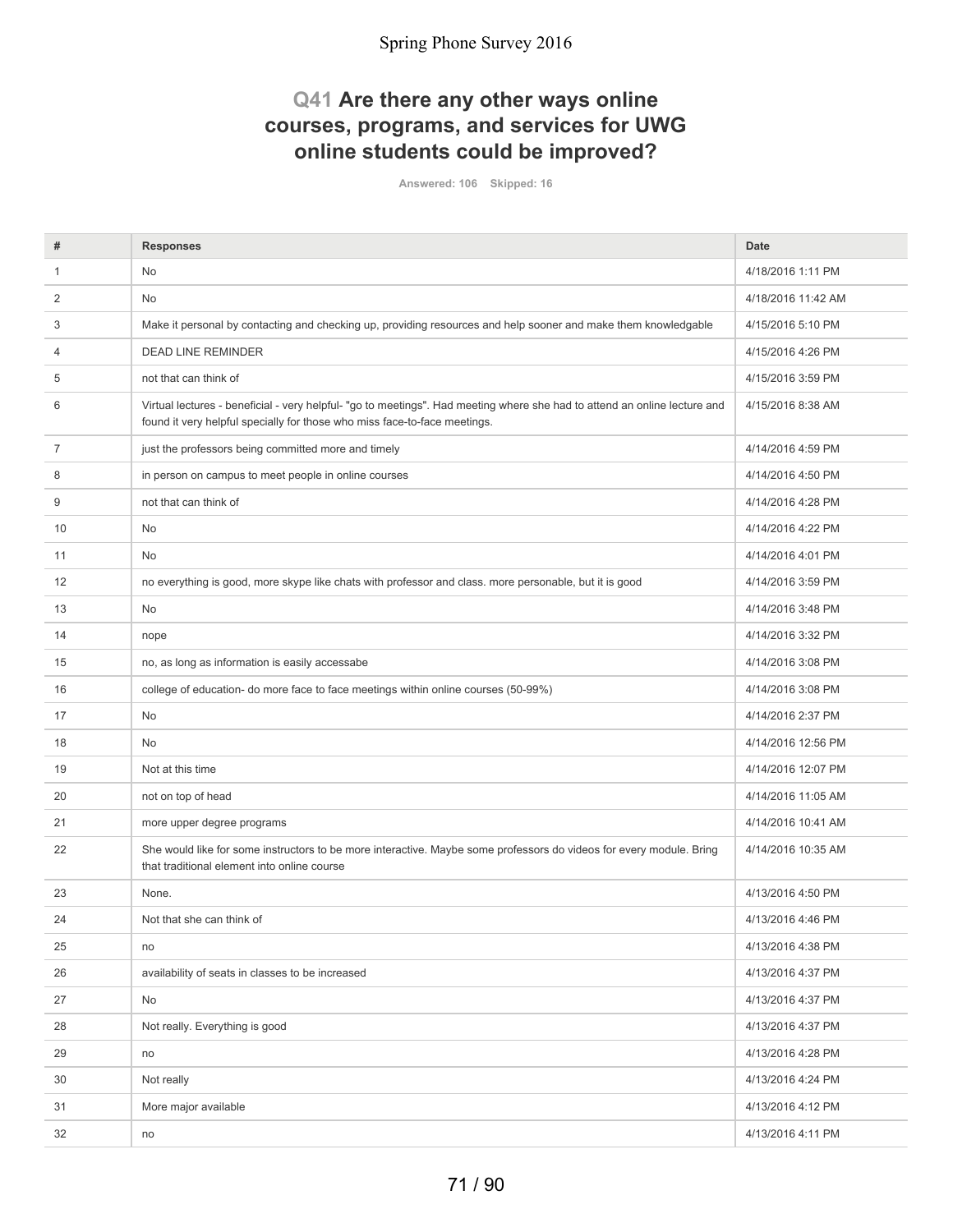| 33 | syllabus to be available for information and scheduleing                                                                                                                                        | 4/13/2016 4:08 PM  |
|----|-------------------------------------------------------------------------------------------------------------------------------------------------------------------------------------------------|--------------------|
| 34 | No                                                                                                                                                                                              | 4/13/2016 3:53 PM  |
| 35 | None                                                                                                                                                                                            | 4/13/2016 3:44 PM  |
| 36 | not having to take the alcohol course training and assessment                                                                                                                                   | 4/13/2016 3:39 PM  |
| 37 | no                                                                                                                                                                                              | 4/13/2016 3:24 PM  |
| 38 | no, i think overall it is good                                                                                                                                                                  | 4/13/2016 3:16 PM  |
| 39 | Not really, has had a good experience                                                                                                                                                           | 4/13/2016 2:48 PM  |
| 40 | None                                                                                                                                                                                            | 4/13/2016 2:37 PM  |
| 41 | Can't think of anything                                                                                                                                                                         | 4/13/2016 2:32 PM  |
| 42 | no                                                                                                                                                                                              | 4/13/2016 2:28 PM  |
| 43 | None                                                                                                                                                                                            | 4/13/2016 12:50 PM |
| 44 | no                                                                                                                                                                                              | 4/13/2016 12:05 PM |
| 45 | standerization of page format is a biggy. all classes should have same structure. more self paced activity.                                                                                     | 4/13/2016 11:26 AM |
| 46 | None                                                                                                                                                                                            | 4/13/2016 9:24 AM  |
| 47 | None                                                                                                                                                                                            | 4/13/2016 9:24 AM  |
| 48 | not that can think of, not easy to minipulate as a teacher to go through learning platform. one professor used d2l other<br>goes to his website. struggle as a teacher to get point to students | 4/12/2016 5:20 PM  |
| 49 | no                                                                                                                                                                                              | 4/12/2016 5:05 PM  |
| 50 | No                                                                                                                                                                                              | 4/12/2016 5:01 PM  |
| 51 | not that they know of                                                                                                                                                                           | 4/12/2016 4:51 PM  |
| 52 | ni                                                                                                                                                                                              | 4/12/2016 4:49 PM  |
| 53 | No                                                                                                                                                                                              | 4/12/2016 4:48 PM  |
| 54 | No                                                                                                                                                                                              | 4/12/2016 4:32 PM  |
| 55 | no                                                                                                                                                                                              | 4/12/2016 4:24 PM  |
| 56 | think it is great best can do online for her                                                                                                                                                    | 4/12/2016 4:21 PM  |
| 57 | none that know of atm                                                                                                                                                                           | 4/12/2016 4:15 PM  |
| 58 | No                                                                                                                                                                                              | 4/12/2016 4:13 PM  |
| 59 | No                                                                                                                                                                                              | 4/12/2016 4:03 PM  |
| 60 | no                                                                                                                                                                                              | 4/12/2016 3:43 PM  |
| 61 | No                                                                                                                                                                                              | 4/12/2016 3:22 PM  |
| 62 | no                                                                                                                                                                                              | 4/12/2016 3:19 PM  |
| 63 | No                                                                                                                                                                                              | 4/12/2016 3:08 PM  |
| 64 | Expectation for online courses vary for instructors with courseden (need to be more consistent).                                                                                                | 4/12/2016 2:46 PM  |
| 65 | more quizzes that are given in class as a part of her program                                                                                                                                   | 4/12/2016 2:40 PM  |
| 66 | None at this time                                                                                                                                                                               | 4/12/2016 1:48 PM  |
| 67 | She likes CourseDen, there's nothing                                                                                                                                                            | 4/12/2016 1:35 PM  |
| 68 | finding information to log into the system, more communication with new students                                                                                                                | 4/12/2016 1:33 PM  |
| 69 | no                                                                                                                                                                                              | 4/12/2016 1:09 PM  |
| 70 | No                                                                                                                                                                                              | 4/12/2016 1:05 PM  |
| 71 | None                                                                                                                                                                                            | 4/12/2016 1:00 PM  |
| 72 | None.                                                                                                                                                                                           | 4/12/2016 12:55 PM |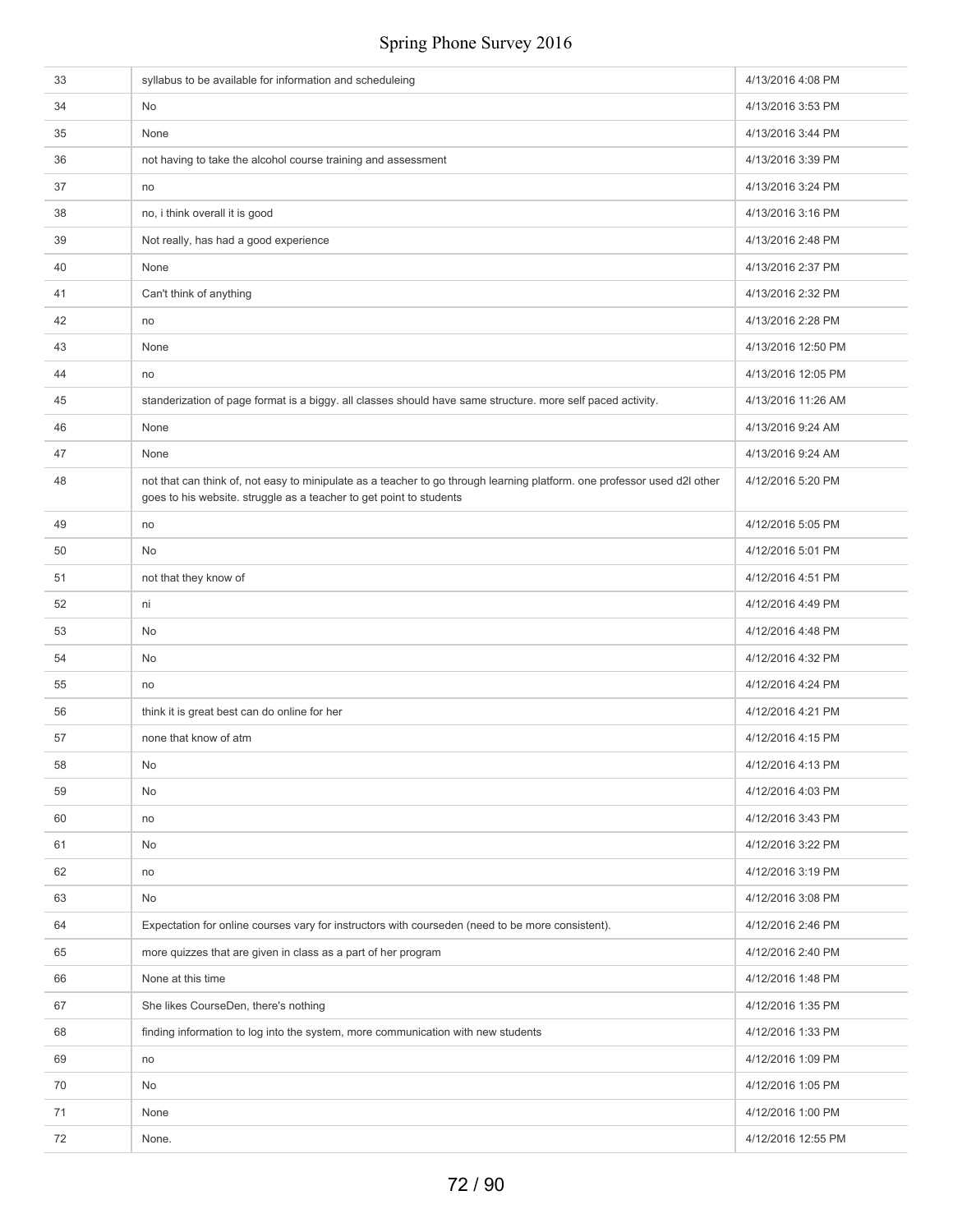| 73  | No                                            | 4/12/2016 12:00 PM |
|-----|-----------------------------------------------|--------------------|
| 74  | no                                            | 4/12/2016 11:35 AM |
| 75  | No                                            | 4/12/2016 11:30 AM |
| 76  | I don't think so. Everything has been simple  | 4/12/2016 11:19 AM |
| 77  | Not that she can think of                     | 4/12/2016 11:12 AM |
| 78  | not this time                                 | 4/12/2016 9:59 AM  |
| 79  | No.                                           | 4/12/2016 8:21 AM  |
| 80  | None                                          | 4/11/2016 5:00 PM  |
| 81  | no                                            | 4/11/2016 4:48 PM  |
| 82  | nothing                                       | 4/11/2016 4:37 PM  |
| 83  | sync westga with courseden                    | 4/11/2016 4:26 PM  |
| 84  | No                                            | 4/11/2016 4:18 PM  |
| 85  | None                                          | 4/11/2016 3:59 PM  |
| 86  | meet through webinar                          | 4/11/2016 3:52 PM  |
| 87  | reaching out to students                      | 4/11/2016 3:39 PM  |
| 88  | No                                            | 4/11/2016 3:30 PM  |
| 89  | no                                            | 4/11/2016 2:58 PM  |
| 90  | i think it is the best right now              | 4/11/2016 2:57 PM  |
| 91  | Do not care for CourseDen; not user friendly. | 4/11/2016 2:56 PM  |
| 92  | Great program                                 | 4/11/2016 2:38 PM  |
| 93  | more english classes instead of eCore         | 4/11/2016 2:34 PM  |
| 94  | No; enjoyed all classes                       | 4/11/2016 2:21 PM  |
| 95  | no                                            | 4/11/2016 2:15 PM  |
| 96  | None that she can think of                    | 4/11/2016 1:45 PM  |
| 97  | Thought it was fine the way it is.            | 4/11/2016 1:10 PM  |
| 98  | Good accessibility to resources               | 4/11/2016 1:07 PM  |
| 99  | No                                            | 4/8/2016 9:20 AM   |
| 100 | no                                            | 4/8/2016 9:05 AM   |
| 101 | No                                            | 4/8/2016 8:51 AM   |
| 102 | no                                            | 4/7/2016 4:48 PM   |
| 103 | No                                            | 4/7/2016 4:45 PM   |
| 104 | n/A                                           | 4/6/2016 11:56 AM  |
| 105 | no                                            | 4/6/2016 11:22 AM  |
| 106 | I dont think so                               | 4/6/2016 11:15 AM  |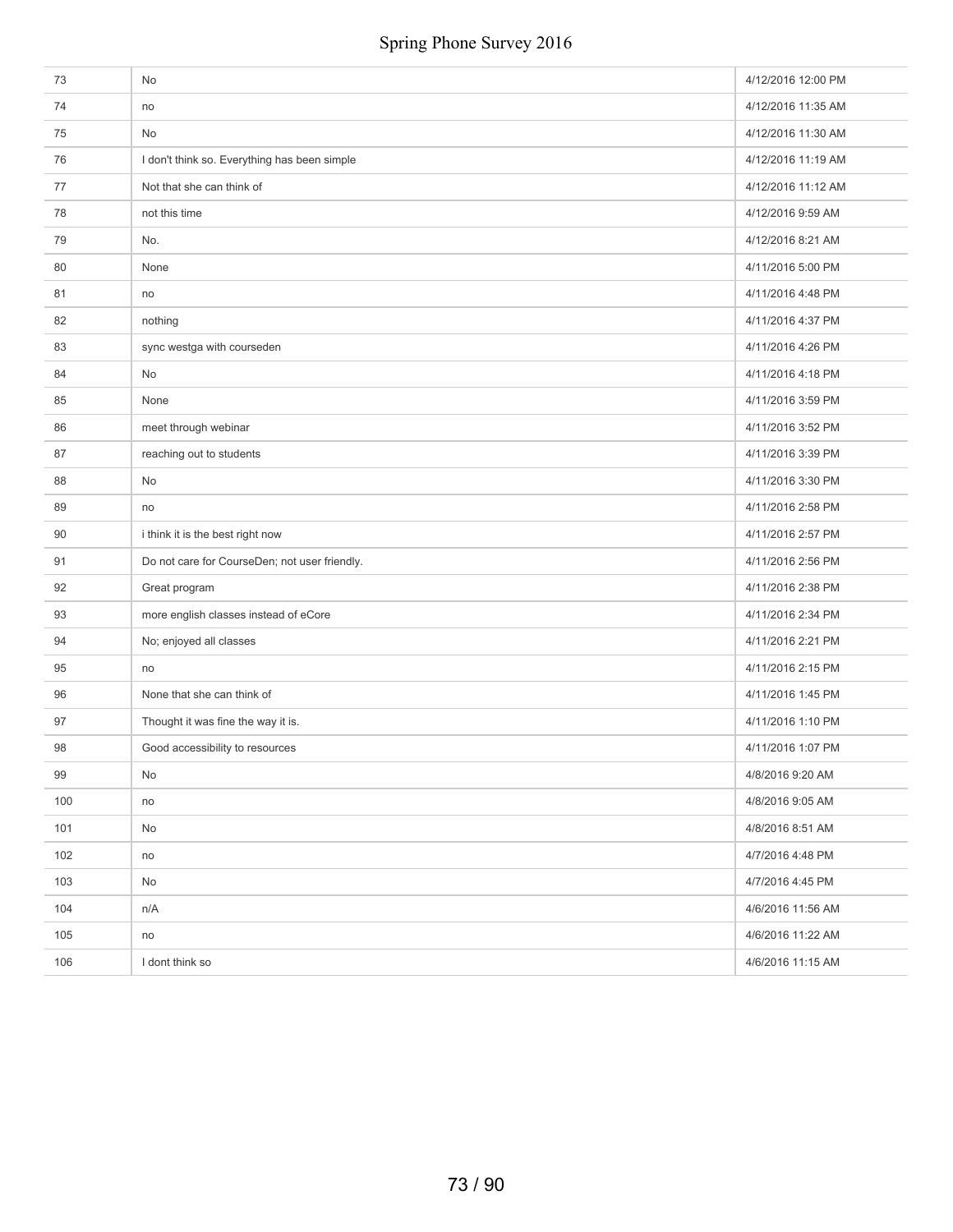# **Q42 Why did you choose UWG?**

**Answered: 104 Skipped: 18**

| #              | <b>Responses</b>                                                                                                                  | <b>Date</b>        |
|----------------|-----------------------------------------------------------------------------------------------------------------------------------|--------------------|
| 1              | prior student                                                                                                                     | 4/18/2016 1:13 PM  |
| 2              | UWG offered her particular program. Also, if she needed to attented a class on campus, then the Newnan campus is<br>close to her. | 4/18/2016 11:44 AM |
| 3              | from bach cause it was close to area, didnt want to live on campus cause had childe, teaching had best teaching<br>program, price | 4/15/2016 4:26 PM  |
| $\overline{4}$ | well respected school for education, majors, doctorate,                                                                           | 4/15/2016 3:59 PM  |
| 5              | great undergrad experience                                                                                                        | 4/15/2016 3:07 PM  |
| 6              | Received masters from here, our application process was easy, and program cost and time                                           | 4/15/2016 8:38 AM  |
| 7              | for bach and 2 universities offered the speech, went back for masters because it was nice                                         | 4/14/2016 4:59 PM  |
| 8              | prior student                                                                                                                     | 4/14/2016 4:53 PM  |
| 9              | crim department                                                                                                                   | 4/14/2016 4:31 PM  |
| 10             | offered the program online                                                                                                        | 4/14/2016 4:24 PM  |
| 11             | prior student, not to far away                                                                                                    | 4/14/2016 4:03 PM  |
| 12             | firmilar as undergrad, well known around, degree would mean something. good rep. online program is 100 online                     | 4/14/2016 3:59 PM  |
| 13             | she is a prior student                                                                                                            | 4/14/2016 3:50 PM  |
| 14             | better to get information, so comfortable and specialist is great to find her                                                     | 4/14/2016 3:32 PM  |
| 15             | the reputation of the professors and the department                                                                               | 4/14/2016 3:10 PM  |
| 16             | price range, great experience with her Bach. found out they had the program and she was just drawn to UWG                         | 4/14/2016 3:08 PM  |
| 17             | been there previously, online program was offered                                                                                 | 4/14/2016 2:39 PM  |
| 18             | fully online program, heard about through alumni                                                                                  | 4/14/2016 12:58 PM |
| 19             | A close friend suggested it                                                                                                       | 4/14/2016 12:11 PM |
| 20             | use to live in carrollton went to UWG in early 2000                                                                               | 4/14/2016 11:05 AM |
| 21             | Convenience of distance, personal connaction husband and her worked here, and EDD was here                                        | 4/14/2016 10:41 AM |
| 22             | She received her undergrad from here and she liked her experience                                                                 | 4/14/2016 10:37 AM |
| 23             | Complete online program and previous programs                                                                                     | 4/14/2016 10:24 AM |
| 24             | Went there for teaching certification.                                                                                            | 4/13/2016 4:52 PM  |
| 25             | She has already received other degrees from here. She likes the fact that the program is online                                   | 4/13/2016 4:48 PM  |
| 26             | closer than other institutions                                                                                                    | 4/13/2016 4:39 PM  |
| 27             | Had the program online                                                                                                            | 4/13/2016 4:39 PM  |
| 28             | Heard about it from other colleagues                                                                                              | 4/13/2016 4:39 PM  |
| 29             | liked the course and the quickness                                                                                                | 4/13/2016 4:39 PM  |
| 30             | seeing past courses through Moodle, everything is laid out for me                                                                 | 4/13/2016 4:30 PM  |
| 31             | Not sure                                                                                                                          | 4/13/2016 4:25 PM  |
| 32             | I used to live in carrollton and had the major available online                                                                   | 4/13/2016 4:14 PM  |
| 33             | program                                                                                                                           | 4/13/2016 4:12 PM  |
| 34             | Affordability, had his degree                                                                                                     | 4/13/2016 4:10 PM  |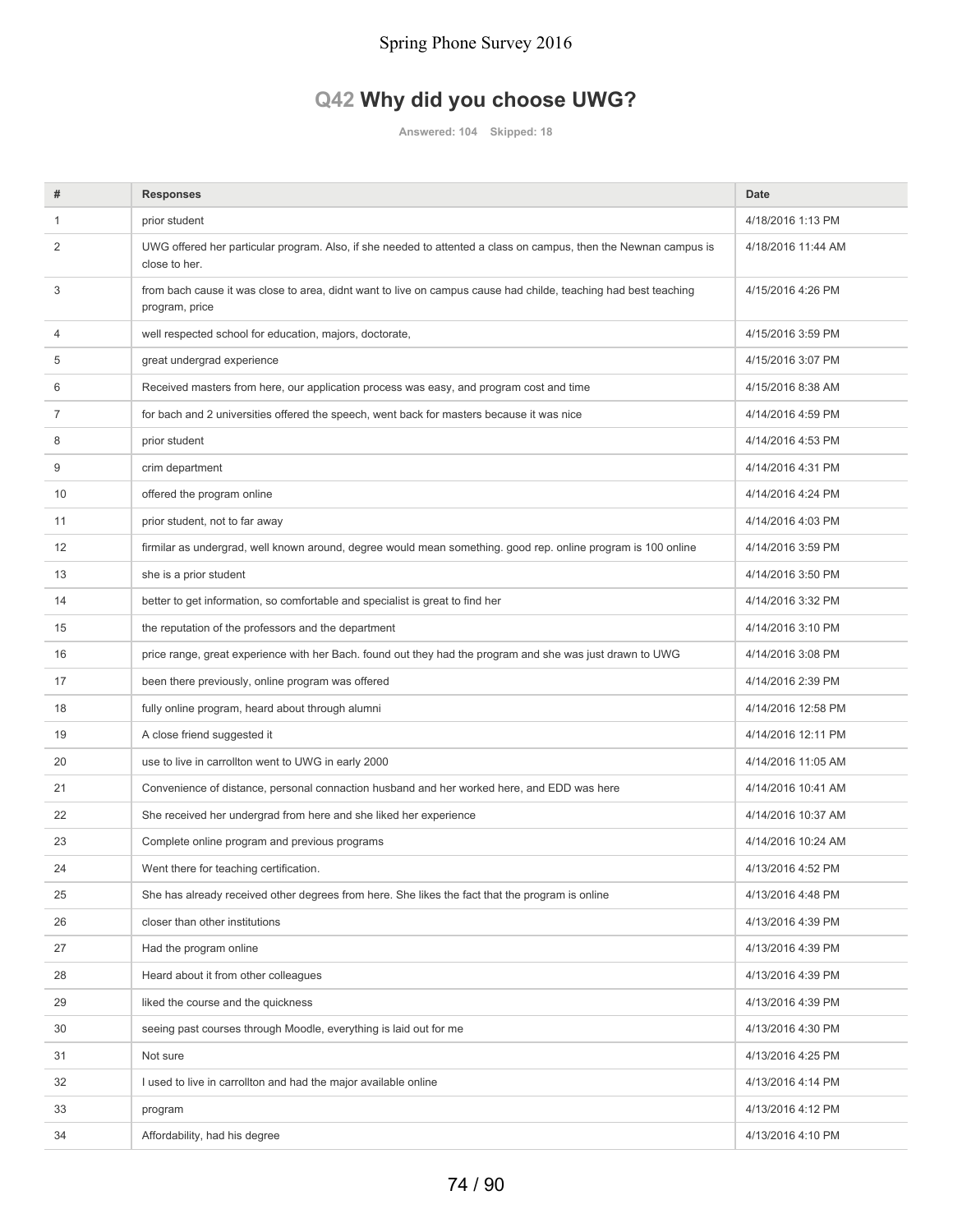| 35 | close and cheap                                                                                                                                                                | 4/13/2016 3:55 PM  |
|----|--------------------------------------------------------------------------------------------------------------------------------------------------------------------------------|--------------------|
| 36 | Master's form here                                                                                                                                                             | 4/13/2016 3:46 PM  |
| 37 | the certificate and program was offered                                                                                                                                        | 4/13/2016 3:41 PM  |
| 38 | they had the program                                                                                                                                                           | 4/13/2016 3:24 PM  |
| 39 | i liked the education program (online)                                                                                                                                         | 4/13/2016 3:17 PM  |
| 40 | alumni                                                                                                                                                                         | 4/13/2016 3:00 PM  |
| 41 | She works here so its convenient                                                                                                                                               | 4/13/2016 2:50 PM  |
| 42 | cost and flexibility, education department                                                                                                                                     | 4/13/2016 2:40 PM  |
| 43 | Availability of program and online option                                                                                                                                      | 4/13/2016 2:34 PM  |
| 44 | program                                                                                                                                                                        | 4/13/2016 2:28 PM  |
| 45 | bachelors and masters through UWG, degree program                                                                                                                              | 4/13/2016 12:59 PM |
| 46 | masters scores were sent, had to; wouldnt transfer                                                                                                                             | 4/13/2016 12:06 PM |
| 47 | actually tranfered because she understanded this school produced eCore system. figured if they do eCore then they<br>have act together for online classes however not accurate | 4/13/2016 11:26 AM |
| 48 | Program and price                                                                                                                                                              | 4/13/2016 9:26 AM  |
| 49 | Porgram and PRice                                                                                                                                                              | 4/13/2016 9:15 AM  |
| 50 | online cert that was needed                                                                                                                                                    | 4/12/2016 5:20 PM  |
| 51 | the program is great                                                                                                                                                           | 4/12/2016 5:05 PM  |
| 52 | read master on line                                                                                                                                                            | 4/12/2016 4:51 PM  |
| 53 | friend recommended                                                                                                                                                             | 4/12/2016 4:50 PM  |
| 54 | Good program                                                                                                                                                                   | 4/12/2016 4:49 PM  |
| 55 | her husband told her how great it is                                                                                                                                           | 4/12/2016 4:37 PM  |
| 56 | online                                                                                                                                                                         | 4/12/2016 4:25 PM  |
| 57 | new program and online and finac afordable                                                                                                                                     | 4/12/2016 4:21 PM  |
| 58 | did certi on teach here liked school and professor went on for graduate and master good school professors are good<br>and knowledge can use the knowledge                      | 4/12/2016 4:15 PM  |
| 59 | online program was offered                                                                                                                                                     | 4/12/2016 4:14 PM  |
| 60 | Southern school, very approachable for her                                                                                                                                     | 4/12/2016 4:06 PM  |
| 61 | the program                                                                                                                                                                    | 4/12/2016 3:44 PM  |
| 62 | offered his degree online                                                                                                                                                      | 4/12/2016 3:24 PM  |
| 63 | Love the campus, offered the degree                                                                                                                                            | 4/12/2016 3:20 PM  |
| 64 | recommended by friend, online                                                                                                                                                  | 4/12/2016 3:10 PM  |
| 65 | Flexibility of program, well established school, ect                                                                                                                           | 4/12/2016 2:46 PM  |
| 66 | had the online program she needed                                                                                                                                              | 4/12/2016 2:45 PM  |
| 67 | had the online program for cheap                                                                                                                                               | 4/12/2016 1:51 PM  |
| 68 | online degree program is recommended highly                                                                                                                                    | 4/12/2016 1:38 PM  |
| 69 | Because the program she needed was all online                                                                                                                                  | 4/12/2016 1:38 PM  |
| 70 | Convience                                                                                                                                                                      | 4/12/2016 1:09 PM  |
| 71 | because it has her online program                                                                                                                                              | 4/12/2016 1:08 PM  |
| 72 | Online program offered, and it was close to my house just in case                                                                                                              | 4/12/2016 1:02 PM  |
| 73 | UWG offers her degree and she lives locally.                                                                                                                                   | 4/12/2016 12:58 PM |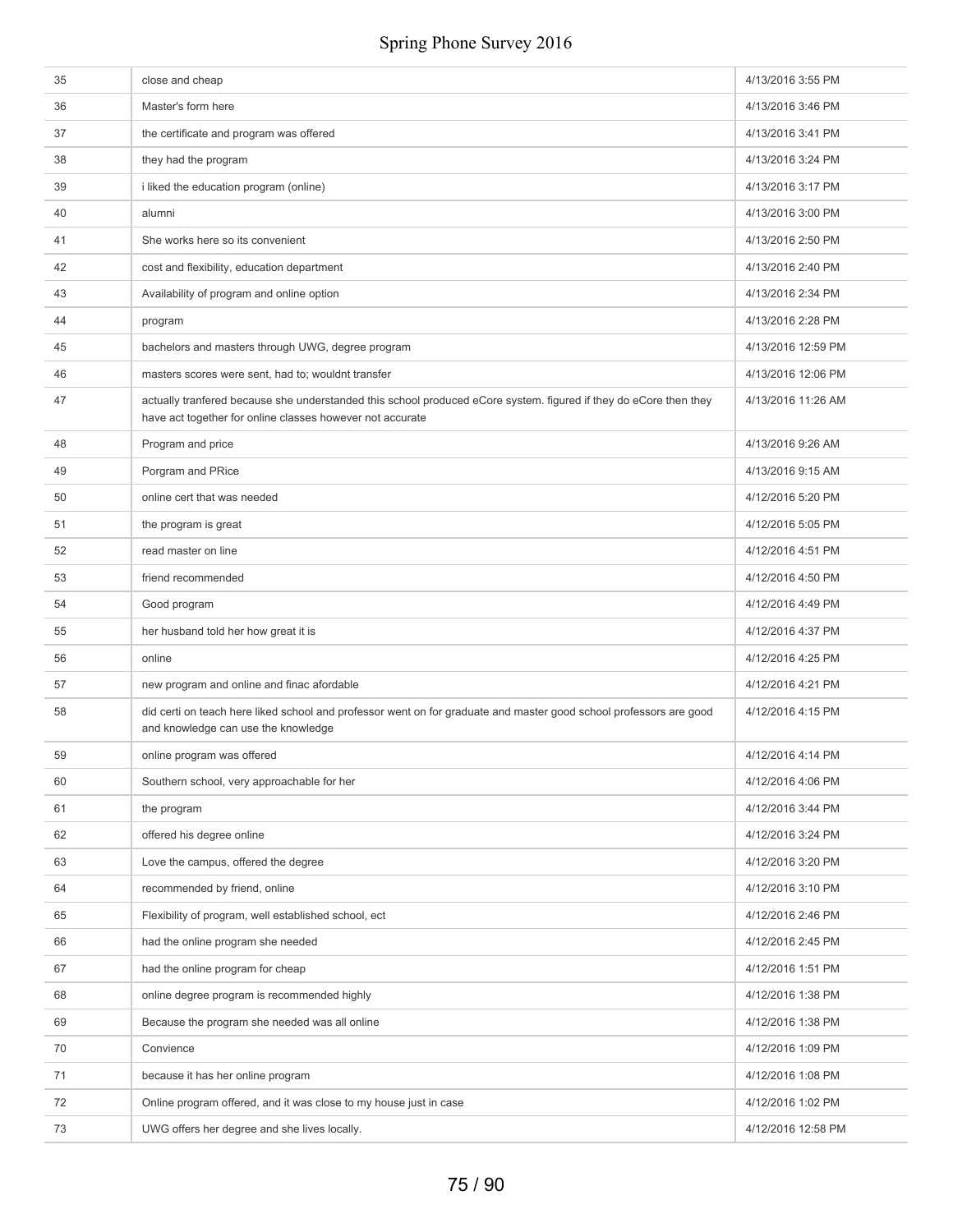| 74  | Close to home                                                                   | 4/12/2016 12:04 PM |
|-----|---------------------------------------------------------------------------------|--------------------|
| 75  | offered degree                                                                  | 4/12/2016 11:35 AM |
| 76  | Where she received her undergrad.                                               | 4/12/2016 11:30 AM |
| 77  | Heard really good things about the programs                                     | 4/12/2016 11:20 AM |
| 78  | Attended for undergraduate, pleasant expereience                                | 4/12/2016 11:14 AM |
| 79  | Work close by (tap program), previous bachelors                                 | 4/12/2016 8:21 AM  |
| 80  | Got master's there, cost, flexibility, additional certification, online courses | 4/11/2016 5:04 PM  |
| 81  | because program                                                                 | 4/11/2016 4:49 PM  |
| 82  | program                                                                         | 4/11/2016 4:39 PM  |
| 83  | program                                                                         | 4/11/2016 4:28 PM  |
| 84  | Cheap, In-state, Matched Acredidation                                           | 4/11/2016 4:20 PM  |
| 85  | Better partner school with my program                                           | 4/11/2016 4:02 PM  |
| 86  | the degree needed                                                               | 4/11/2016 3:52 PM  |
| 87  | just because we offered the program                                             | 4/11/2016 3:39 PM  |
| 88  | Where she got her Bachelors                                                     | 4/11/2016 3:00 PM  |
| 89  | offered the program                                                             | 4/11/2016 2:58 PM  |
| 90  | program offered                                                                 | 4/11/2016 2:58 PM  |
| 91  | Felt like through all of degrees, she was prepared                              | 4/11/2016 2:38 PM  |
| 92  | no entrance exams                                                               | 4/11/2016 2:34 PM  |
| 93  | took part in a undergraduate program, lives close to campus                     | 4/11/2016 2:22 PM  |
| 94  | In her program, one of the best programs offered in the state.                  | 4/11/2016 2:21 PM  |
| 95  | close to home                                                                   | 4/11/2016 2:15 PM  |
| 96  | Close to home                                                                   | 4/11/2016 2:15 PM  |
| 97  | took bachelors program here                                                     | 4/11/2016 1:50 PM  |
| 98  | Lives in Carrollton, convenience                                                | 4/11/2016 1:45 PM  |
| 99  | bachelors from here and distance to campus                                      | 4/11/2016 1:13 PM  |
| 100 | All of her degrees were from UWG.                                               | 4/11/2016 1:11 PM  |
| 101 | financial aid reasons                                                           | 4/8/2016 9:06 AM   |
| 102 | Cheap                                                                           | 4/8/2016 8:53 AM   |
| 103 | You live close                                                                  | 4/7/2016 4:47 PM   |
| 104 | cheap but good program                                                          | 4/7/2016 4:17 PM   |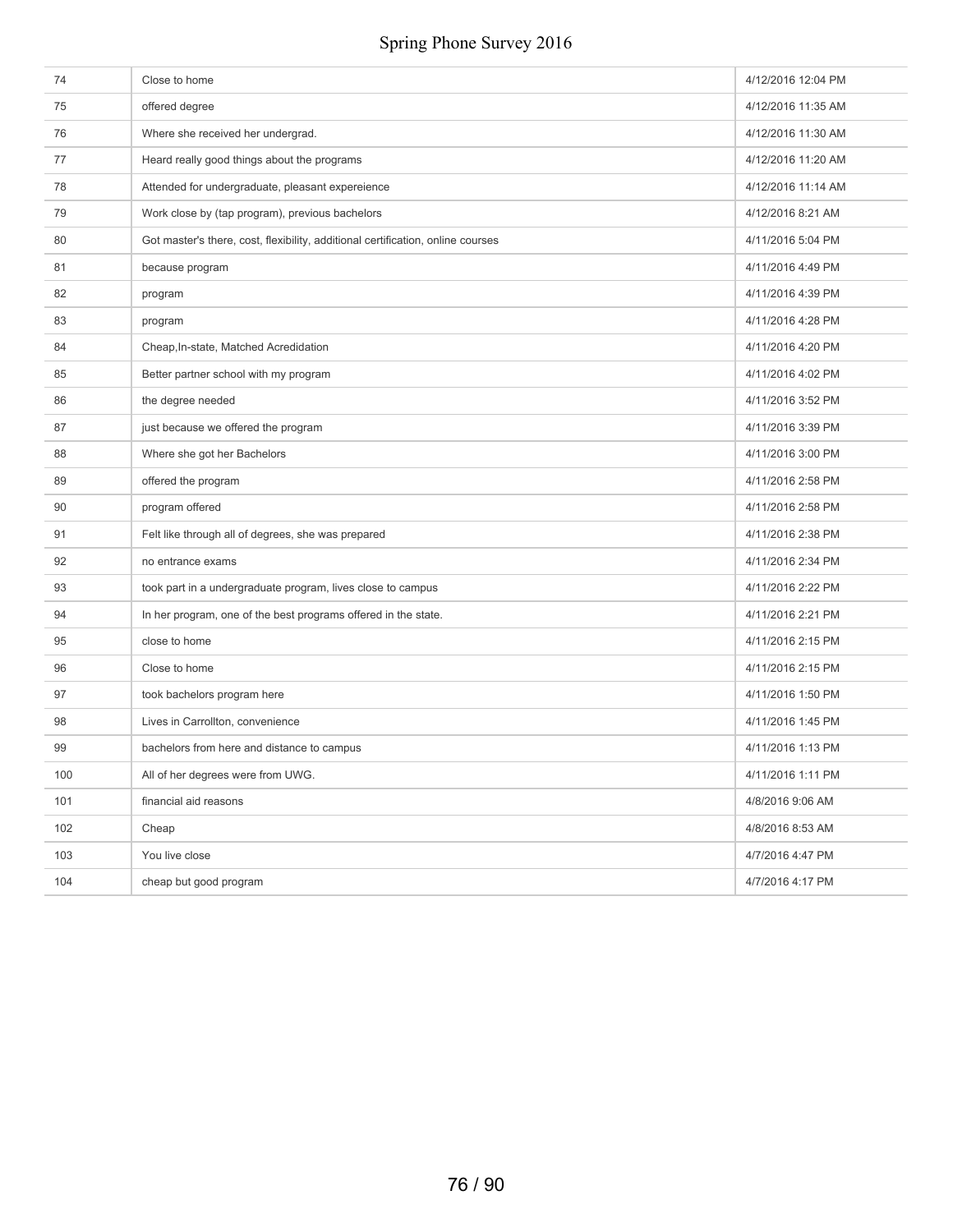# **Q43 How did you hear about UWG|Online?**

**Answered: 103 Skipped: 19**

| #            | <b>Responses</b>                                                                  | <b>Date</b>        |
|--------------|-----------------------------------------------------------------------------------|--------------------|
| $\mathbf{1}$ | Prior student knowledge                                                           | 4/18/2016 1:13 PM  |
| 2            | Her sister is in a Masters program here and she told her to look into UWG Online. | 4/18/2016 11:44 AM |
| 3            | went in for masters cause friend did it                                           | 4/15/2016 4:26 PM  |
| 4            | EDS program already                                                               | 4/15/2016 3:59 PM  |
| 5            | co-workers                                                                        | 4/15/2016 3:07 PM  |
| 6            | Previously attended UWG and former students                                       | 4/15/2016 8:38 AM  |
| 7            | bach experience                                                                   | 4/14/2016 4:59 PM  |
| 8            | prior student knowledge                                                           | 4/14/2016 4:53 PM  |
| 9            | searching, then studing the school                                                | 4/14/2016 4:31 PM  |
| 10           | through her prior experience and knowledge                                        | 4/14/2016 4:24 PM  |
| 11           | visiting the school                                                               | 4/14/2016 4:03 PM  |
| 12           | googling master programs and friends who previously done hybrid programs          | 4/14/2016 3:59 PM  |
| 13           | researching various schools                                                       | 4/14/2016 3:50 PM  |
| 14           | google search                                                                     | 4/14/2016 3:32 PM  |
| 15           | found that the courses were offered online                                        | 4/14/2016 3:10 PM  |
| 16           | sister has been doing online                                                      | 4/14/2016 3:08 PM  |
| 17           | through research online                                                           | 4/14/2016 2:39 PM  |
| 18           | media specialists                                                                 | 4/14/2016 12:58 PM |
| 19           | Through former student                                                            | 4/14/2016 12:11 PM |
| 20           | through website                                                                   | 4/14/2016 11:05 AM |
| 21           | known about it for a long                                                         | 4/14/2016 10:41 AM |
| 22           | She had other colleagues that had received their degrees from here online         | 4/14/2016 10:37 AM |
| 23           | through bachelors                                                                 | 4/14/2016 10:24 AM |
| 24           | online                                                                            | 4/13/2016 4:52 PM  |
| 25           | She has previously been enrolled in programs at UWG                               | 4/13/2016 4:48 PM  |
| 26           | just needed to take online courses                                                | 4/13/2016 4:39 PM  |
| 27           | Word of mouth, internet                                                           | 4/13/2016 4:39 PM  |
| 28           | She searched for programs online                                                  | 4/13/2016 4:39 PM  |
| 29           | searching                                                                         | 4/13/2016 4:39 PM  |
| 30           | USA News and World ranking                                                        | 4/13/2016 4:30 PM  |
| 31           | Not sure                                                                          | 4/13/2016 4:25 PM  |
| 32           | email                                                                             | 4/13/2016 4:14 PM  |
| 33           | googled it                                                                        | 4/13/2016 4:12 PM  |
| 34           | Locating his degree program offering                                              | 4/13/2016 4:10 PM  |
| 35           | her online program options                                                        | 4/13/2016 3:55 PM  |
|              |                                                                                   |                    |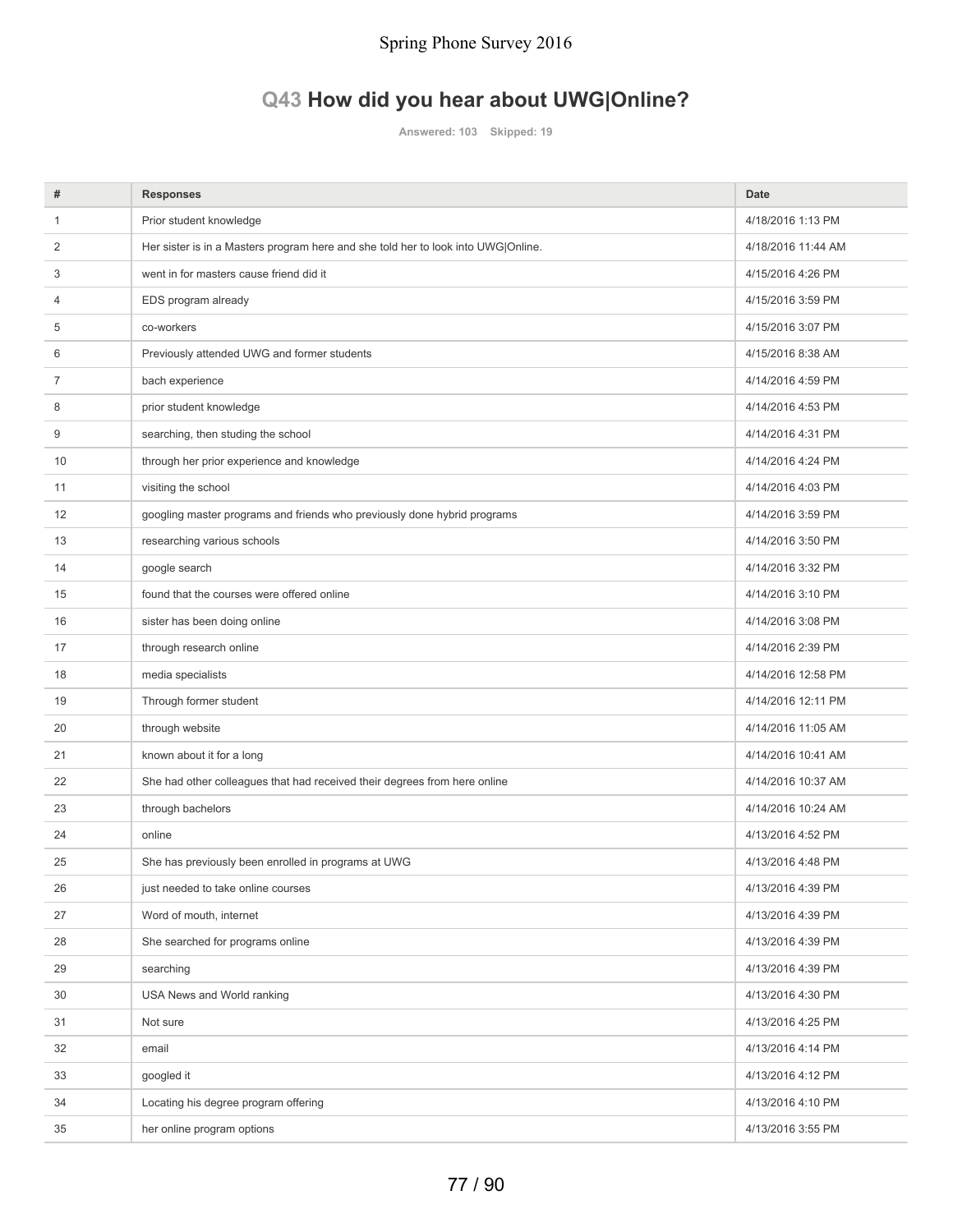| 36 | Contacted advisor                                                                  | 4/13/2016 3:46 PM  |
|----|------------------------------------------------------------------------------------|--------------------|
| 37 | googled it                                                                         | 4/13/2016 3:41 PM  |
| 38 | looked into it                                                                     | 4/13/2016 3:24 PM  |
| 39 | adviser came and spoke to teachers at school                                       | 4/13/2016 3:17 PM  |
| 40 | research, educational program                                                      | 4/13/2016 3:00 PM  |
| 41 | She works for the school                                                           | 4/13/2016 2:50 PM  |
| 42 | through PFC website                                                                | 4/13/2016 2:40 PM  |
| 43 | Received masters from here so she already knew about it                            | 4/13/2016 2:34 PM  |
| 44 | data base, Georgia on my line                                                      | 4/13/2016 2:28 PM  |
| 45 | previous degree                                                                    | 4/13/2016 12:59 PM |
| 46 | others teachers                                                                    | 4/13/2016 12:06 PM |
| 47 | online search for schools in the University System of Georgia                      | 4/13/2016 11:26 AM |
| 48 | Searches                                                                           | 4/13/2016 9:26 AM  |
| 49 | searches                                                                           | 4/13/2016 9:15 AM  |
| 50 | had websearch. talked to others in media department                                | 4/12/2016 5:20 PM  |
| 51 | advisor told him                                                                   | 4/12/2016 5:05 PM  |
| 52 | friend recieved masters, told about process, did last min and did fast and correct | 4/12/2016 4:51 PM  |
| 53 | friend recommended                                                                 | 4/12/2016 4:50 PM  |
| 54 | internet                                                                           | 4/12/2016 4:49 PM  |
| 55 | husband and friend both took the course                                            | 4/12/2016 4:37 PM  |
| 56 | online                                                                             | 4/12/2016 4:25 PM  |
| 57 | coworker doing specialist                                                          | 4/12/2016 4:21 PM  |
| 58 | online looking and saw if UWG had one                                              | 4/12/2016 4:15 PM  |
| 59 | through her school system                                                          | 4/12/2016 4:14 PM  |
| 60 | Fellow co-workers                                                                  | 4/12/2016 4:06 PM  |
| 61 | googling online grad schools                                                       | 4/12/2016 3:44 PM  |
| 62 | through his wife who is a student here                                             | 4/12/2016 3:24 PM  |
| 63 | from around campus (word of mouth)                                                 | 4/12/2016 3:20 PM  |
| 64 | friend in the course                                                               | 4/12/2016 3:10 PM  |
| 65 | A group came on to her workplace to give an info sessions                          | 4/12/2016 2:46 PM  |
| 66 | GeorgiaOnMyLine                                                                    | 4/12/2016 2:45 PM  |
| 67 | research and her department of education near where she lives                      | 4/12/2016 1:51 PM  |
| 68 | alumni from degree program                                                         | 4/12/2016 1:38 PM  |
| 69 | Someone else had already taken the course                                          | 4/12/2016 1:38 PM  |
| 70 | Friends                                                                            | 4/12/2016 1:09 PM  |
| 71 | Google                                                                             | 4/12/2016 1:08 PM  |
| 72 | Through former student                                                             | 4/12/2016 1:02 PM  |
| 73 | A friend introduced it to her.                                                     | 4/12/2016 12:58 PM |
| 74 | From a friend                                                                      | 4/12/2016 12:04 PM |
| 75 | looked up                                                                          | 4/12/2016 11:35 AM |
| 76 | Found it online when searching for graduate programs.                              | 4/12/2016 11:30 AM |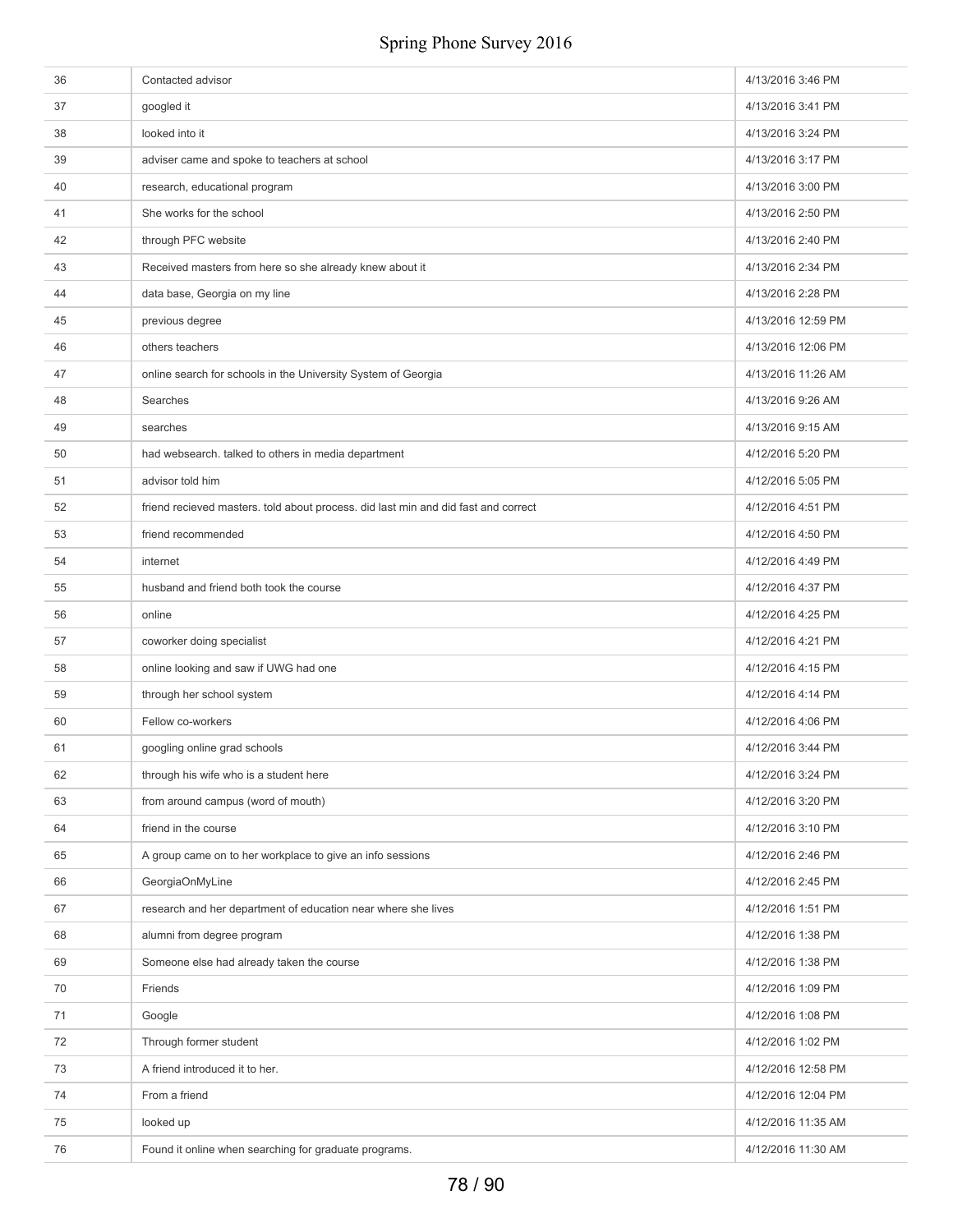| 77  | His roommate from his previous school told him about it                                   | 4/12/2016 11:20 AM |
|-----|-------------------------------------------------------------------------------------------|--------------------|
| 78  | From                                                                                      | 4/12/2016 11:14 AM |
| 79  | through the media program                                                                 | 4/12/2016 8:21 AM  |
| 80  | Online                                                                                    | 4/11/2016 5:04 PM  |
| 81  | exploring and a friend                                                                    | 4/11/2016 4:49 PM  |
| 82  | a friend                                                                                  | 4/11/2016 4:39 PM  |
| 83  | program                                                                                   | 4/11/2016 4:28 PM  |
| 84  | Spouse                                                                                    | 4/11/2016 4:20 PM  |
| 85  | Collegues                                                                                 | 4/11/2016 4:02 PM  |
| 86  | googled it                                                                                | 4/11/2016 3:52 PM  |
| 87  | kind of heard of UWG Online                                                               | 4/11/2016 3:39 PM  |
| 88  | Live in the area                                                                          | 4/11/2016 3:00 PM  |
| 89  | degree path, searching for schools                                                        | 4/11/2016 2:58 PM  |
| 90  | through ga pse website                                                                    | 4/11/2016 2:58 PM  |
| 91  | Being a former student                                                                    | 4/11/2016 2:38 PM  |
| 92  | through online research                                                                   | 4/11/2016 2:34 PM  |
| 93  | through a previous bachelor's program                                                     | 4/11/2016 2:22 PM  |
| 94  | Internet                                                                                  | 4/11/2016 2:21 PM  |
| 95  | Undergraduate program referral                                                            | 4/11/2016 2:15 PM  |
| 96  | through program                                                                           | 4/11/2016 1:50 PM  |
| 97  | Being on campus                                                                           | 4/11/2016 1:45 PM  |
| 98  | through bachelors program                                                                 | 4/11/2016 1:13 PM  |
| 99  | She was researching what was next in her path and came across the online courses offered. | 4/11/2016 1:11 PM  |
| 100 | common knowledge                                                                          | 4/8/2016 9:06 AM   |
| 101 | Twitter                                                                                   | 4/8/2016 8:53 AM   |
| 102 | Through friends who took online courses                                                   | 4/7/2016 4:47 PM   |
| 103 | from online courses                                                                       | 4/7/2016 4:17 PM   |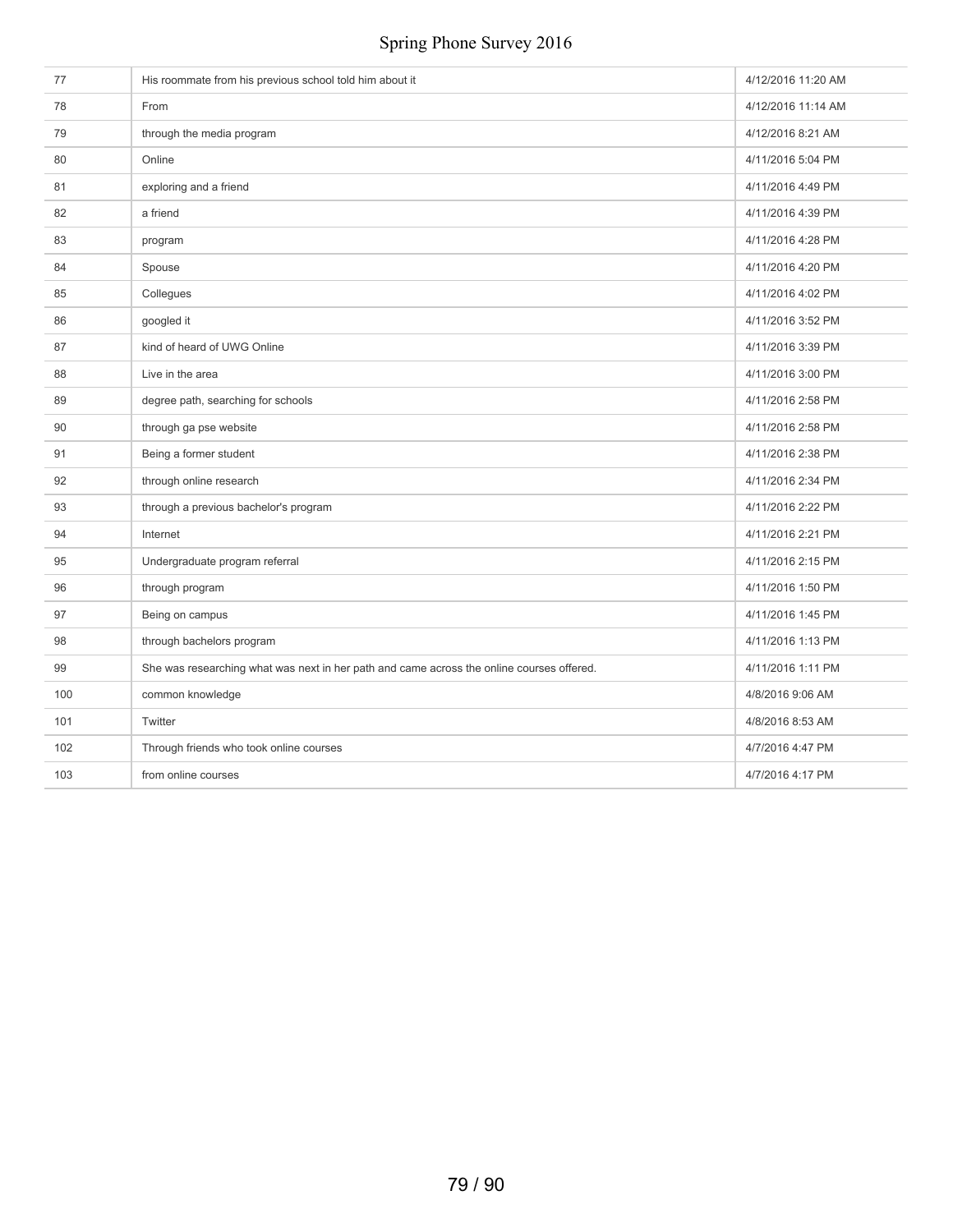## **Q44 Are there any additional comments you would like to share about your experience with the admissions process?**

**Answered: 103 Skipped: 19**

| #              | <b>Responses</b>                                                                                                                | <b>Date</b>        |
|----------------|---------------------------------------------------------------------------------------------------------------------------------|--------------------|
| $\mathbf{1}$   | No                                                                                                                              | 4/18/2016 1:13 PM  |
| 2              | No                                                                                                                              | 4/18/2016 11:44 AM |
| 3              | no                                                                                                                              | 4/15/2016 4:26 PM  |
| 4              | no                                                                                                                              | 4/15/2016 3:59 PM  |
| 5              | Quick and east, effective.                                                                                                      | 4/15/2016 3:07 PM  |
| 6              | No                                                                                                                              | 4/15/2016 8:38 AM  |
| $\overline{7}$ | rocky start sent in info, still needed information, not good comunication no delay but frustration of redoing and<br>resending. | 4/14/2016 4:59 PM  |
| 8              | No                                                                                                                              | 4/14/2016 4:53 PM  |
| 9              | no                                                                                                                              | 4/14/2016 4:31 PM  |
| 10             | No                                                                                                                              | 4/14/2016 4:24 PM  |
| 11             | No                                                                                                                              | 4/14/2016 4:03 PM  |
| 12             | no                                                                                                                              | 4/14/2016 3:59 PM  |
| 13             | No                                                                                                                              | 4/14/2016 3:50 PM  |
| 14             | just seemless and nice, very responsive                                                                                         | 4/14/2016 3:32 PM  |
| 15             | No                                                                                                                              | 4/14/2016 3:10 PM  |
| 16             | no                                                                                                                              | 4/14/2016 3:08 PM  |
| 17             | No                                                                                                                              | 4/14/2016 2:39 PM  |
| 18             | No                                                                                                                              | 4/14/2016 12:58 PM |
| 19             | No. They were very helpful                                                                                                      | 4/14/2016 12:11 PM |
| 20             | no                                                                                                                              | 4/14/2016 11:05 AM |
| 21             | it would've been helpful to have a checklist sent out. more direct.                                                             | 4/14/2016 10:41 AM |
| 22             | n/a                                                                                                                             | 4/14/2016 10:37 AM |
| 23             | No                                                                                                                              | 4/14/2016 10:24 AM |
| 24             | No                                                                                                                              | 4/13/2016 4:52 PM  |
| 25             | No                                                                                                                              | 4/13/2016 4:48 PM  |
| 26             | really tough, she felt left behind when being admitted, shuffled around                                                         | 4/13/2016 4:39 PM  |
| 27             | No                                                                                                                              | 4/13/2016 4:39 PM  |
| 28             | Not really                                                                                                                      | 4/13/2016 4:39 PM  |
| 29             | no                                                                                                                              | 4/13/2016 4:39 PM  |
| 30             | starting different times                                                                                                        | 4/13/2016 4:30 PM  |
| 31             | No                                                                                                                              | 4/13/2016 4:25 PM  |
| 32             | No                                                                                                                              | 4/13/2016 4:14 PM  |
| 33             | no                                                                                                                              | 4/13/2016 4:12 PM  |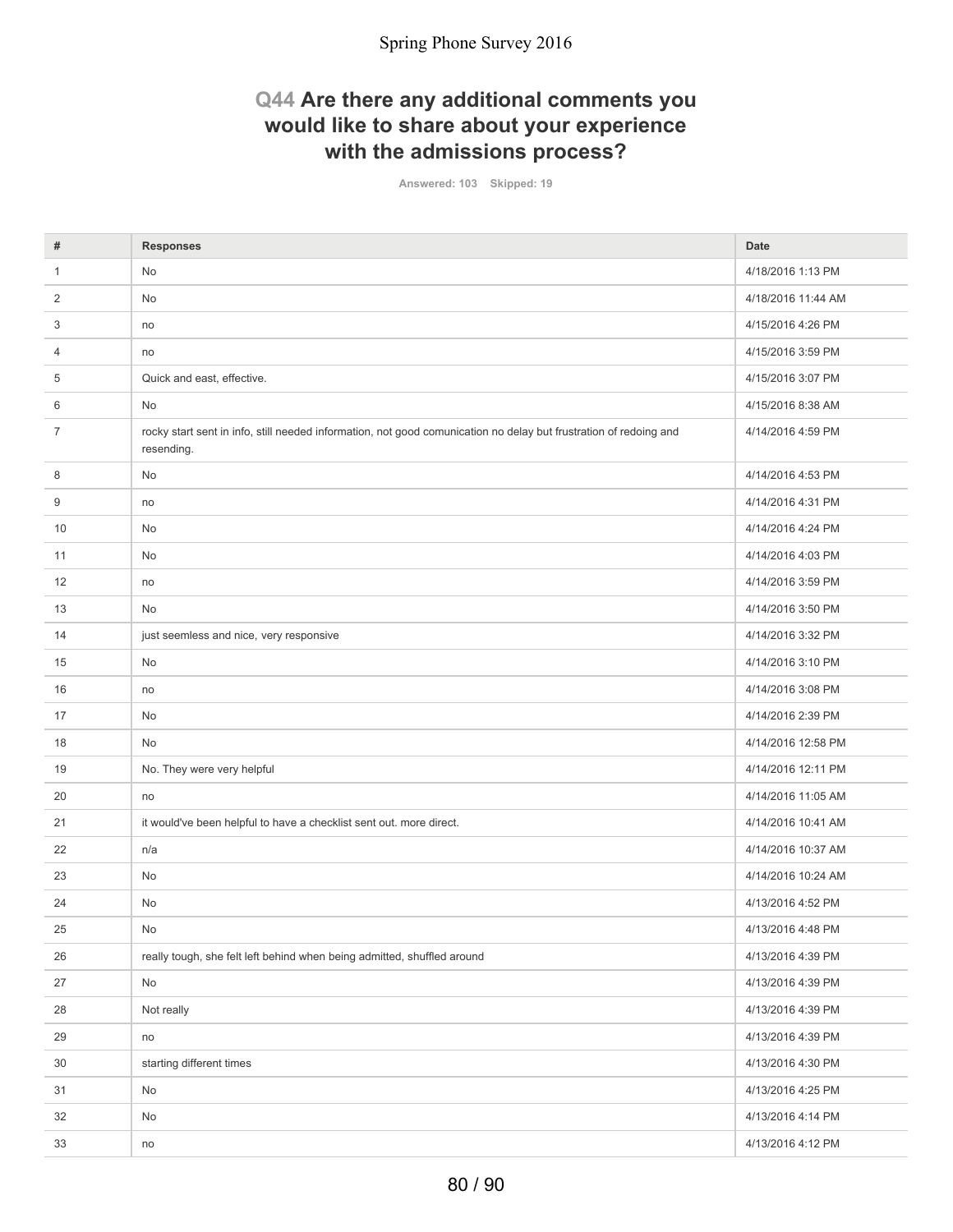| 34 | No                                                                     | 4/13/2016 4:10 PM  |
|----|------------------------------------------------------------------------|--------------------|
| 35 | No, it was easy                                                        | 4/13/2016 3:55 PM  |
| 36 | no                                                                     | 4/13/2016 3:46 PM  |
| 37 | no                                                                     | 4/13/2016 3:41 PM  |
| 38 | no                                                                     | 4/13/2016 3:24 PM  |
| 39 | no                                                                     | 4/13/2016 3:17 PM  |
| 40 | easy. no problems                                                      | 4/13/2016 3:00 PM  |
| 41 | No. She had a good experience                                          | 4/13/2016 2:50 PM  |
| 42 | N/A: easy                                                              | 4/13/2016 2:40 PM  |
| 43 | No                                                                     | 4/13/2016 2:34 PM  |
| 44 | no                                                                     | 4/13/2016 2:28 PM  |
| 45 | Enjoyed the phone interview for admission to program admission         | 4/13/2016 12:59 PM |
| 46 | no                                                                     | 4/13/2016 12:06 PM |
| 47 | more training to know more information to assist                       | 4/13/2016 11:26 AM |
| 48 | None really.                                                           | 4/13/2016 9:26 AM  |
| 49 | no                                                                     | 4/12/2016 5:20 PM  |
| 50 | no                                                                     | 4/12/2016 5:05 PM  |
| 51 | swift handled correctly and wonderfully last minuete                   | 4/12/2016 4:51 PM  |
| 52 | No                                                                     | 4/12/2016 4:50 PM  |
| 53 | no                                                                     | 4/12/2016 4:49 PM  |
| 54 | No                                                                     | 4/12/2016 4:37 PM  |
| 55 | none                                                                   | 4/12/2016 4:25 PM  |
| 56 | no                                                                     | 4/12/2016 4:21 PM  |
| 57 | no                                                                     | 4/12/2016 4:15 PM  |
| 58 | No                                                                     | 4/12/2016 4:14 PM  |
| 59 | It is the best                                                         | 4/12/2016 4:06 PM  |
| 60 | no                                                                     | 4/12/2016 3:44 PM  |
| 61 | No                                                                     | 4/12/2016 3:24 PM  |
| 62 | no                                                                     | 4/12/2016 3:20 PM  |
| 63 | No                                                                     | 4/12/2016 3:10 PM  |
| 64 | no                                                                     | 4/12/2016 2:46 PM  |
| 65 | No                                                                     | 4/12/2016 2:45 PM  |
| 66 | No                                                                     | 4/12/2016 1:51 PM  |
| 67 | everyone was helpful with phone calls and answers                      | 4/12/2016 1:38 PM  |
| 68 | None                                                                   | 4/12/2016 1:38 PM  |
| 69 | no                                                                     | 4/12/2016 1:09 PM  |
| 70 | check the applications earlier to in order to get registration handled | 4/12/2016 1:08 PM  |
| 71 | Everything was good                                                    | 4/12/2016 1:02 PM  |
| 72 | No.                                                                    | 4/12/2016 12:58 PM |
| 73 | Friendly helpdesk                                                      | 4/12/2016 12:04 PM |
| 74 | no                                                                     | 4/12/2016 11:35 AM |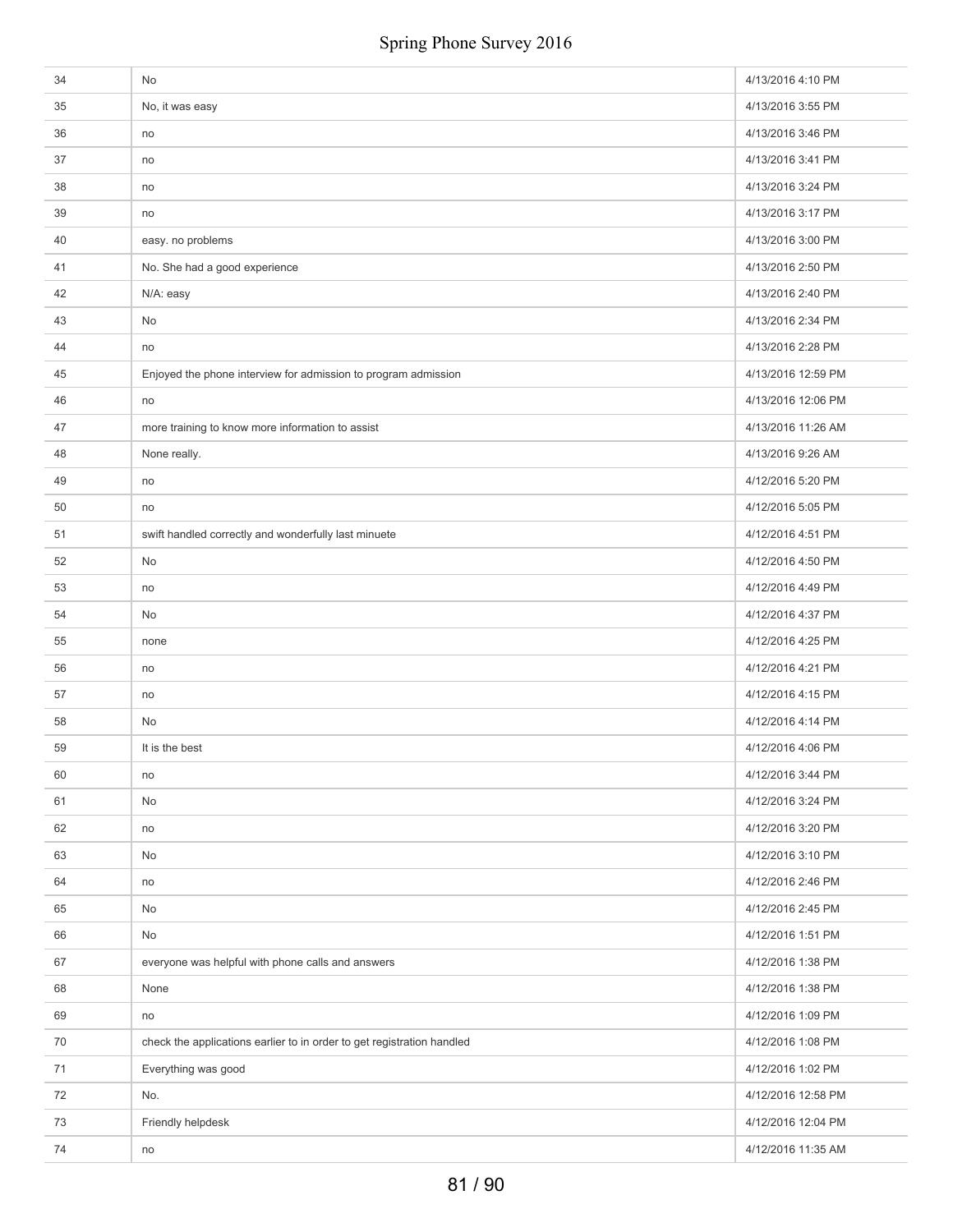| 75  | No                                                                            | 4/12/2016 11:30 AM |
|-----|-------------------------------------------------------------------------------|--------------------|
| 76  | The process was excellent                                                     | 4/12/2016 11:20 AM |
| 77  | No                                                                            | 4/12/2016 11:14 AM |
| 78  | No                                                                            | 4/12/2016 8:21 AM  |
| 79  | Easy- love to see more flexibility in payment for graduate students           | 4/11/2016 5:04 PM  |
| 80  | no                                                                            | 4/11/2016 4:49 PM  |
| 81  | be more helpful when someone does not know about the process                  | 4/11/2016 4:39 PM  |
| 82  | no                                                                            | 4/11/2016 4:28 PM  |
| 83  | No                                                                            | 4/11/2016 4:20 PM  |
| 84  | No                                                                            | 4/11/2016 4:02 PM  |
| 85  | no                                                                            | 4/11/2016 3:52 PM  |
| 86  | fine and great to her                                                         | 4/11/2016 3:39 PM  |
| 87  | Pretty smooth                                                                 | 4/11/2016 3:00 PM  |
| 88  | great process. flowed through easily. representatives were extremely helpful. | 4/11/2016 2:58 PM  |
| 89  | no                                                                            | 4/11/2016 2:58 PM  |
| 90  | No                                                                            | 4/11/2016 2:38 PM  |
| 91  | everyone is patient                                                           | 4/11/2016 2:34 PM  |
| 92  | none                                                                          | 4/11/2016 2:22 PM  |
| 93  | <b>No</b>                                                                     | 4/11/2016 2:21 PM  |
| 94  | no                                                                            | 4/11/2016 2:15 PM  |
| 95  | N/A                                                                           | 4/11/2016 1:50 PM  |
| 96  | No                                                                            | 4/11/2016 1:45 PM  |
| 97  | admissions was good                                                           | 4/11/2016 1:13 PM  |
| 98  | No; everything went well.                                                     | 4/11/2016 1:11 PM  |
| 99  | no                                                                            | 4/8/2016 9:06 AM   |
| 100 | no                                                                            | 4/8/2016 8:53 AM   |
| 101 | no                                                                            | 4/7/2016 4:48 PM   |
| 102 | No                                                                            | 4/7/2016 4:47 PM   |
| 103 | np                                                                            | 4/7/2016 4:17 PM   |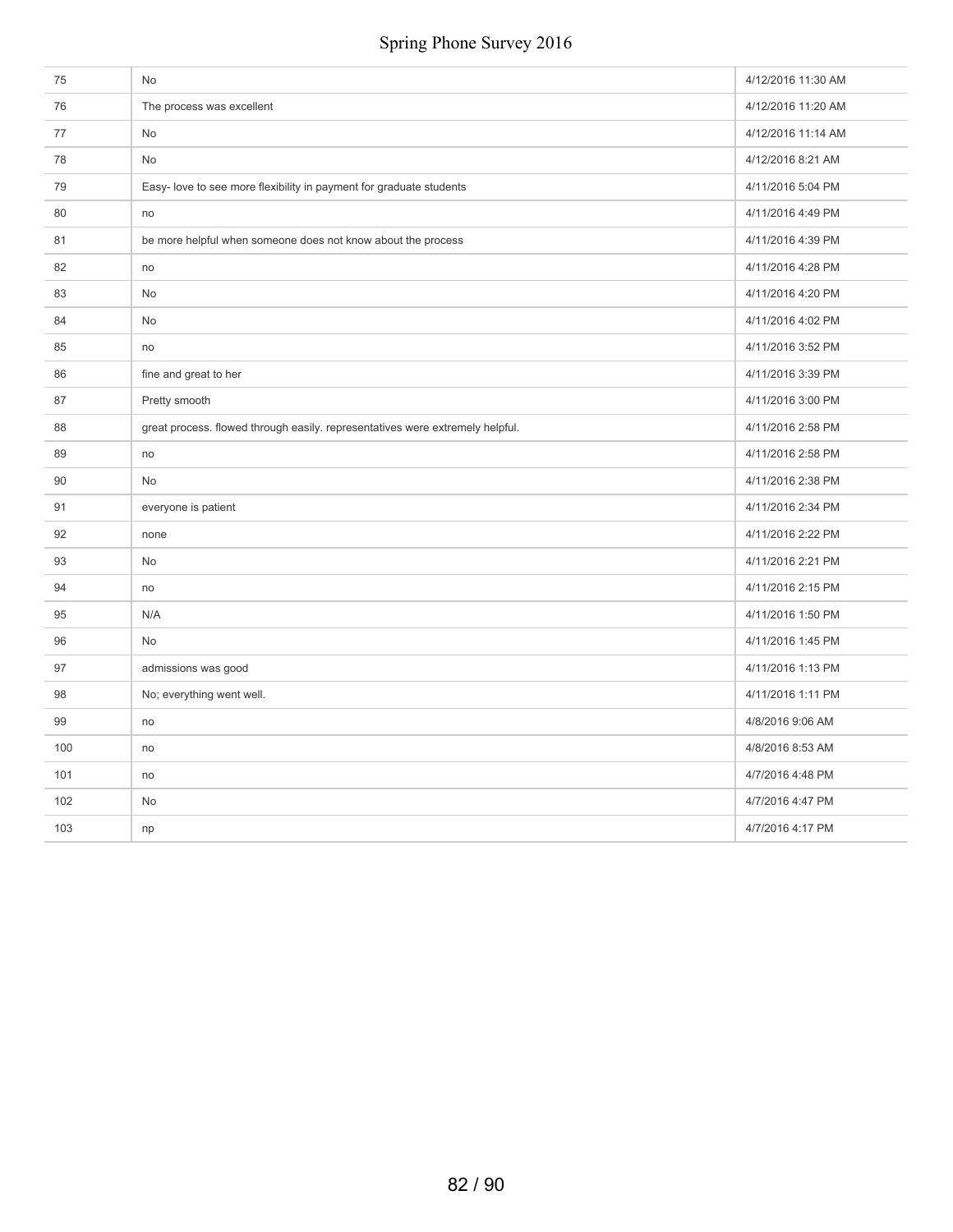## **Q45 Was there one thing that stuck out to you about your experience with UWG|Online? This can be good or bad.**

**Answered: 102 Skipped: 20**

| #              | <b>Responses</b>                                                                                                                                                                        | <b>Date</b>        |
|----------------|-----------------------------------------------------------------------------------------------------------------------------------------------------------------------------------------|--------------------|
| 1              | No                                                                                                                                                                                      | 4/18/2016 1:13 PM  |
| 2              | Everyone is prompt when answering questions; communication and explanations is good.                                                                                                    | 4/18/2016 11:44 AM |
| 3              | good- feel like professors are great Bad is deadline. Need more comunication with advisors                                                                                              | 4/15/2016 4:26 PM  |
| 4              | nothing                                                                                                                                                                                 | 4/15/2016 3:59 PM  |
| 5              | The ease of acquiring a degree                                                                                                                                                          | 4/15/2016 3:07 PM  |
| 6              | No                                                                                                                                                                                      | 4/15/2016 8:38 AM  |
| $\overline{7}$ | the program very disorganized, answers from one professor that was diffrent from another professor, and no one<br>never knew the right correct answers.                                 | 4/14/2016 4:59 PM  |
| 8              | No                                                                                                                                                                                      | 4/14/2016 4:53 PM  |
| 9              | applying part all the criteria there was a gliche that stated she was out state instead of a instate.                                                                                   | 4/14/2016 4:31 PM  |
| 10             | Instructors provide quality instructions, but grading can be slow                                                                                                                       | 4/14/2016 4:24 PM  |
| 11             | more clear and concise with portfolios                                                                                                                                                  | 4/14/2016 4:03 PM  |
| 12             | Advising issue, its harder since we are distant and unattached feel, like they haven't really looked at my records.                                                                     | 4/14/2016 3:59 PM  |
| 13             | No                                                                                                                                                                                      | 4/14/2016 3:50 PM  |
| 14             | no just simple and good                                                                                                                                                                 | 4/14/2016 3:32 PM  |
| 15             | it is very easy to stay organized if the professor is organized                                                                                                                         | 4/14/2016 3:10 PM  |
| 16             | good ethusasm from the teachers                                                                                                                                                         | 4/14/2016 3:08 PM  |
| 17             | No                                                                                                                                                                                      | 4/14/2016 2:39 PM  |
| 18             | good- professors are great about layout and availability                                                                                                                                | 4/14/2016 12:58 PM |
| 19             | Advisement was really good                                                                                                                                                              | 4/14/2016 12:11 PM |
| 20             | no                                                                                                                                                                                      | 4/14/2016 11:05 AM |
| 21             | since of conection is nice even though she is online it was a nice supurise.                                                                                                            | 4/14/2016 10:41 AM |
| 22             | She had a very difficult course one semester and she had an insane amount of work for the entire semester. It was a<br>significant increase compared to all courses she has ever taken. | 4/14/2016 10:37 AM |
| 23             | Very helpful                                                                                                                                                                            | 4/14/2016 10:24 AM |
| 24             | The process was easy and clear                                                                                                                                                          | 4/13/2016 4:52 PM  |
| 25             | No, but she's concerned that too many classes are going to be offered online and that's not a great thing to do for<br>newer students                                                   | 4/13/2016 4:48 PM  |
| 26             | the professors are good about contact                                                                                                                                                   | 4/13/2016 4:39 PM  |
| 27             | No                                                                                                                                                                                      | 4/13/2016 4:39 PM  |
| 28             | She thinks it has been perfect                                                                                                                                                          | 4/13/2016 4:39 PM  |
| 29             | all good and the professors are very professional                                                                                                                                       | 4/13/2016 4:39 PM  |
| 30             | teachers are awesome                                                                                                                                                                    | 4/13/2016 4:30 PM  |
| 31             | Less stress                                                                                                                                                                             | 4/13/2016 4:25 PM  |
| 32             | I liked that some professors made the class interesting.                                                                                                                                | 4/13/2016 4:14 PM  |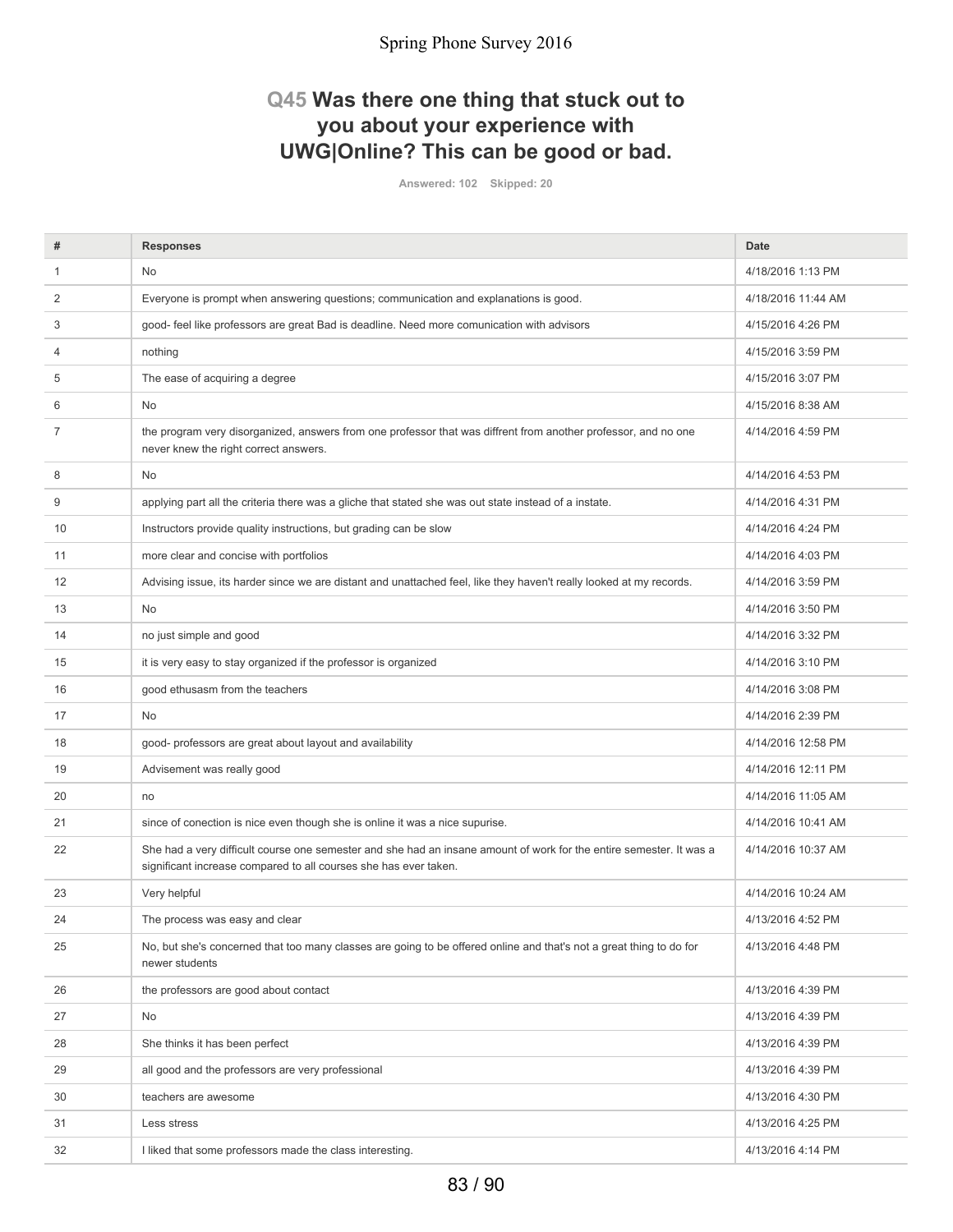| 33 | not really                                                                                                                              | 4/13/2016 4:12 PM  |
|----|-----------------------------------------------------------------------------------------------------------------------------------------|--------------------|
| 34 | Bad- half semester courses did not know about them when he registered                                                                   | 4/13/2016 4:10 PM  |
| 35 | Good- how fast the professors respond to her questions                                                                                  | 4/13/2016 3:55 PM  |
| 36 | no                                                                                                                                      | 4/13/2016 3:46 PM  |
| 37 | cool that you can work and get a degree in a year.                                                                                      | 4/13/2016 3:41 PM  |
| 38 | i have enjoyed it so far. awesome                                                                                                       | 4/13/2016 3:24 PM  |
| 39 | great overall                                                                                                                           | 4/13/2016 3:17 PM  |
| 40 | Nothing bad sticks out                                                                                                                  | 4/13/2016 2:50 PM  |
| 41 | Dr. Alba was good. The other instructor needs to teach face to face                                                                     | 4/13/2016 2:40 PM  |
| 42 | Can't think of anything                                                                                                                 | 4/13/2016 2:34 PM  |
| 43 | no just very easy                                                                                                                       | 4/13/2016 2:28 PM  |
| 44 | Very good, courteous service                                                                                                            | 4/13/2016 12:59 PM |
| 45 | very organized                                                                                                                          | 4/13/2016 12:06 PM |
| 46 | no, nuetral, not geared for online students all email and stuff is not tailored. 90% questions are mostly for on campus.                | 4/13/2016 11:26 AM |
| 47 | very good experience - enjoying it and has told that to others.                                                                         | 4/13/2016 9:26 AM  |
| 48 | very good experience - enjoying it and has told that to others.                                                                         | 4/13/2016 9:15 AM  |
| 49 | good- questions about missions and there was a directional live support. compred to master program. the support that<br>is live support | 4/12/2016 5:20 PM  |
| 50 | convenience                                                                                                                             | 4/12/2016 5:05 PM  |
| 51 | great experience appreciate the classes                                                                                                 | 4/12/2016 4:51 PM  |
| 52 | Dr. McCord is very good                                                                                                                 | 4/12/2016 4:50 PM  |
| 53 | nothing                                                                                                                                 | 4/12/2016 4:49 PM  |
| 54 | June Berry was good, website page was not good as a prospective student                                                                 | 4/12/2016 4:37 PM  |
| 55 | none                                                                                                                                    | 4/12/2016 4:25 PM  |
| 56 | nothing out of ord ben good how prof respondse clear quick                                                                              | 4/12/2016 4:21 PM  |
| 57 | not really. has been nice and easy and convenient                                                                                       | 4/12/2016 4:15 PM  |
| 58 | Have not had issues                                                                                                                     | 4/12/2016 4:14 PM  |
| 59 | very approachable                                                                                                                       | 4/12/2016 4:06 PM  |
| 60 | no                                                                                                                                      | 4/12/2016 3:44 PM  |
| 61 | Like the flexibility                                                                                                                    | 4/12/2016 3:24 PM  |
| 62 | no                                                                                                                                      | 4/12/2016 3:20 PM  |
| 63 | Multicultural class was very good                                                                                                       | 4/12/2016 3:10 PM  |
| 64 | Very helpful overall                                                                                                                    | 4/12/2016 2:46 PM  |
| 65 | disappointed with the transferable credits, no interaction with the instructors in order to learn                                       | 4/12/2016 2:45 PM  |
| 66 | My advisor is very good                                                                                                                 | 4/12/2016 1:51 PM  |
| 67 | the instructors are trained in teaching online courses                                                                                  | 4/12/2016 1:38 PM  |
| 68 | None                                                                                                                                    | 4/12/2016 1:38 PM  |
| 69 | Amazing advisors                                                                                                                        | 4/12/2016 1:09 PM  |
| 70 | No, it was good                                                                                                                         | 4/12/2016 1:08 PM  |
| 71 | Nothing in specific                                                                                                                     | 4/12/2016 1:02 PM  |
| 72 | Immediate response with UWG Online Help Desk.                                                                                           | 4/12/2016 12:58 PM |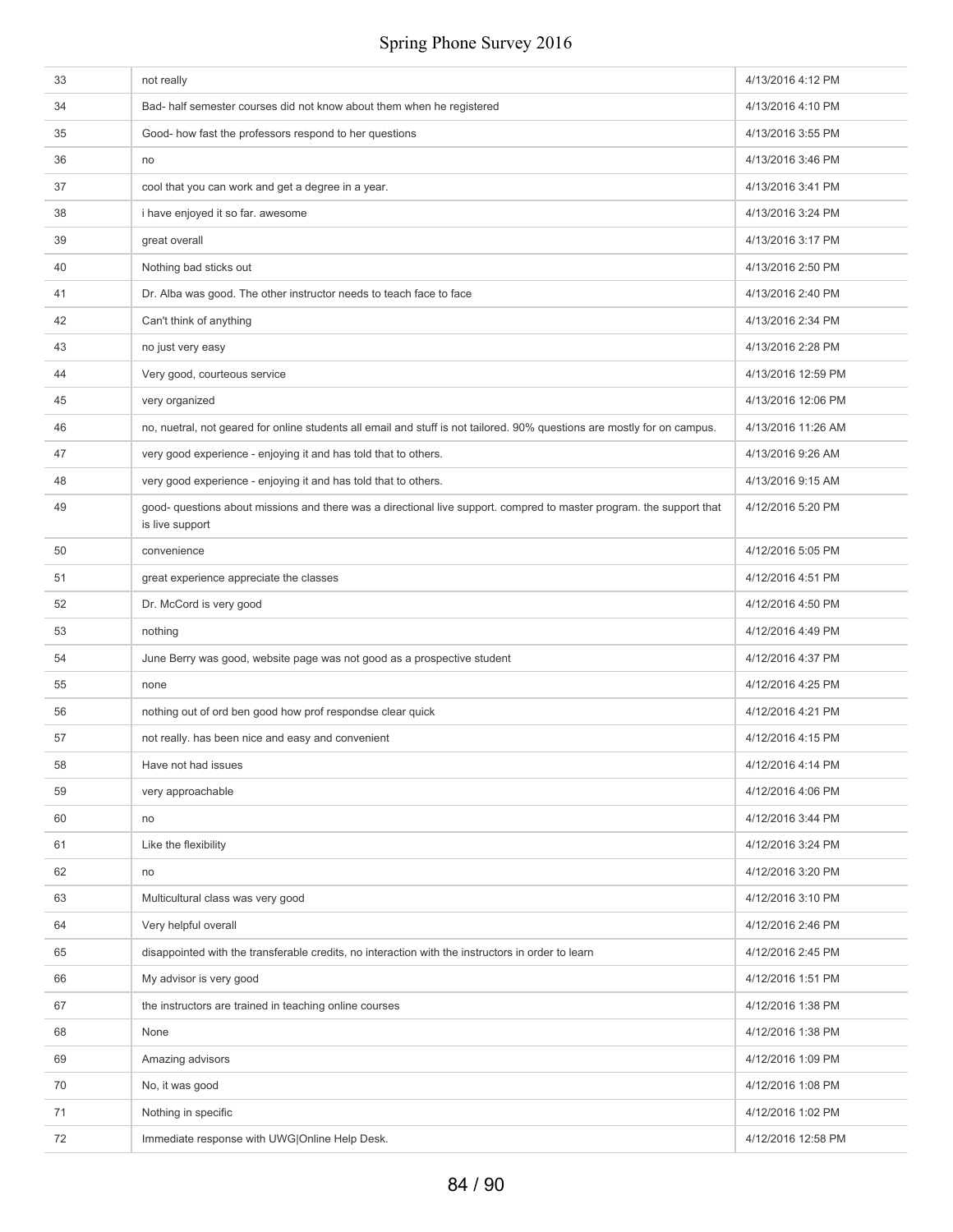| 73  | The program is better compared to other schools                                                                | 4/12/2016 12:04 PM |
|-----|----------------------------------------------------------------------------------------------------------------|--------------------|
| 74  | adviser is awesome                                                                                             | 4/12/2016 11:35 AM |
| 75  | She did not like how you have to keep two courses in order to obtain Financial Aid                             | 4/12/2016 11:30 AM |
| 76  | Ease of use and availability of staff to help when needed (good)                                               | 4/12/2016 11:20 AM |
| 77  | No                                                                                                             | 4/12/2016 11:14 AM |
| 78  | Support has been very helpful.                                                                                 | 4/12/2016 8:21 AM  |
| 79  | Professors are excellent.                                                                                      | 4/11/2016 5:04 PM  |
| 80  | pretty easy to follow                                                                                          | 4/11/2016 4:49 PM  |
| 81  | no                                                                                                             | 4/11/2016 4:39 PM  |
| 82  | IT was helpful                                                                                                 | 4/11/2016 4:28 PM  |
| 83  | Easy                                                                                                           | 4/11/2016 4:20 PM  |
| 84  | Easy registration                                                                                              | 4/11/2016 4:02 PM  |
| 85  | no, because she has had online classes before she didnt think the orientation helped her                       | 4/11/2016 3:52 PM  |
| 86  | recommends for adults learners to take one class instead of two until you learn the program and online process | 4/11/2016 3:39 PM  |
| 87  | No                                                                                                             | 4/11/2016 3:00 PM  |
| 88  | Very good experience. Very professional.                                                                       | 4/11/2016 2:58 PM  |
| 89  | quick, appreciated it                                                                                          | 4/11/2016 2:58 PM  |
| 90  | No                                                                                                             | 4/11/2016 2:38 PM  |
| 91  | everyone is helpful                                                                                            | 4/11/2016 2:34 PM  |
| 92  | Always helpful if assistance is requested                                                                      | 4/11/2016 2:22 PM  |
| 93  | The professors have been encouraging; make online students feel just as important.                             | 4/11/2016 2:21 PM  |
| 94  | no                                                                                                             | 4/11/2016 2:15 PM  |
| 95  | N/A                                                                                                            | 4/11/2016 1:50 PM  |
| 96  | All the different courses                                                                                      | 4/11/2016 1:45 PM  |
| 97  | time stamped assignments disappear after submissions (cannot review submissions)                               | 4/11/2016 1:13 PM  |
| 98  | Teachers are always organized. They go above and beyond other teachers she has had in the past.                | 4/11/2016 1:11 PM  |
| 99  | no                                                                                                             | 4/8/2016 9:06 AM   |
| 100 | no                                                                                                             | 4/8/2016 8:53 AM   |
| 101 | goog                                                                                                           | 4/7/2016 4:48 PM   |
| 102 | <b>No</b>                                                                                                      | 4/7/2016 4:47 PM   |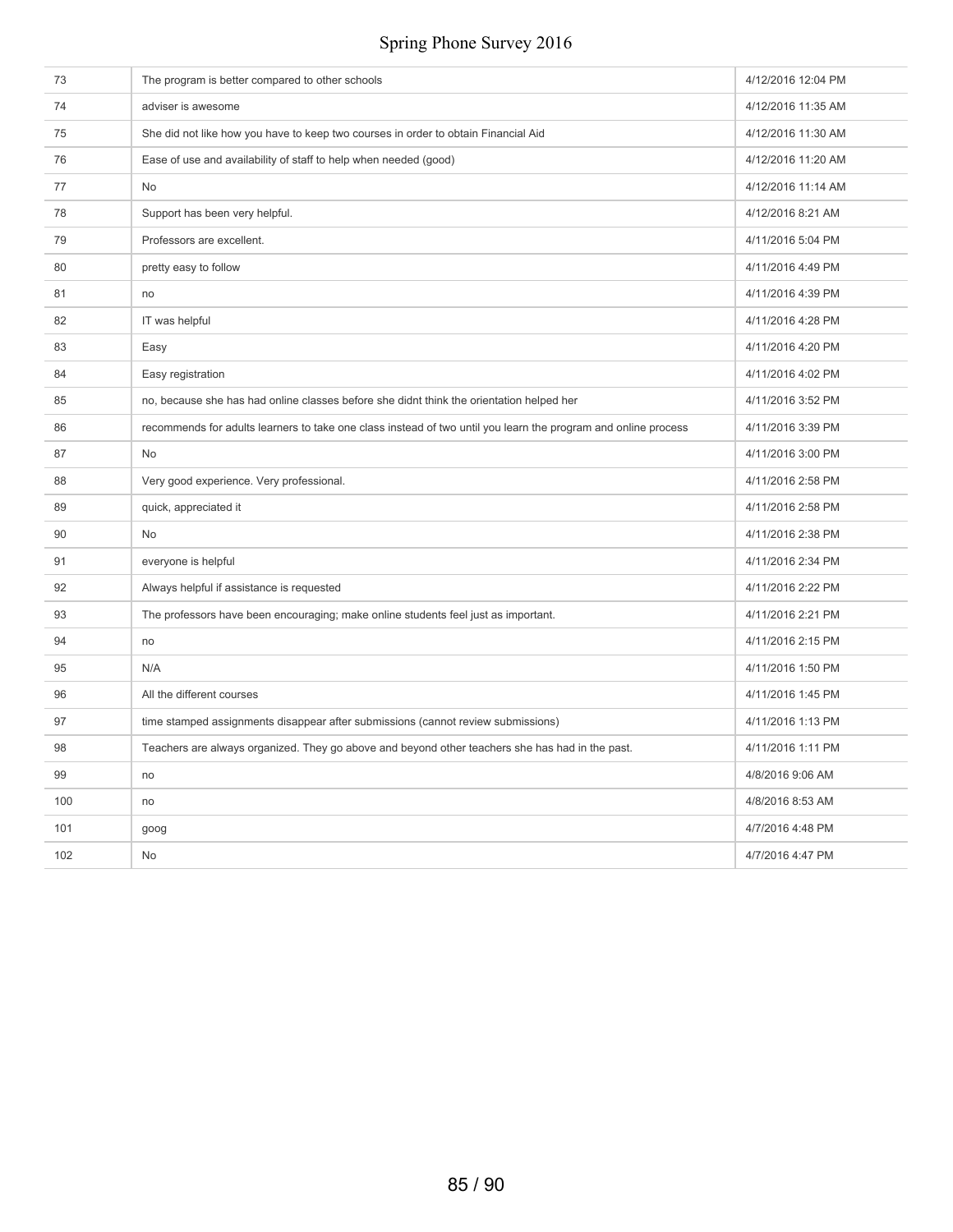## **Q46 Have you ever contacted or used the UWG|Online Help Desk? (If not skip question 6)**

**Answered: 99 Skipped: 23**

| $\mathbf{1}$<br>No<br>2<br>No<br>3<br>$\mathbf{1}$                   | 4/18/2016 1:13 PM<br>4/18/2016 11:44 AM<br>4/15/2016 4:26 PM<br>4/15/2016 3:59 PM |
|----------------------------------------------------------------------|-----------------------------------------------------------------------------------|
|                                                                      |                                                                                   |
|                                                                      |                                                                                   |
|                                                                      |                                                                                   |
| 4<br>no                                                              |                                                                                   |
| 5<br>yes                                                             | 4/15/2016 3:07 PM                                                                 |
| 6<br>Once                                                            | 4/15/2016 8:38 AM                                                                 |
| 7<br>yes                                                             | 4/14/2016 4:59 PM                                                                 |
| 8<br>No                                                              | 4/14/2016 4:53 PM                                                                 |
| 9<br>no                                                              | 4/14/2016 4:31 PM                                                                 |
| 10<br>Yes, password                                                  | 4/14/2016 4:24 PM                                                                 |
| Yes, password reset and project submission<br>11                     | 4/14/2016 4:03 PM                                                                 |
| 12<br><b>No</b>                                                      | 4/14/2016 3:50 PM                                                                 |
| 13<br>one time about password                                        | 4/14/2016 3:32 PM                                                                 |
| <b>No</b><br>14                                                      | 4/14/2016 3:10 PM                                                                 |
| 15<br>no                                                             | 4/14/2016 3:08 PM                                                                 |
| Yes, previous student so she could not remember her login info<br>16 | 4/14/2016 2:39 PM                                                                 |
| 17<br>No                                                             | 4/14/2016 12:58 PM                                                                |
| 18<br>Yes, for set up of password                                    | 4/14/2016 12:11 PM                                                                |
| 19<br>no                                                             | 4/14/2016 11:05 AM                                                                |
| Yes<br>20                                                            | 4/14/2016 10:41 AM                                                                |
| 21<br>no                                                             | 4/14/2016 10:37 AM                                                                |
| 22<br>Yes                                                            | 4/14/2016 10:24 AM                                                                |
| 23<br><b>NO</b>                                                      | 4/13/2016 4:52 PM                                                                 |
| 24<br>No                                                             | 4/13/2016 4:48 PM                                                                 |
| 25<br>her password                                                   | 4/13/2016 4:39 PM                                                                 |
| 26<br>No                                                             | 4/13/2016 4:39 PM                                                                 |
| 27<br>Yes                                                            | 4/13/2016 4:39 PM                                                                 |
| 28<br>yes                                                            | 4/13/2016 4:39 PM                                                                 |
| 29<br>yes                                                            | 4/13/2016 4:30 PM                                                                 |
| 30<br>No                                                             | 4/13/2016 4:25 PM                                                                 |
| 31<br>no                                                             | 4/13/2016 4:14 PM                                                                 |
| 32<br>no                                                             | 4/13/2016 4:12 PM                                                                 |
| 33<br>Yes, for passwords                                             | 4/13/2016 4:10 PM                                                                 |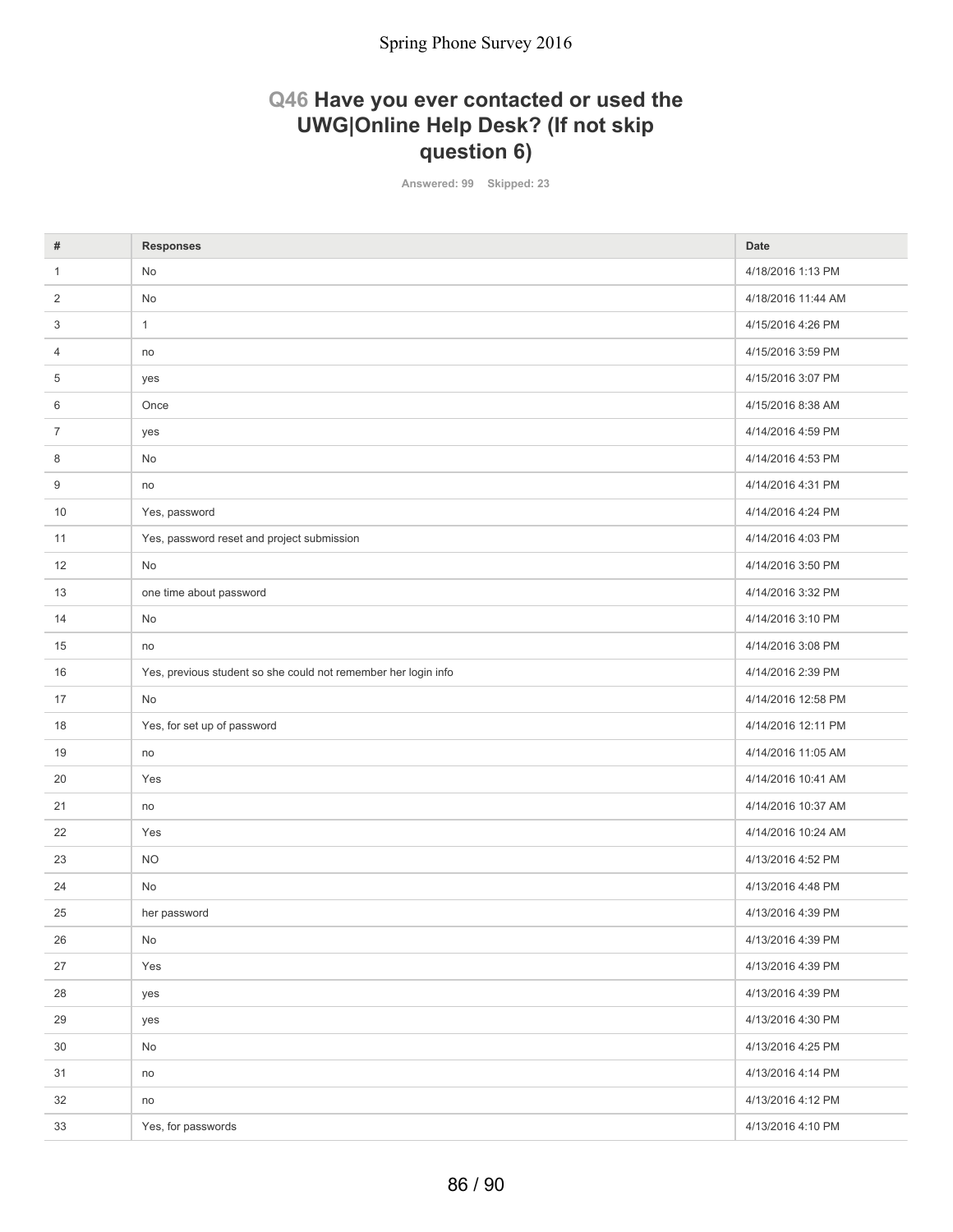| 34 | No                                                 | 4/13/2016 3:55 PM  |
|----|----------------------------------------------------|--------------------|
| 35 | yes                                                | 4/13/2016 3:41 PM  |
| 36 | no                                                 | 4/13/2016 3:24 PM  |
| 37 | no                                                 | 4/13/2016 3:17 PM  |
| 38 | no                                                 | 4/13/2016 3:00 PM  |
| 39 | Yes, as an instructor                              | 4/13/2016 2:50 PM  |
| 40 | yes                                                | 4/13/2016 2:40 PM  |
| 41 | Yes                                                | 4/13/2016 2:34 PM  |
| 42 | yes                                                | 4/13/2016 2:28 PM  |
| 43 | yes                                                | 4/13/2016 12:59 PM |
| 44 | no                                                 | 4/13/2016 12:06 PM |
| 45 | no but i know they are there.                      | 4/13/2016 11:26 AM |
| 46 | Yes                                                | 4/13/2016 9:26 AM  |
| 47 | No.                                                | 4/13/2016 9:15 AM  |
| 48 | yes                                                | 4/12/2016 5:20 PM  |
| 49 | no                                                 | 4/12/2016 5:05 PM  |
| 50 | yes                                                | 4/12/2016 4:51 PM  |
| 51 | No                                                 | 4/12/2016 4:50 PM  |
| 52 | no                                                 | 4/12/2016 4:49 PM  |
| 53 | Yeah                                               | 4/12/2016 4:37 PM  |
| 54 | yes                                                | 4/12/2016 4:25 PM  |
| 55 | yes                                                | 4/12/2016 4:21 PM  |
| 56 | No                                                 | 4/12/2016 4:14 PM  |
| 57 | Yes                                                | 4/12/2016 4:06 PM  |
| 58 | no                                                 | 4/12/2016 3:44 PM  |
| 59 | Yes                                                | 4/12/2016 3:24 PM  |
| 60 | no                                                 | 4/12/2016 3:20 PM  |
| 61 | Yes, for passwords                                 | 4/12/2016 3:10 PM  |
| 62 | yes                                                | 4/12/2016 2:46 PM  |
| 63 | Yes                                                | 4/12/2016 2:45 PM  |
| 64 | $\mathsf{No}$                                      | 4/12/2016 1:51 PM  |
| 65 | Yeah                                               | 4/12/2016 1:38 PM  |
| 66 | No                                                 | 4/12/2016 1:38 PM  |
| 67 | no                                                 | 4/12/2016 1:09 PM  |
| 68 | Yes, when she applied in order to check the status | 4/12/2016 1:08 PM  |
| 69 | Yes, when she first came to UWG                    | 4/12/2016 1:02 PM  |
| 70 | Yes                                                | 4/12/2016 12:58 PM |
| 71 | yes                                                | 4/12/2016 12:04 PM |
| 72 | no                                                 | 4/12/2016 11:35 AM |
| 73 | No                                                 | 4/12/2016 11:30 AM |
| 74 | Yes                                                | 4/12/2016 11:14 AM |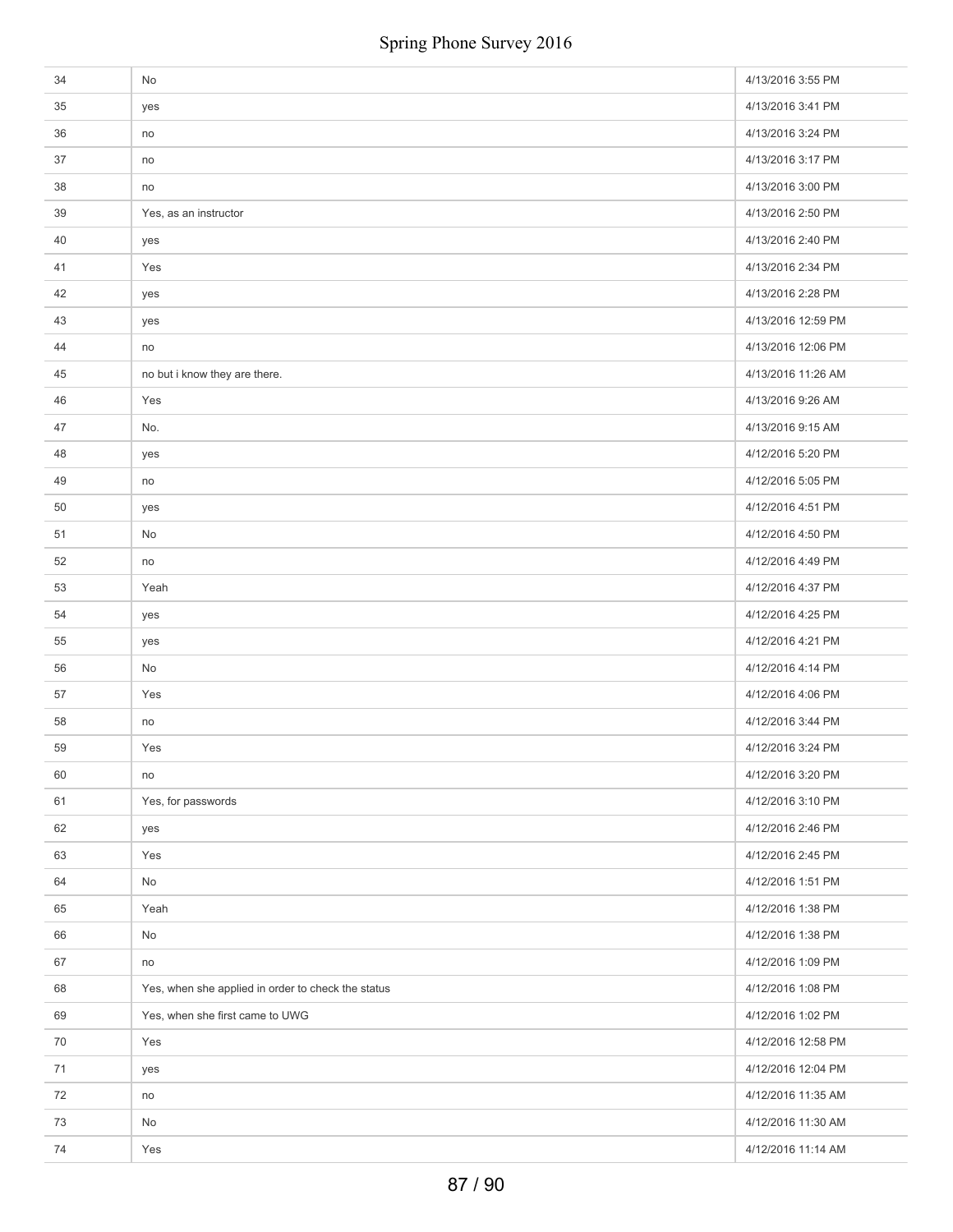| 75 | Yes                          | 4/12/2016 8:21 AM |
|----|------------------------------|-------------------|
| 76 | Yes                          | 4/11/2016 5:04 PM |
| 77 | yes                          | 4/11/2016 4:49 PM |
| 78 | yes                          | 4/11/2016 4:39 PM |
| 79 | no                           | 4/11/2016 4:28 PM |
| 80 | No                           | 4/11/2016 4:20 PM |
| 81 | Yes                          | 4/11/2016 4:02 PM |
| 82 | yes                          | 4/11/2016 3:52 PM |
| 83 | no                           | 4/11/2016 3:39 PM |
| 84 | No                           | 4/11/2016 3:00 PM |
| 85 | once                         | 4/11/2016 2:58 PM |
| 86 | yes                          | 4/11/2016 2:58 PM |
| 87 | No                           | 4/11/2016 2:38 PM |
| 88 | yes                          | 4/11/2016 2:34 PM |
| 89 | once                         | 4/11/2016 2:22 PM |
| 90 | No                           | 4/11/2016 2:21 PM |
| 91 | yes                          | 4/11/2016 2:15 PM |
| 92 | No                           | 4/11/2016 1:50 PM |
| 93 | Yes                          | 4/11/2016 1:45 PM |
| 94 | Many times                   | 4/11/2016 1:13 PM |
| 95 | No; never found a reason to. | 4/11/2016 1:11 PM |
| 96 | no                           | 4/8/2016 9:06 AM  |
| 97 | yes                          | 4/8/2016 8:53 AM  |
| 98 | no                           | 4/7/2016 4:48 PM  |
| 99 | No                           | 4/7/2016 4:47 PM  |
|    |                              |                   |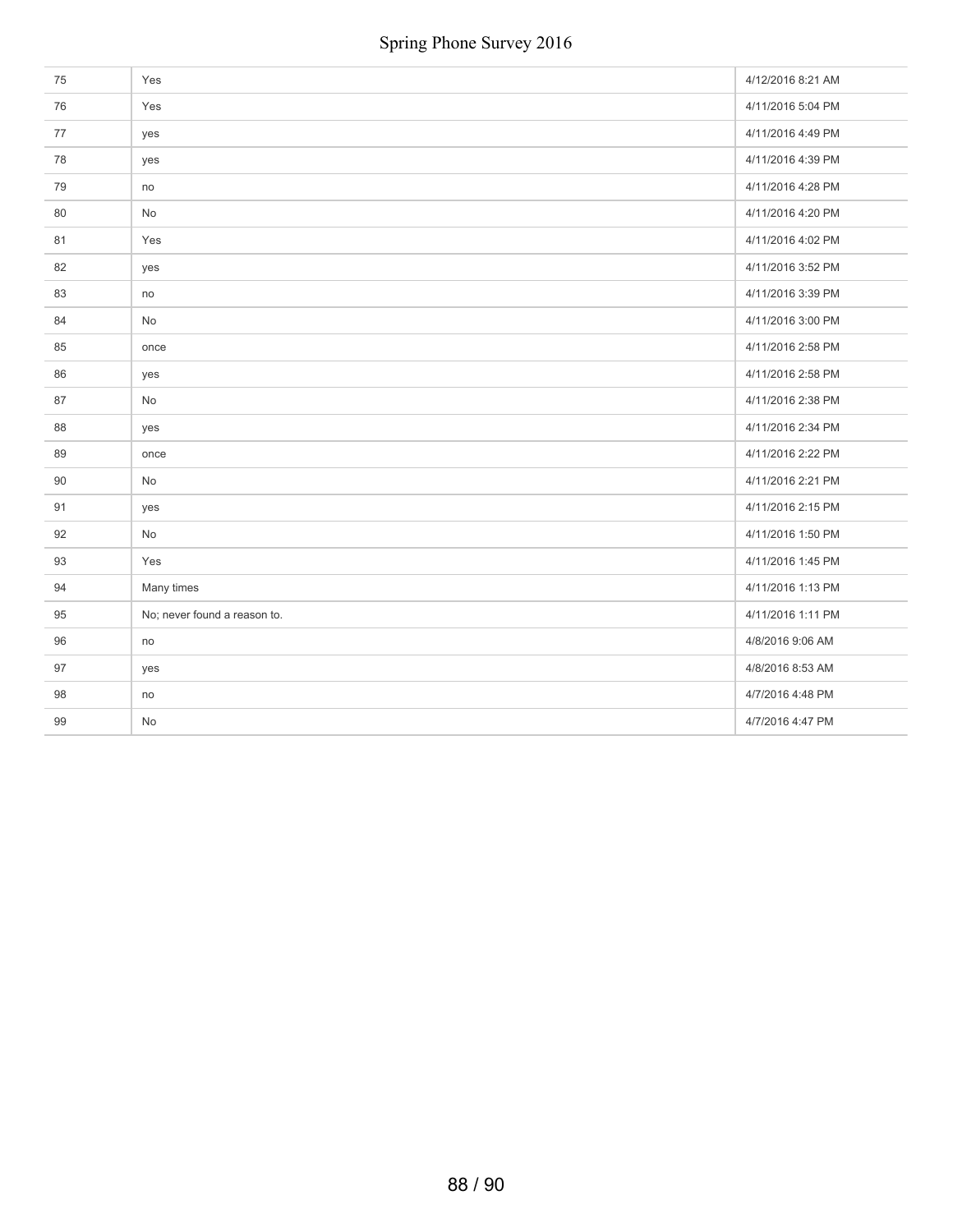## Spring Phone Survey 2016

## **Q47 If so, may you tell us about your experience?**

**Answered: 53 Skipped: 69**

| #              | <b>Responses</b>                                                      | <b>Date</b>        |
|----------------|-----------------------------------------------------------------------|--------------------|
| $\mathbf{1}$   | good resourceful, prompt                                              | 4/15/2016 4:26 PM  |
| 2              | Great, fast, they helped me figure out hoe to access Microsoft office | 4/15/2016 3:07 PM  |
| 3              | Fine - answered promptly - got problem fixed.                         | 4/15/2016 8:38 AM  |
| 4              | was nice and prompt                                                   | 4/14/2016 4:59 PM  |
| 5              | It was negative                                                       | 4/14/2016 4:24 PM  |
| 6              | Good                                                                  | 4/14/2016 4:03 PM  |
| $\overline{7}$ | promptly and nice                                                     | 4/14/2016 3:32 PM  |
| 8              | Good                                                                  | 4/14/2016 2:39 PM  |
| 9              | They took care of me                                                  | 4/14/2016 12:11 PM |
| 10             | Very prompt and curtious                                              | 4/14/2016 10:41 AM |
| 11             | Easily fixed the programs                                             | 4/14/2016 10:24 AM |
| 12             | Good                                                                  | 4/13/2016 4:39 PM  |
| 13             | It was good. Very quick and helpful                                   | 4/13/2016 4:39 PM  |
| 14             | good                                                                  | 4/13/2016 4:39 PM  |
| 15             | quick, but didnt know where to send me                                | 4/13/2016 4:30 PM  |
| 16             | Good                                                                  | 4/13/2016 4:10 PM  |
| 17             | great                                                                 | 4/13/2016 3:41 PM  |
| 18             | Always very helpful                                                   | 4/13/2016 2:50 PM  |
| 19             | efficient, curteous                                                   | 4/13/2016 2:40 PM  |
| 20             | It was good.                                                          | 4/13/2016 2:34 PM  |
| 21             | helped fast                                                           | 4/13/2016 2:28 PM  |
| 22             | Fast, service, solved the problem quickly                             | 4/13/2016 12:59 PM |
| 23             | Great.                                                                | 4/13/2016 9:26 AM  |
| 24             | was great                                                             | 4/12/2016 5:20 PM  |
| 25             | very acomendating and helpful                                         | 4/12/2016 4:51 PM  |
| 26             | It is good                                                            | 4/12/2016 4:37 PM  |
| 27             | Resolved issue                                                        | 4/12/2016 4:25 PM  |
| 28             | great                                                                 | 4/12/2016 4:21 PM  |
| 29             | The best                                                              | 4/12/2016 4:06 PM  |
| $30\,$         | They helped and was knowledgeable                                     | 4/12/2016 3:24 PM  |
| 31             | Good                                                                  | 4/12/2016 3:10 PM  |
| 32             | They were very helpful                                                | 4/12/2016 2:46 PM  |
| 33             | They were always able to help                                         | 4/12/2016 2:45 PM  |
| 34             | They were helpful and not impatient                                   | 4/12/2016 1:38 PM  |
|                |                                                                       |                    |